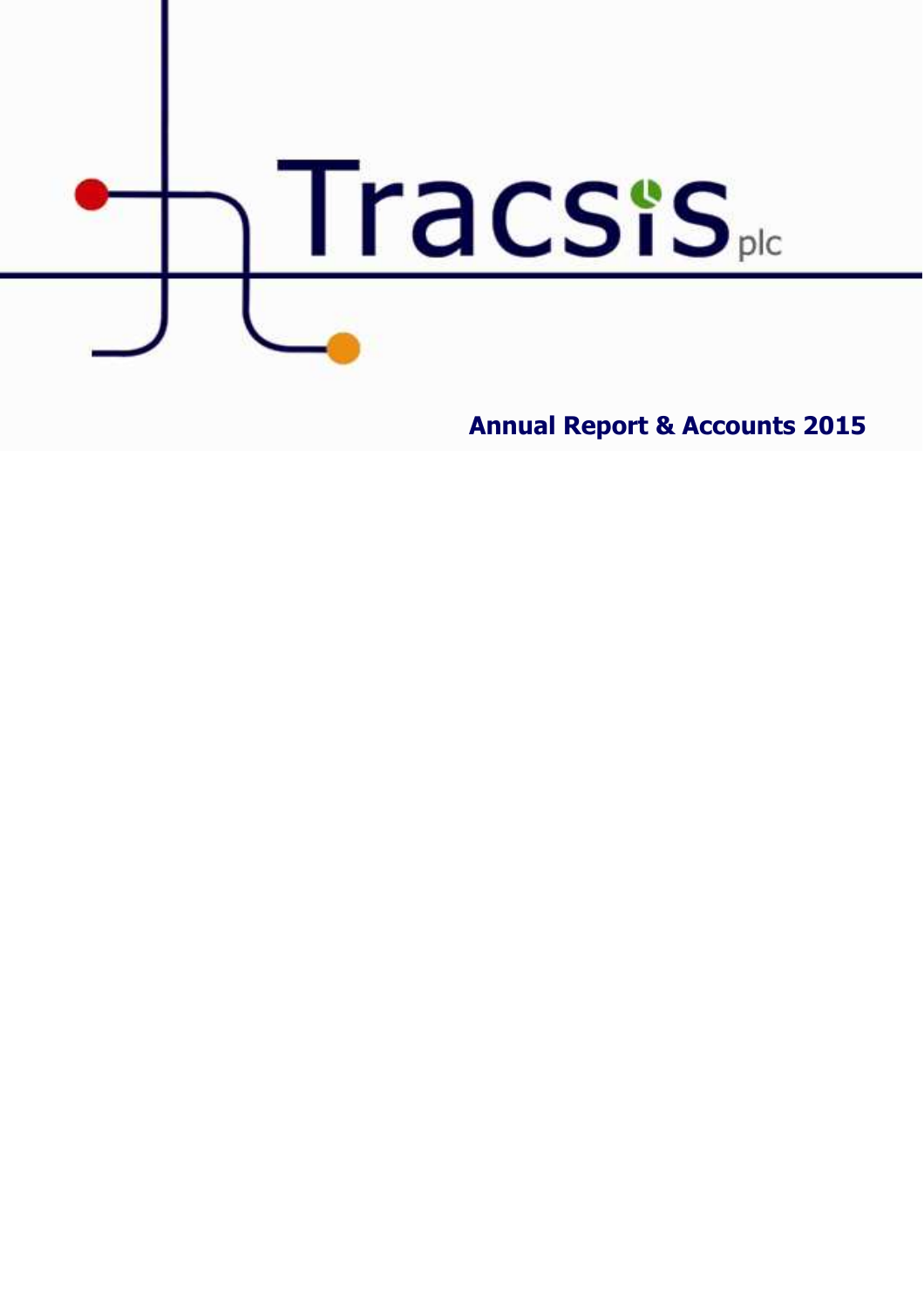### **Contents**

| <b>Strategic Report</b><br>Our Business at a Glance<br><b>Strategy and Business Model</b><br>Chairman and Chief Executive Officer's Report<br>(incorporating Business Review and Future Developments)<br>Risk Management<br>Key Performance Indicators                                                                        | $\overline{c}$<br>3<br>4<br>8<br>12    |
|-------------------------------------------------------------------------------------------------------------------------------------------------------------------------------------------------------------------------------------------------------------------------------------------------------------------------------|----------------------------------------|
| Governance<br><b>Board of Directors</b><br>Directors' Report<br>Directors' Remuneration Report<br>Corporate Governance<br>Statement of Directors' Responsibilities<br>Independent Auditor's Report to the members of Tracsis plc                                                                                              | 13<br>14<br>17<br>20<br>22<br>23       |
| <b>Financial Statements</b><br>Consolidated Statement of Comprehensive Income<br><b>Consolidated Balance Sheet</b><br>Consolidated Statement of Changes in Equity<br><b>Consolidated Cash Flow Statement</b><br>Notes to the Consolidated Financial Statements<br>Company Balance Sheet<br>Notes to the Company Balance Sheet | 24<br>25<br>26<br>27<br>28<br>58<br>59 |
| Group Information                                                                                                                                                                                                                                                                                                             | 65                                     |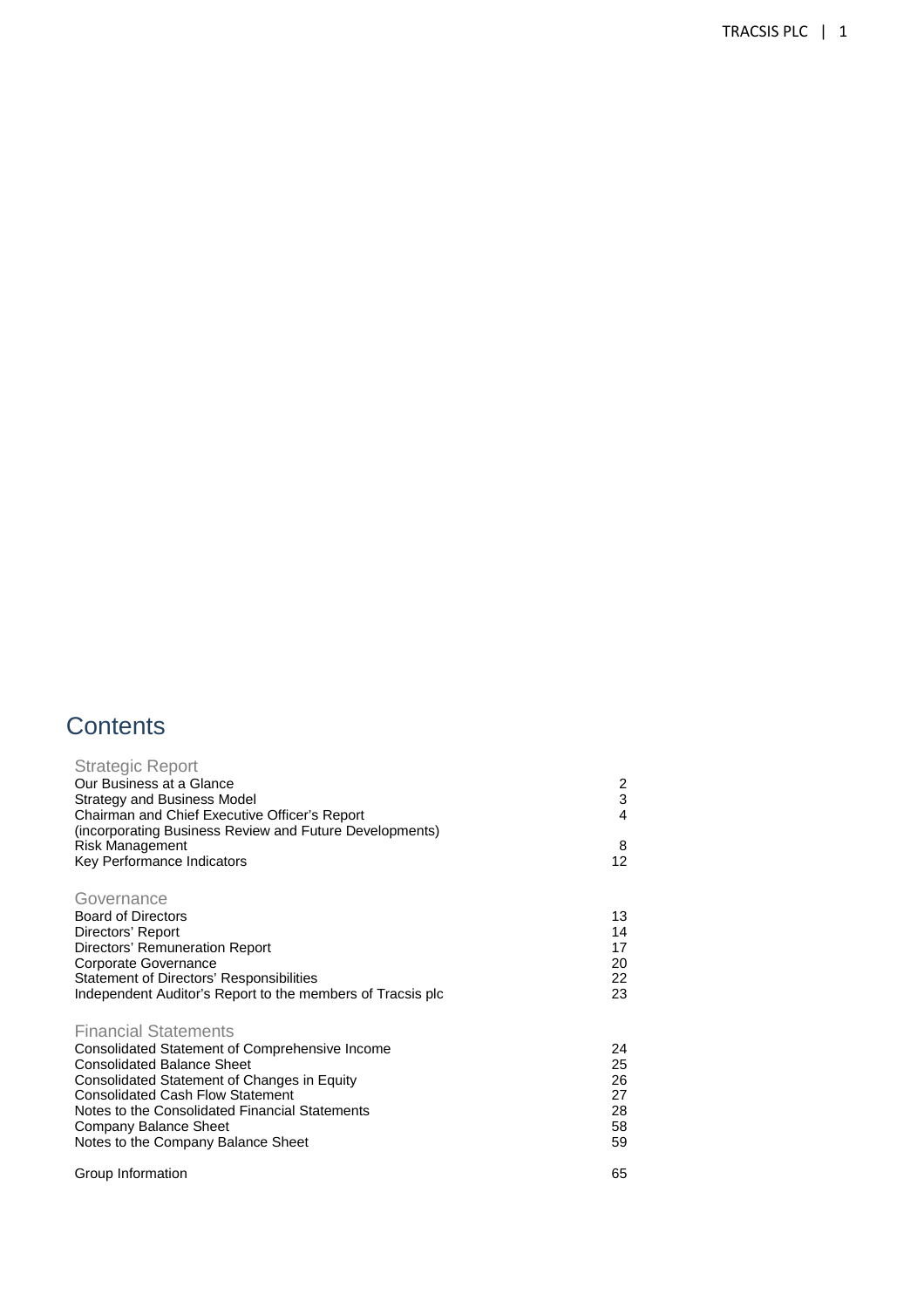### Our Business at a Glance

Tracsis plc was founded in January 2004 to commercialise world class research and expertise developed in the field of transport scheduling and software optimisation technologies.

In the subsequent years Tracsis has grown rapidly, diversified into other related transport technologies, and successfully executed an aggregation strategy that has seen it make a total of 7 acquisitions and a strategic investment so far (this includes the post year end transactions of SEP and Citi Logik). Today, the Group specialises in solving a variety of data capture, reporting and resource optimisation problems along with the provision of a range of associated professional services.

Tracsis' products and services are used to increase efficiency, reduce cost and improve the operational performance and decision making capabilities for clients and customers. The Group has a blue chip client base which includes the majority of UK transport operators such as Arriva, First, Go-Ahead, National Express, Stagecoach, and Virgin. The business also works extensively with large transport authorities and infrastructure operators such as Network Rail, the Department for Transport, Transport Scotland, Transport for London, numerous local authorities and a variety of large engineering and infrastructure companies.

The Group's products and services comprise four principal revenue streams:

- Software: Industry strength resource optimisation and rail management software that covers a variety of asset and information classes;
- Traffic & Data Services: Collection, collation and analytical services of traffic and passenger/customer data within rail, traffic and pedestrian rich environments. The acquisition of SEP Events post year end further expands this capability into the outdoor and sporting event markets.
- Professional Services: Consulting and technology related professional services across the operational and strategic planning horizon for traffic and transport customers; and
- Remote Condition Monitoring (RCM): Technology and reporting for critical infrastructure assets in real time, to identify problems and aid with preventative maintenance.

Tracsis has offices in the UK and Australia which service our client base in Europe and Australasia. At year end we employed 320 permanent staff many of whom are shareholders in the company.

The business drives growth both organically and via strategic acquisition and has made seven acquisitions since coming to market in 2007.

### **Financial highlights**

for the year ended 31 July 2015:

- Revenues increased 14% to £25.4m (2014: £22.4m)
- Adjusted EBITDA increased 20% to £6.5m (2014: £5.4m)
- Profit Before Tax increased 6% to £4.5m (2014: £4.2m)
- Cash balances grew to £13.3m (2014: £8.9m)
- Full year dividend increased 25% to 1.0p per share (2014: 0.8p)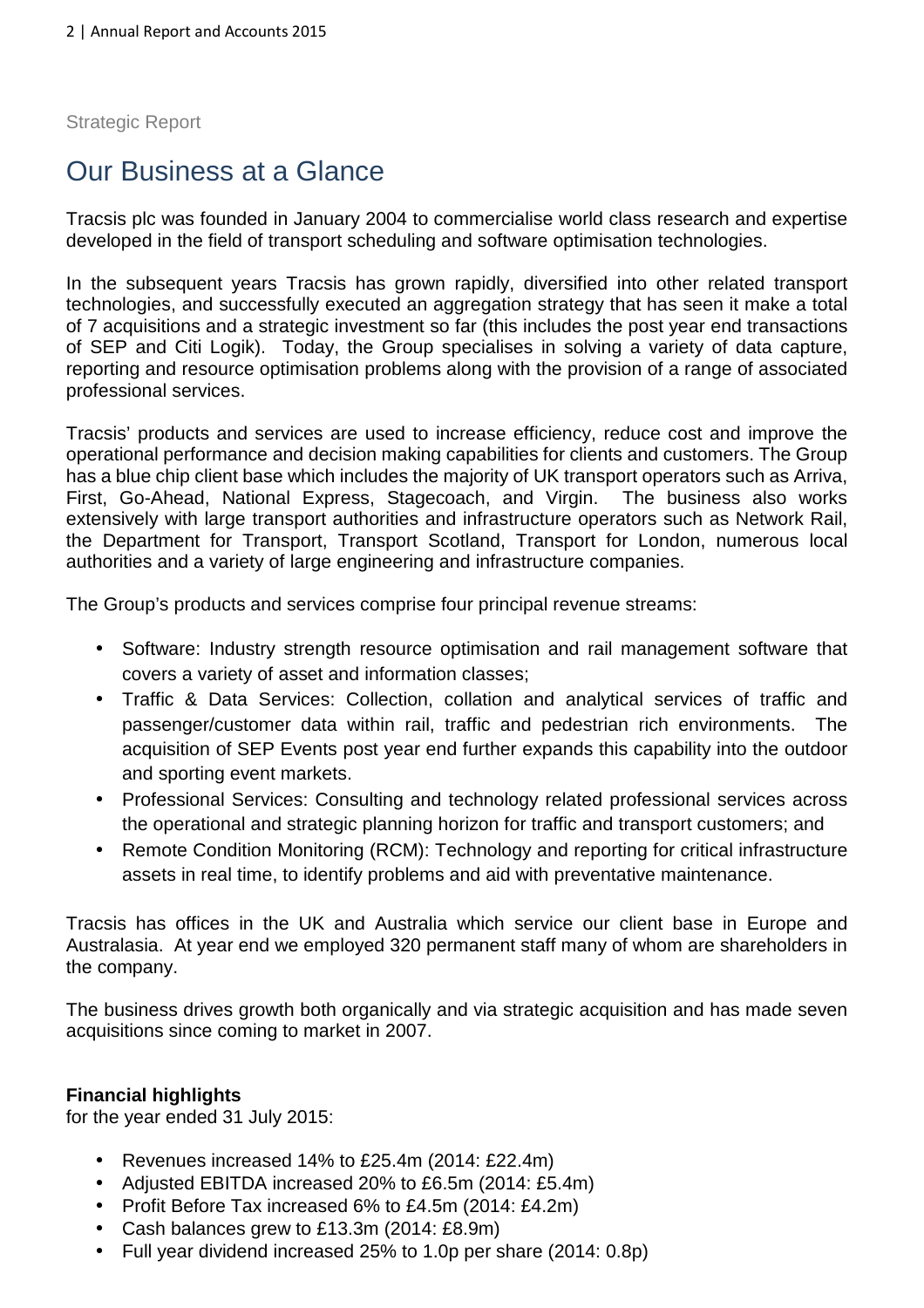### Strategy and Business Model

Our vision for Tracsis is to become a leading provider of high value, niche technology solutions and services for the global traffic and transportations markets. Our business model remains focussed on specialist offerings that have high barriers to entry, are sold on a recurring basis under contract, and to a retained customer base that is largely blue chip in nature with limited competitive pressures. Our vision is being achieved via the delivery of a 3 pronged strategy.

1) Manageable, industry-led organic growth through continual innovation of products and services and an excellent close working relationship with our customers.

- 2) International expansion into select overseas markets that share problems with the industries we currently serve.
- 3) Reinvesting company profits to fund further accretive acquisitions that meet with our disciplined investment criteria.

We believe our strategy will allow Tracsis to continue the growth trajectory we have achieved since IPO in 2007 and deliver further significant value to shareholders in the short, medium and long term. Achievements made in the past year in respect of our business strategy can be summarised as follows:

products to UK

further sales from existing

1 **Organic**

#### **Strand of Strategy: Achievements 2014/15:**

- Overall Group revenues increased from £22.4m to £25.4m with no new acquisitions in the financial year
- Strong Group wide levels of trading experienced in the year, in particular at the Traffic & Data Services part of the Group
- Consultancy team worked extensively with various transport owning groups on the re-franchising of Northern and Transpennine Express
- High levels of recurring revenue from Software suite of products, with very high renewal rates due to nature of the products
- Remote Condition Monitoring technology revenues reduced versus prior year (as anticipated) but the division performed very well in spite of this
- Several new senior hires recruited into key posts throughout the Group. These include new Head of Software, Head of Consultancy, Group HR Manager and International Business Development Manager

#### 2 **Overseas Markets** showing good promise and remain relatively untapped

- Continuation of North American rollout for our Remote Condition Monitoring technology
- 3 'Class 1' freight operators piloting our technology with a developed pipeline of passenger, transit and other freight rail customers
- Signed agreement with US technology partner to help service this territory
- Our Australian Traffic & Data Services division contributed £2.2m of revenue in the financial year
- Significant further software project delivered in Sweden working with a major transport owning group
- Continued good levels of business in Ireland for our Remote Condition Monitoring technology

- 3 **Acquisitions** No acquisitions completed in the financial year (to July '15) although the Group appraised numerous opportunities none of which met with our strict investment criteria
	- Post year end Tracsis completed a strategic investment into Citi Logik Limited and also completed the acquisition of SEP Limited
	- The overall volume and quality of acquisition opportunities seen by Tracsis remains high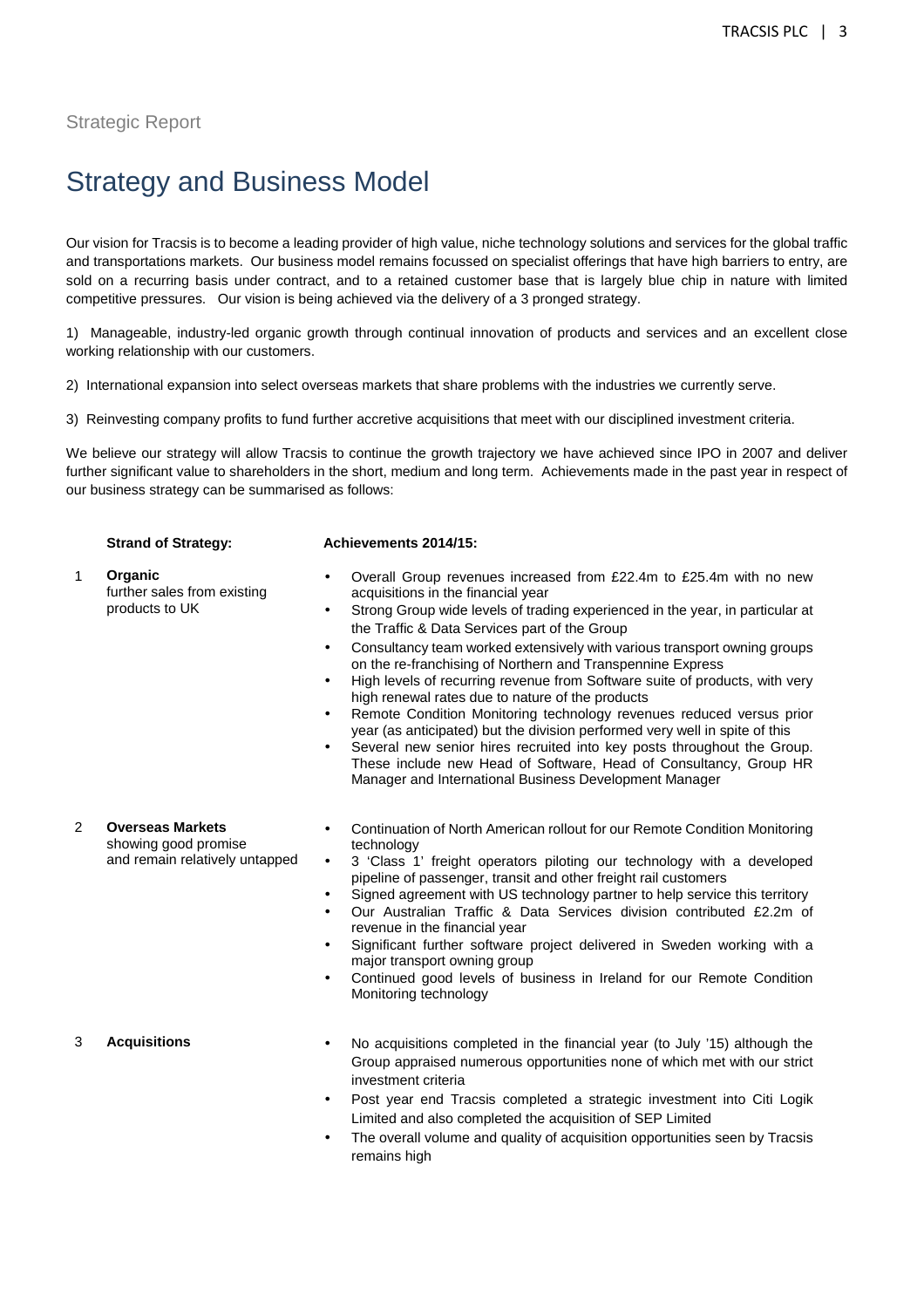## Chairman & Chief Executive Officer's Report

#### **A welcome from Chris Cole, Non-Executive Chairman**

My expectations for the progress of our Company since joining the Board as Non-Executive Chairman continued through 2015 in terms of financial results, integration of the Group and the post-year transaction highlights.

I am confident that we are well placed to create opportunities and value in the busy Rail and Transportation sectors we serve.

My thanks to the Directors and Management of Tracsis for delivering excellent results and a sound platform to continue to build upon.

#### **Introduction**

The Group has enjoyed a further year of growth and consolidation, with total Group revenues rising to in excess of £25m, and EBITDA in excess of £6m. Both of these are significantly ahead of the previous year and represent a considerable achievement for Tracsis. The business continues to benefit from significant financial strength, great products and services, and an engaged customer base which operates within a challenging environment of public and political scrutiny.

#### **Business overview**

The Tracsis Group specialises in solving a variety of resource optimisation, rail management, data capture and reporting problems via the provision of a range of software, hardware, and associated high value technology led professional services. We choose to operate in these niche areas where there is clear customer pain, an opportunity to create significant value for customers, and where existing technology solutions are not available. Working in this way, Tracsis can share in the upside of the benefit we bring to our clients and generate significant value for our shareholders. This approach has worked for us since our IPO in 2007 and we continue to deploy this strategy today.

The Group's market offering can be broadly categorised into distinct revenue streams:

- **Software and technology led consulting**: Industry-strength resource optimisation and rail management software that covers a variety of asset classes. Our technology offering is delivered alongside in-house professional services where we have deep industry knowledge across the operational and strategic planning horizons.
- **Remote Condition Monitoring**: Hardware and software that allows for real-time reporting on critical infrastructure assets. We collect, process and analyse significant amounts of data from over 12,000 installations and help our customers identify problems that aid with preventative maintenance. In a nutshell this offering removes considerable delay, cost and uncertainty from a transport network and leads to a safer railway; and,
- **Traffic & Data Services**: Data capture, processing and analysis of traffic and pedestrian data to aid with the planning, investment and ultimate operations of a transport environment. By revenue, this is the largest and most diverse part of the Tracsis Group and we use a variety of technology (WiFi, ATC, ANPR, telco data) to deliver projects for a wide range of blue chip clients.

The Group's mission from the outset has been to solve complex, data driven problems within the transportation markets. Through the provision of its products and services, Tracsis provides its clients with better visibility and information to assist decision making whilst driving efficiency, productivity and enhanced safety. The Directors believe that the transport industry, in particular passenger rail which forms a key part of the Group's business, is well positioned for further growth and the Group should be able to capitalise on this with its expanding portfolio of product and service offerings.

#### **Financial summary**

The Group achieved revenue of £25.4m for the year, an increase of 14% on the prior year (2014: £22.4m) which exceeded the Board's original expectations and was the first time that Group revenues have exceeded £25m. Adjusted pre-tax profit of £5.8m was ahead of market expectations of £5.5m and the previous year result of £5.0m.

Adjusted EBITDA\* increased by 20% to £6.5m (2014: £5.4m) with statutory Profit Before Tax 6% higher at £4.5m (2014: £4.2m). Statutory PBT was impacted by higher amortisation due to the Datasys acquisition from 2014, and higher share based payment charges due to the high take up of the Group's share schemes. The Group also incurred costs of c. £95K in relation to professional fees and due diligence enquiries associated with aborted acquisitions.

At 31 July 2015, the Group had cash balances of £13.3m (2014: £8.9m), with cash conversion remaining strong. Overall cash balances increased by £4.4m in the financial year. In spite of a healthy pipeline of opportunities, no acquisitions were completed during the year.

\* Earnings before finance income, tax, depreciation, amortisation, exceptional items and share-based payment charges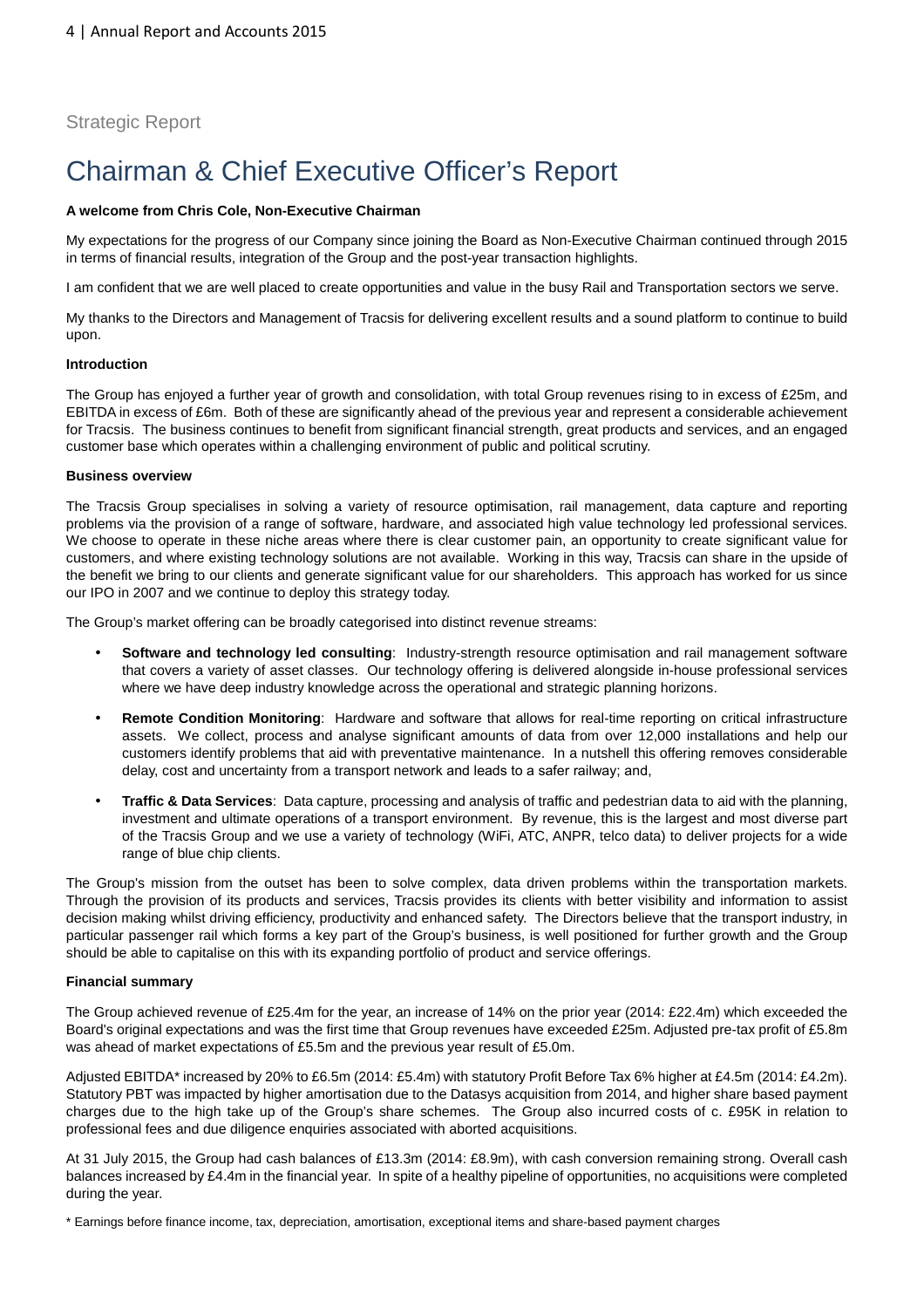# Chairman & Chief Executive Officer's Report continued

#### **Trading Progress and Prospects**

#### **Software**

Software sales increased significantly to £5.6m (2014: £2.8m), which reflects the full year contribution from Datasys which was acquired in May 2014. This strong performance continues to demonstrate the high levels of recurring revenue for our software which comes from a retained user base under contract.

We now have 10 distinct products across the TRACS, COMPASS and Datasys software range, and continue our strategy of cross selling products to our customer base which is made up of all the major Train Operating Companies along with several smaller transit/metro players and non-franchised rail operators. We continued to invest in new product development, with the bulk of our time being spent developing the Bugle Day One product which won a Modern Railways Industry Innovation Award back in June. Our software division were also successful in delivering a significant installation of COMPASS to a major rail and bus operator in Sweden following on from other successful projects the Group has delivered in this territory. In the past year we also created a new post of Head of Software to help the Group manage technology risk and standardise our approach to technology development, testing and quality assurance.

#### Professional Services

Revenue rose 8% to £2.0m (2014: £1.8m) which was a strong performance and follows on from the achievements made last year. Our consultancy division is broader and more diverse than it was a year ago and we have made a concerted effort to bring in new resources to our team to broaden the service offering. Along with several new hires made during the year we also appointed a new Head of Consultancy. These changes were partly to enable a reduction of our reliance on franchise bidding work (which is inherently lumpy in nature) but primarily in order to build a team that was able to quickly take advantage of opportunities in other areas of the rail supply chain which historically have been outside of the core operational planning space.

These changes are beginning to bear fruit and in the first half of the financial year, our team worked on a variety of major projects for Network Rail outside of the franchise bidding space. In the second half of the year, we chose to get heavily involved with two high profile franchise bids working for the transport owning Groups. Tracsis supported submissions for the recent Northern and TransPennine Express franchise bids, and we expect to support bidders for the Greater Anglia and South Western franchises in the coming financial year. Looking ahead, our professional services team will continue to diversify our offering whilst remaining a key source of expertise within the franchise bidding arena.

#### Remote Condition Monitoring (RCM)

Revenues of £3.0m (2014: £5.8m) were adverse to the previous year although this decrease was anticipated following a very strong performance in 2014. The trading performance and profitability of RCM in the year remained buoyant and in April 2015 we announced a large order for £1.1m from our major UK based customer. This order was substantially fulfilled by the end of the financial year, and we remain under a Framework agreement with this customer until 2018. Within the UK, Tracsis now has an installed base in excess of 12,000 data loggers and this population is growing steadily as the rail industry continues to invest in smarter ways of working to deliver a most cost effective railway to the customer.

Outside of the UK, we have continued to invest time and effort to develop overseas markets and earlier in the year, we were pleased to announce a distribution agreement with a US rail technology partner on an exclusive basis. This agreement has led to three active pilots for the adoption of our RCM technology with major Class 1 operators in North America (i.e. those defined by freight revenue in excess of \$500M per annum). As alluded to at the half year, the specific adoption rate of Remote Condition Monitoring technology will vary significantly from customer to customer and will be impacted by several factors which Tracsis are not able to impact such as the adoption of Positive Train Control within North America. To this end we have yet to see significant revenue contribution from overseas markets although we continue to believe there is a large and viable market. In the meantime, Tracsis will continue to promote RCM technology both directly and via our partners to seed the US market and management believes this is the best approach that will lead to success in the fullness of time.

#### Traffic & Data Services

Now the largest part of the Group by revenue, our rebranded T&DS (Traffics & Data Services) offering saw considerable organic growth in the period with a sharp increase in sales from £12.0m to £14.8m. Macroeconomic conditions in the UK have remained positive, though the increase in revenue was also attributable to management achieving most of the strategic goals that were set out at the beginning of the year. These included further technology innovation (i.e. WiFi, Bluetooth, mobile), proactive account management, and continued professionalisation of our tendering process that has allowed us to bid for and win several very large traffic data capture projects. Outside of the UK, our Australia operations made a great contribution to the Group and traded ahead expectations with revenues of £2.2m (2014: £1.7m).

Post year end, the acquisition of SEP Events and the equity investment into Citi Logik were great additions to our traffic and data capture capabilities. SEP opens up an entirely new market to Tracsis through which obvious cross selling opportunities to the event industry exist whilst the mobile analytics capability of Citi Logik presents an entirely new product offering which has exciting possibilities.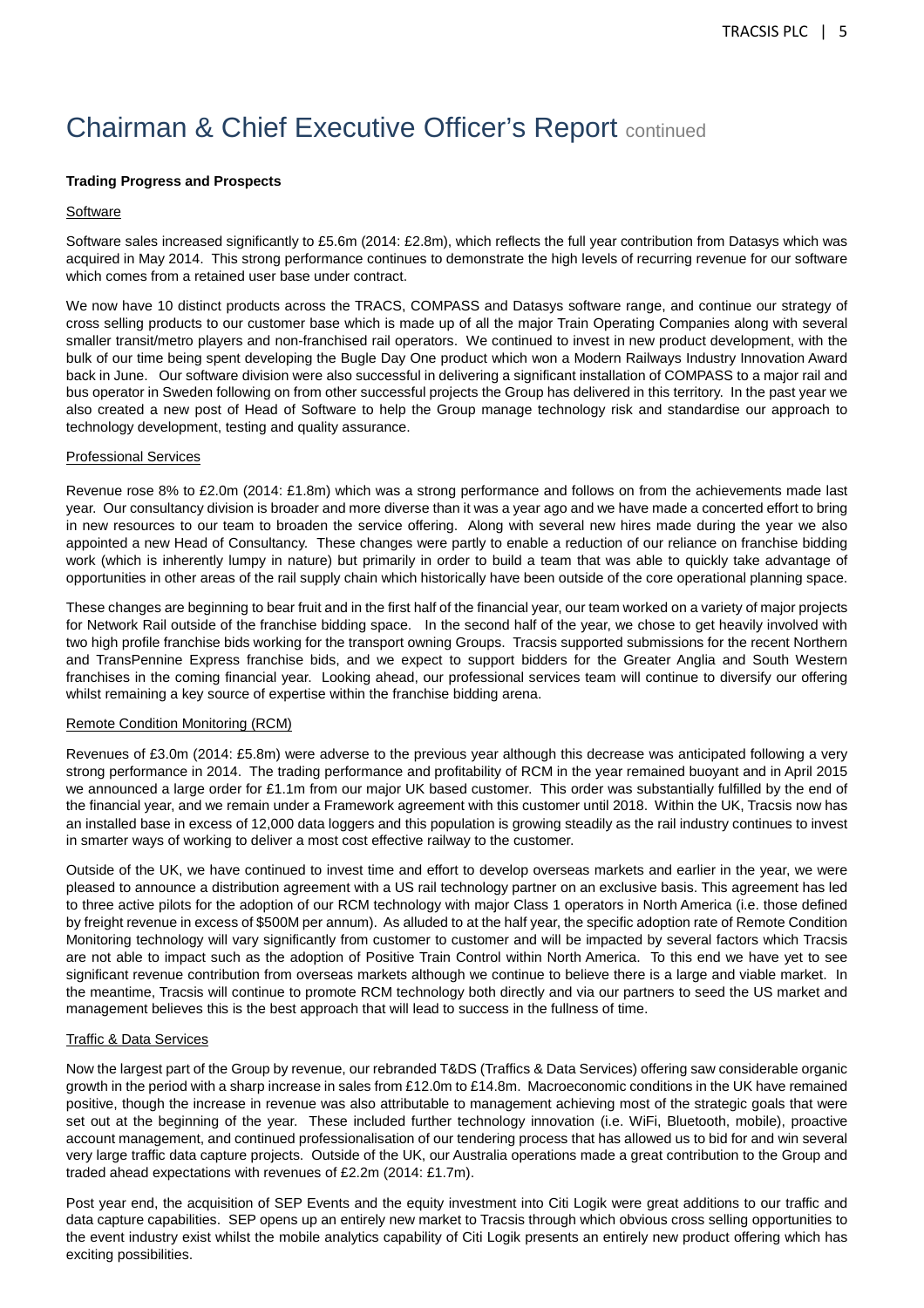# Chairman & Chief Executive Officer's Report continued

#### **Dividends**

In February 2012, the Board implemented a progressive dividend policy and the Group maintains this approach of growing the dividend in line with growth. To this end, an interim dividend of 0.4p per share for 2014/15 was paid in May 2015. A final dividend of 0.6p per share in respect of 2014/15 is proposed, to take the full year dividend to 1.0p. This represents a 25% increase on the 2014/15 total dividend paid of 0.8p per share.

The dividends remain well covered by the Group's profitability and cash position, which supports the Group's primary focus on growth via acquisition and development of new products and services. The Board is committed to maintaining the progressive dividend policy going forwards provided that the business continues to trade in line with expectation.

#### **Acquisitions**

The Group appraised a number of acquisition opportunities in the year but none passed with the Group's strict investment and diligence criteria in order to complete. The Group incurred costs of circa £95K in relation to our company investigations, research and general due diligence.

Post year end, we were delighted to have completed the acquisition of SEP Limited and make a £1.0m investment into Citi Logik Limited in exchange for a 29.41% equity stake. Both transactions are of strategic importance to Tracsis and met with the approval of our investment committee.

#### **SEP Limited**

Based in Boroughbridge, North Yorkshire, SEP is a market leading provider of traffic planning and management services for the events industry. The business was formed in 1989, and has a 25 year pedigree which has seen its client list expand to now include many of the UK's largest and most prestigious outdoor entertainment and sporting fixtures.

In terms of capabilities, SEP works with event organisers and 'blue light' services (police, ambulance, fire brigade) to plan and deliver traffic management services for major events. This remit includes significant amounts of preparation, planning and delivery work and revolves around how to maximise the safe and effective mass movement of people and vehicles into and out of a specific location. SEP provides end to end traffic management services and will be involved from the pre-planning consultation stage right through to deliver of traffic management services (road closures and signage) and on the day delivery (parking management, meet and greet, revenue collection).

The Directors believe that SEP is highly complementary to Tracsis' existing Traffic & Data Services division and will offer strong cross-sell and upsell opportunities given the nature of this business offering. Both SEP and Tracsis have worked together in the past and collaborated on major events such as Royal Ascot, T in the Park, The Grand National, and the Wings and Wheels air show.

In the year ended 30 September 2014, SEP generated revenue of £4.0m, an adjusted EBITDA of £0.4m and Profit before Tax of £0.3m. The business employs 30 permanent staff, all of whom will remain with the business post transaction.

The acquisition consideration comprised an initial cash payment of £1.625m and the issue of 55,005 ordinary shares of 0.4p each in Tracsis at an issue price of 454.5p (a total value of £0.25m). Deferred consideration of £0.1m is payable over two years with performance consideration of up to £0.6m is payable based on SEP achieving certain financial targets in the two years post acquisition, giving a total consideration of up to £2.6m.

#### Citi Logik Limited

On 4th September Tracsis completed a strategic investment of up to £1.0m to acquire 29.4% of Citi Logik. Citi Logik was established in 2011, and has developed unique technology and expertise in mobile analytics to improve the understanding of interactions between people, transport and the built environment using large anonymised mobile phone datasets. The business has a global framework agreement with a major FTSE 100 telecommunications business to source mobile data and works with a range of public and private customers on projects ranging from transport analysis to consumer behaviour and travel patterns.

The Directors believe Citi Logik has a highly novel technology platform that will be complementary to the existing Tracsis Traffic & Data Services division. Mobile analytics offers strong cross-sell and upsell opportunities to the Tracsis Group and complements existing survey methods which will expand the market into larger projects of greater size and complexity.

Tracsis will invest up to £1.0m via a combination of equity and debt funding with £0.5m being made immediately with a further £0.5m invested within the next 12 months subject to delivery of agreed business plan milestones. A Tracsis executive will join the Board of Directors of Citi Logik to help grow the business and promote mobile analytics to the Tracsis customer base.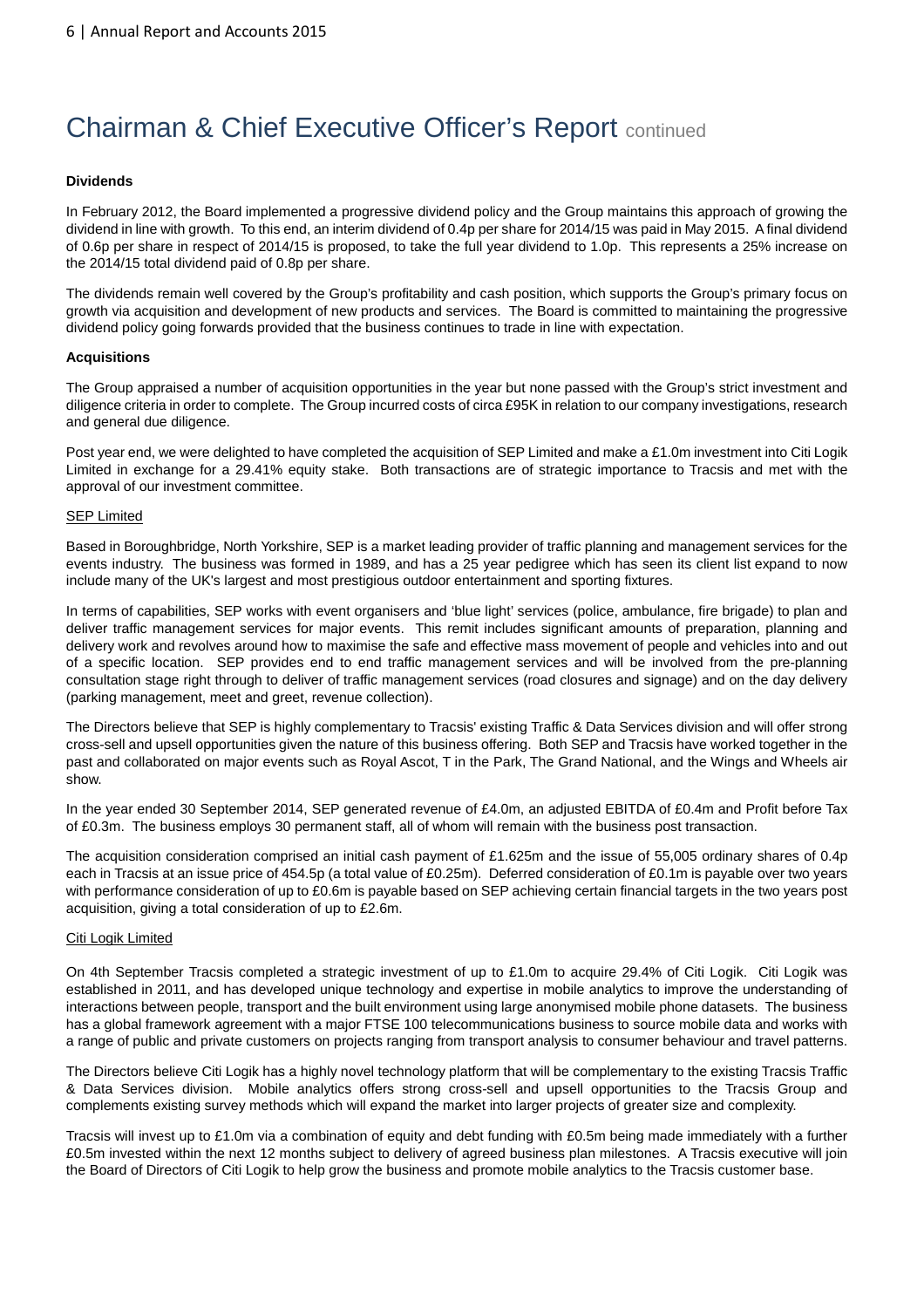## Chairman & Chief Executive Officer's Report continued

#### **Overseas growth**

Overseas growth continues to be a key part of the Group's future growth strategy and whilst this still remains relatively untapped, significant progress has been made in the past year. In the year under review, the Group generated £2.8m of revenue from overseas customers (2014: £2.1m) which accounted for 11% of Group revenues (2014: 9%). The majority of this (£2.2m) again came from our Australian operations, with the balance of £0.6m again coming from clients in Sweden, Ireland and New Zealand (2014: £0.4m), with a major implementation of COMPASS being delivered in Scandinavia. A small amount of revenue was delivered from our various North American pilots for our Remote Condition Monitoring technology which continues to be an area of focus for the year ahead. Tracsis now employs a full time business development resource for European markets and, as discussed above, has a signed agreement in place with a US partner. Looking ahead, we anticipate our overseas footprint to grow in the coming year albeit at a pace that is hard for us to predict given market forces beyond our control. With that said, management believe the Group is well positioned to take advantage of new customer opportunities as and when these present themselves.

#### **Summary and Outlook**

Tracsis has once again performed well and delivered another year of growth with revenue, adjusted EBITDA and Profit Before Tax being well ahead of the same period last year. The Group has consolidated and built upon the successes of 2014 and made genuine strides forward to put in place the building blocks that allow us to scale our enterprise for the years ahead. The post year-end investments were a welcome addition and shows management's commitment to not only breaking into new and related markets but also our passion for technology and innovation. Tracsis continues to benefit from a strong balance sheet with good cash generation and significant cash reserves that will allow us to realise our growth plans for the future.

The Group's strategy remains unchanged: to deliver shareholder value organically and via acquisition, by creating products and services that solve well recognised problems that are poorly served by existing technology. Our business model remains focussed on niche offerings that typically have high barriers to entry, are sold on a recurring basis under contract, and to a retained customer base that is largely blue chip in nature with limited competitive pressures. This strategy has worked well in the past to generate significant returns for shareholders and we believe it will continue to work well in the future especially given the pace of change within our target markets.

Looking ahead, Tracsis remains well placed to benefit from a growing UK traffic and transport industry and will continue to develop our overseas footprint which we believe remains a significant opportunity for the future. In the meantime we will, as ever, continue to diversify our technology portfolio through working hand in glove with our customers and making the right acquisitions as and when these present themselves.

As always, our thanks go to our supportive clients, shareholders and, above all, our talented team who continue to make Tracsis the business it is.

#### **Chris Cole, Chairman**

#### **John McArthur, Chief Executive Officer**

4 November 2015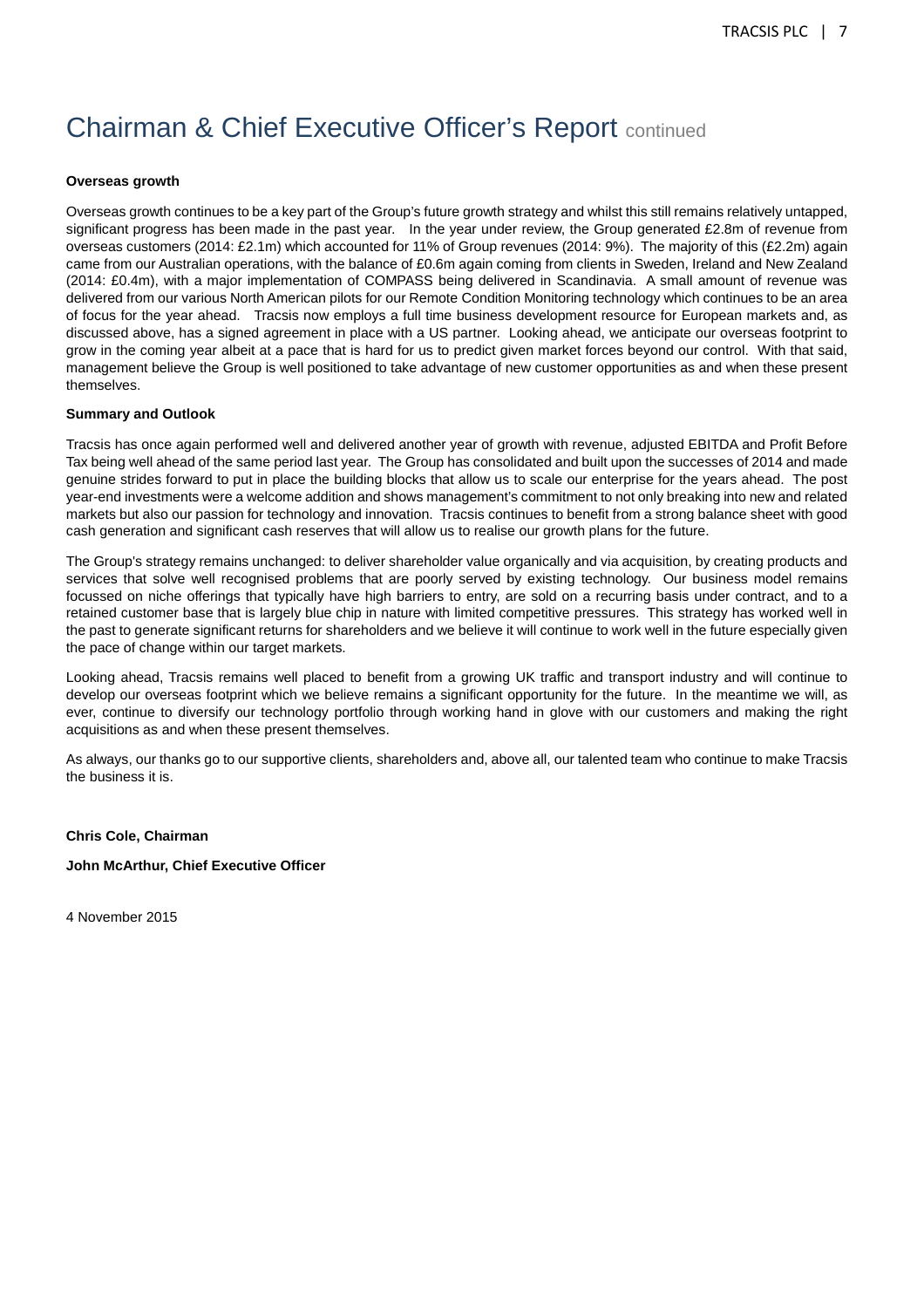### Risk Management

#### **Key risks**

The board carefully considers the risks facing the Group and endeavour to minimise the impact of those risks. The key risks are as follows:

| Description/Potential impact:                                                                                                                                                                                                                                                                                          | Area of Group<br>impacted:                                                                                       | Mitigation:                                                                                                                                                                                                                                                                                                                                                                                                                                                                                                                           | Change in the year:                                                                                                                                                                                                                                                                                                                                                                                                                                                                                |  |
|------------------------------------------------------------------------------------------------------------------------------------------------------------------------------------------------------------------------------------------------------------------------------------------------------------------------|------------------------------------------------------------------------------------------------------------------|---------------------------------------------------------------------------------------------------------------------------------------------------------------------------------------------------------------------------------------------------------------------------------------------------------------------------------------------------------------------------------------------------------------------------------------------------------------------------------------------------------------------------------------|----------------------------------------------------------------------------------------------------------------------------------------------------------------------------------------------------------------------------------------------------------------------------------------------------------------------------------------------------------------------------------------------------------------------------------------------------------------------------------------------------|--|
| Rail industry structure changes                                                                                                                                                                                                                                                                                        |                                                                                                                  |                                                                                                                                                                                                                                                                                                                                                                                                                                                                                                                                       |                                                                                                                                                                                                                                                                                                                                                                                                                                                                                                    |  |
| The<br>present<br>structure<br>and<br>organisation of the rail industry in<br>the UK may be changed in the<br>future, or by a future government,<br>impacting the Group. The Group<br>derives a significant amount of its<br>results from the UK rail industry.                                                        | 1.<br>Software<br>2.<br>Consultancy<br>3.<br>Condition<br>Monitoring<br>Traffic & Data<br>4.<br>Services         | Several<br>of<br>the<br>Group's<br>products and services will still<br>be in demand regardless of the<br>structure of the industry as<br>them<br>some<br>of<br>have<br>a<br>demonstrable<br>value<br>proposition and<br>return<br>on<br>investment case. The Group<br>expects that demand<br>for<br>certain solutions will remain<br>regardless<br>of<br>ownership<br>structure. However, in certain<br>circumstances, there is very<br>little<br>mitigation<br>against<br>politically driven changes or<br>other structural changes. | Group<br>The<br>notes<br>that<br>Network Rail became part<br>of HM Treasury during 2014<br>which was a change from<br>previous years. The Group<br>also<br>notes<br>the<br>press<br>releases from Network Rail.<br>and<br>associated<br>media<br>regarding<br>its<br>coverage<br>performance. The Group<br>also notes the results of the<br><b>General Election which took</b><br>place during the year. The<br>threat of structural changes<br>has existed for some time<br>and is always a risk. |  |
| Competition                                                                                                                                                                                                                                                                                                            |                                                                                                                  |                                                                                                                                                                                                                                                                                                                                                                                                                                                                                                                                       |                                                                                                                                                                                                                                                                                                                                                                                                                                                                                                    |  |
| The success of the Group may<br>lead to increased competition,<br>Traffic<br>& Data<br>especially<br>in.<br>Services where our products and<br>services may be more easily<br>replicated. The Group has a variety<br>of product and service offerings<br>and some are more exposed to<br>more competition than others. | Traffic<br>- &<br>1.<br>Data<br>Services<br>2.<br>Consultancy<br>3.<br>Condition<br>Monitoring<br>Software<br>4. | The<br>Group<br>close<br>pays<br>attention to pricing for areas<br>subject<br>most<br>to<br>strong<br>competition and endeavours to<br>make sure it is competitively<br>priced<br>where<br>appropriate.<br>Where possible, the Group<br>tries to ensure its products and<br>services have a clear value<br>proposition and return<br>on<br>investment<br>such<br>that<br>the<br>products and services<br>are<br>embedded within its customer<br>base to reduce the exposure to<br>new entrants.                                       | For the year under review,<br>Traffic & Data Services, the<br>area most heavily exposed<br>to competition, continued to<br>account for around half of<br>the Group's revenues, so<br>this<br>specific<br>risk<br>has<br>remained unchanged, but<br>the generic risks in respect<br>of competition for the whole<br>Group remain the same.                                                                                                                                                          |  |
| Reduced government spending                                                                                                                                                                                                                                                                                            |                                                                                                                  |                                                                                                                                                                                                                                                                                                                                                                                                                                                                                                                                       |                                                                                                                                                                                                                                                                                                                                                                                                                                                                                                    |  |
| The<br>Group<br>derives<br>revenues<br>directly<br>and<br>indirectly<br>from<br>government commitment to invest<br>and<br>modernise<br>transport<br>infrastructure, especially in the UK                                                                                                                               | Traffic<br>1.<br>- &<br>Data<br>Services<br>2.<br>Condition<br>Monitoring<br>3.<br>Consultancy                   | As the Group continues to<br>and<br>develop<br>grow<br>more<br>revenue streams and sources<br>of income, the exposure to<br>government spending should                                                                                                                                                                                                                                                                                                                                                                                | The results of the recent UK<br>General Election has not<br>led<br>to<br>any<br>noticeable<br>changes<br>to Government<br>spending that has impacted                                                                                                                                                                                                                                                                                                                                               |  |

infrastructure, especially in the UK and Australia, and would be significantly impacted if these public funding streams were reduced.

4. Software

government spending should in theory reduce. By ensuring that the Group's products and services have a clear return on investment and value proposition, then in the event that reduction in spending does take place, it is hoped that budget and demand for the Group's offerings will remain strong and not subject to reduction.

spending that has impacted on the Group.

However, the UK rail industry, one of the group's key markets, has continued to experience significant investment from the Government and the Group has benefited from this. It is noted that Network Rail became part of HM Treasury in the year.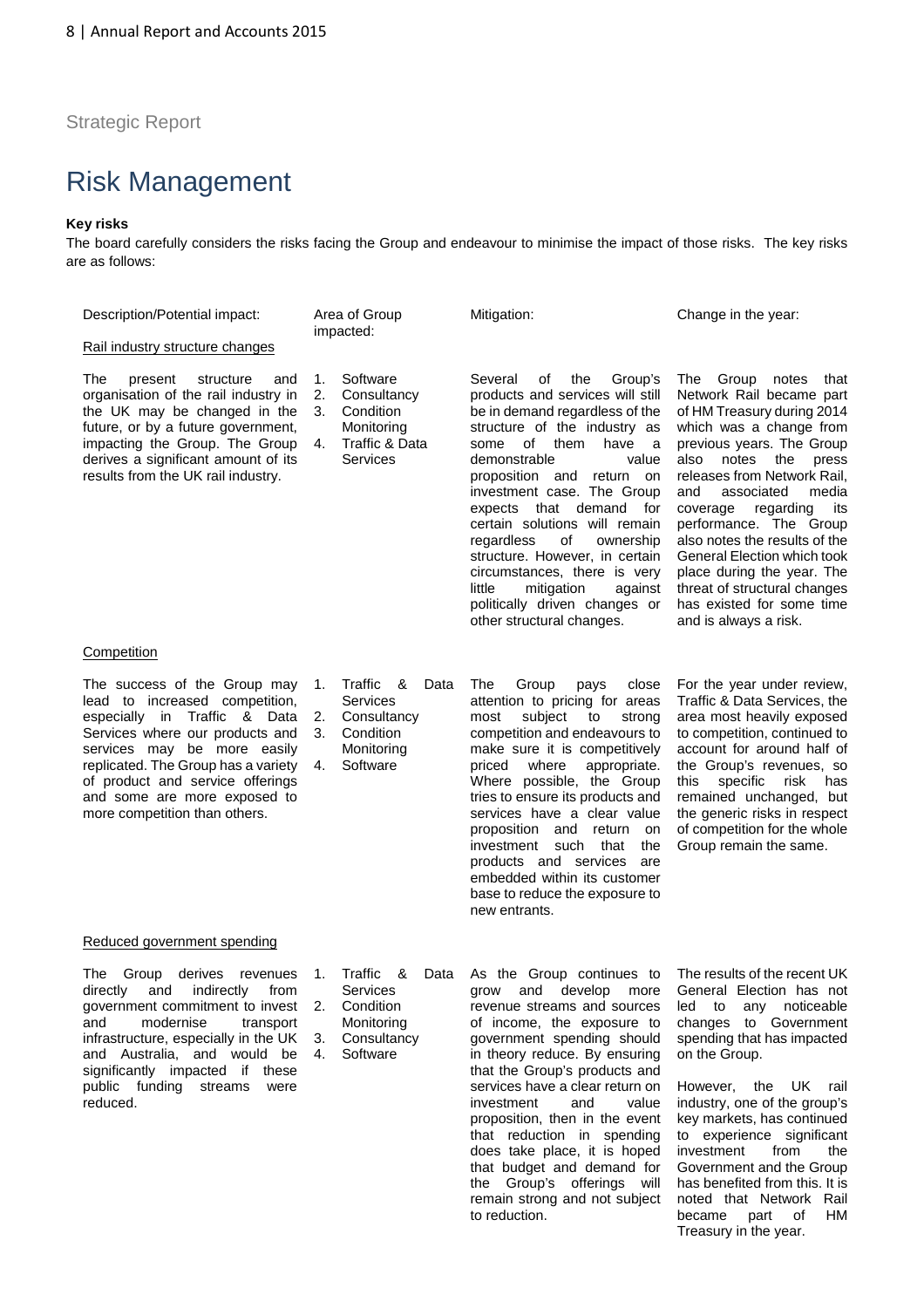### Risk Management continued

Description/Potential impact: Area of Group

impacted:

1. Condition **Monitoring** 2. Traffic & Data **Services** 3. Consultancy 4. Software

As the Group continues to grow and evolve, the exposure to and reliance on any one customer will reduce. Although the Group will always be exposed to certain key customers, it manages this risk by engaging with the customers proactively to understand their needs and respond to them in terms of changes to products or service offerings to reinforce the relationship to ensure that its products and services are embedded with the customer

as best as possible.

markets.

The Group continues to seek to mitigate its exposure to one customer in Remote Condition Monitoring by expanding overseas and is continuing to target certain geographic

Mitigation: Change in the year:

Reliance on certain key customers

The Group has a number of customers but derives a significant amount of business from single customer under a Framework<br>Agreement for its Remote Agreement for its Remote Condition Monitoring technology with no guarantee as to the timing or quantum of any potential future orders. Furthermore, the Group's Traffic & Data Services division operates under a number of Framework Agreements with one large one in particular, and the Consultancy team works extensively with bidders during franchise bid work. Reduced levels of trading with any key customer may adversely impact the Group.

#### Attraction and retention of key employees

The Group has a number of key individuals, though their individual importance has arguably reduced as the Group has grown and the reliance on certain people reduces. However, skills and expertise in our markets are specialist and hard to find or develop, and so further growth of the business may be restricted.

All parts of the Group. The Group offers competitive remuneration packages, and also offers share schemes to staff including EMI options, in order to attract and retain high calibre employees. Such share schemes are designed such that employees are rewarded in the success of the Group, and are tied in for a period of time. As the Group has grown, the EMI share scheme has been restricted to certain staff but a number of staff continue to hold these options from historic times. As the Group grows, the reliance on and exposure to certain individuals in terms of impact on the overall Group, is reduced.

Revenues in respect of the Group's Remote Condition Monitoring were reduced compared to the previous year, which was anticipated to some extent. Revenues from this part of the group accounted for around 12% of Group revenue as opposed to over 25% in the previous financial year. The Traffic & Data Services part of the Group continued to account for over half of overall Group revenues and derived £1.4m of revenue (representing 5% of overall Group revenues) from one particular Framework Agreement.

Unchanged from previous years. As the economy continues to grow then the risk of not being able to recruit or retain key individuals increases given the competition from other potential employers.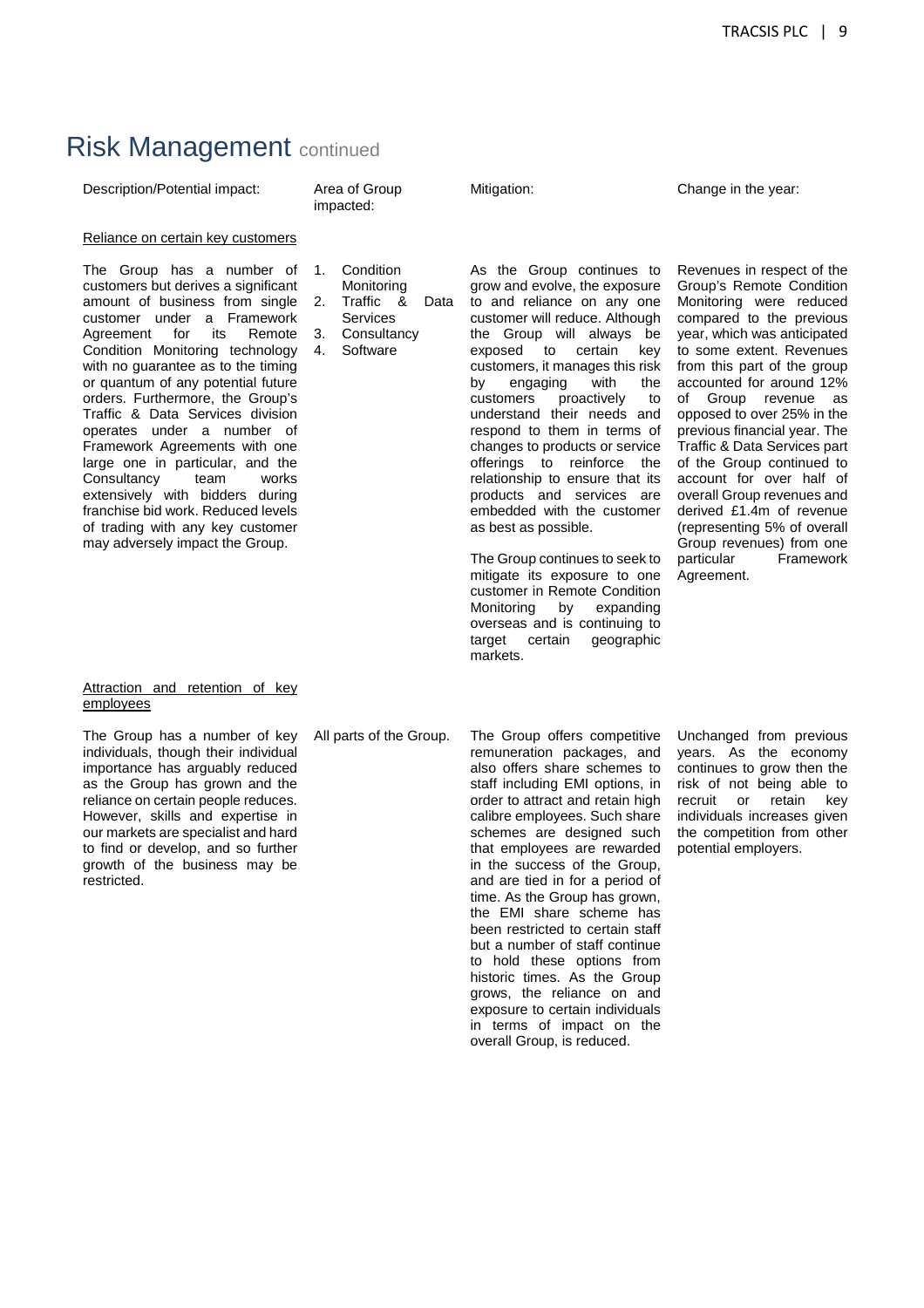### Risk Management continued

#### Description/Potential impact: Area of Group

#### Technological changes

The Group has a variety of product and service offerings which may be under threat should competitors develop rival technology or should better ways of doing things be discovered which make some of the Group's services redundant. This could potentially lead to reduced levels of business.

impacted:

- 1. Software 2. Condition
- **Monitoring** 3. Traffic & Data
- Services 4. Consultancy

The Group continues to invest in research and development for its technology products to ensure that they remain up to date and also relevant to the customer base, as it also takes feedback from its clients about what they require from the products. This helps to ensure that they remain relevant. The Group works closely with its customers to deliver the next generation of products. For certain parts of the Group, the business works with technology partners who have specific expertise and can help the Group to maximise its service offerings. Some of the Group's offerings are protected by customer relationships, Framework Agreements, contractual agreements and also significant development costs, which provide protection even if new entrants may come along. The Group made a strategic investment in Citi Logik Limited in September 2015.

The Group believes it operates a relatively lean business in order to protect against pricing pressure, and is constantly searching for ways to keep its cost base to a minimum. When reviewing tenders and enquiries, pricing is submitted accordingly on the most favourable commercial terms. The Group is committed to ensuring customer satisfaction and offering a compelling return on investment for its products with a clear value proposition, with the objective that the customer base will continue to take its products due to their quality and business case, with price being of less concern to them.

Mitigation: Change in the year:

This is under constant review as a Technology focussed business and as the group becomes more diverse and larger, each of the Group's product and service offerings are subject to different levels of technology threats at various points in time.

The Group made a strategic investment in Citi Logik Limited in September 2015 to attempt to mitigate the risk posted by the use of mobile phone data for transport data collection.

Traffic & Data Services continues to make up a larger part of the overall Group, and this part of the business is most vulnerable to pricing pressure, and as the element of revenue derived from Traffic & Data Services has remained at around half of Group revenues, the risk has remained unchanged on a Groupwide basis.

#### Customer pricing pressure

Price pressure from customers may potentially result in margins being eroded in the fullness of time if lower revenues are achieved than those which were achieved historically.

- 1. Traffic & Data **Services**
- 2. Software 3. Consultancy 4. Condition
- **Monitoring**
-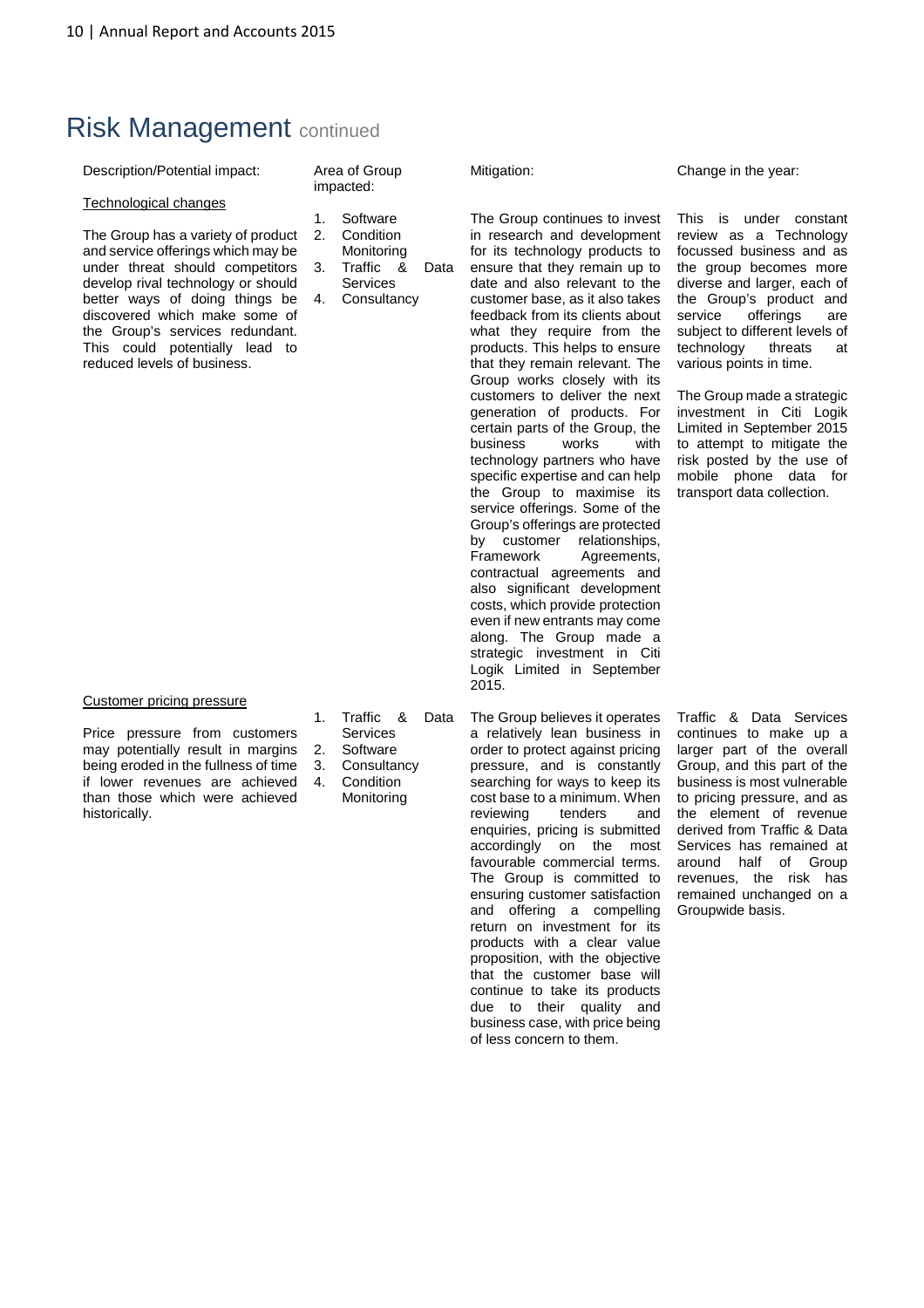# Risk Management continued

| Description/Potential impact:                                                                                                                                                                                                                  | Area of Group<br>impacted:                                                                           | Mitigation:                                                                                                                                                                                                                                                                                                                                                                                                                                                                                       | Change in the year:               |  |
|------------------------------------------------------------------------------------------------------------------------------------------------------------------------------------------------------------------------------------------------|------------------------------------------------------------------------------------------------------|---------------------------------------------------------------------------------------------------------------------------------------------------------------------------------------------------------------------------------------------------------------------------------------------------------------------------------------------------------------------------------------------------------------------------------------------------------------------------------------------------|-----------------------------------|--|
| <b>Health &amp; Safety</b><br>The Group has a large number of<br>employees operating at a variety of<br>sites around the country.                                                                                                              | Traffic & Data<br>1.<br>Services<br>2.<br>Condition<br>Monitoring<br>Software &<br>3.<br>Consultancy | The<br>Group<br>employs<br>а<br>dedicated Health & Safety<br>Manager for its Traffic & Data<br>Services division. The Remote<br>Condition Monitoring division<br>engages the services of a<br>specialist Health & Safety<br>Advisor. Business unit heads<br>report on Health & safety<br>matters to the Board at every<br>board meeting. Across the<br>Group, there are a number of<br>policies, procedures<br>and<br>method statements to provide<br>mitigation against health &<br>safety risk. | Unchanged from previous<br>vears. |  |
| <b>Brand reputation</b><br>Any adverse publicity concerning<br>the Group, or any of its subsidiary<br>businesses may have an impact on<br>future trading prospects if the<br>Group's<br>brand is<br>adversely<br>affected as a result of this. | All parts of the Group                                                                               | The Board maintains regular<br>dialogue with Operational staff<br>and Heads of Department and<br>so is made aware of any issues<br>so that corrective action can be<br>taken if necessary.                                                                                                                                                                                                                                                                                                        | Unchanged from previous<br>years. |  |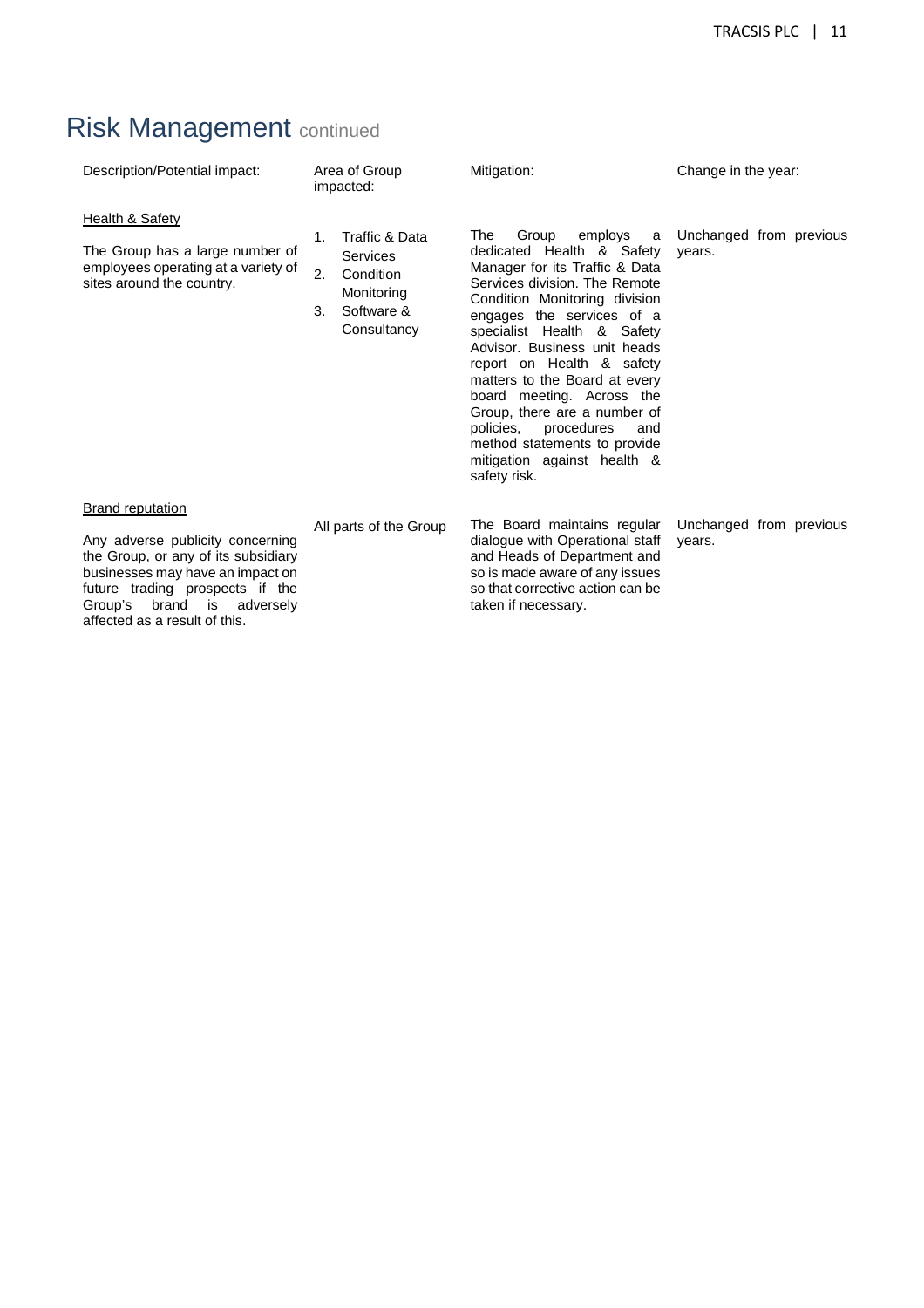# Key Performance Indicators

The Group's main Key Performance Indicators (KPIs) are as follows:

- 1. Assessed at Group Level:
	- a. Sales Revenue and Profit (Adjusted EBITDA and Profit before Tax) versus budget and prior year
	- b. Sales prospects and forecasts versus budget and prior year
	- c. Cash balances, debtors and working capital requirements
- 2. Additional Key Performance Indicators specific to certain revenue streams
	- a. Software: Customer renewal rates and new customer take up / product matrix
	- b. Consultancy: Staff utilisation and chargeability, revenue derived from various sources
	- c. Traffic & Data Services: Customer enquiries and conversion rates, working capital tie up in debtors and work in progress, capital expenditure
	- d. Remote Condition Monitoring: Delivery of major orders versus customer requirements, revenue by customer









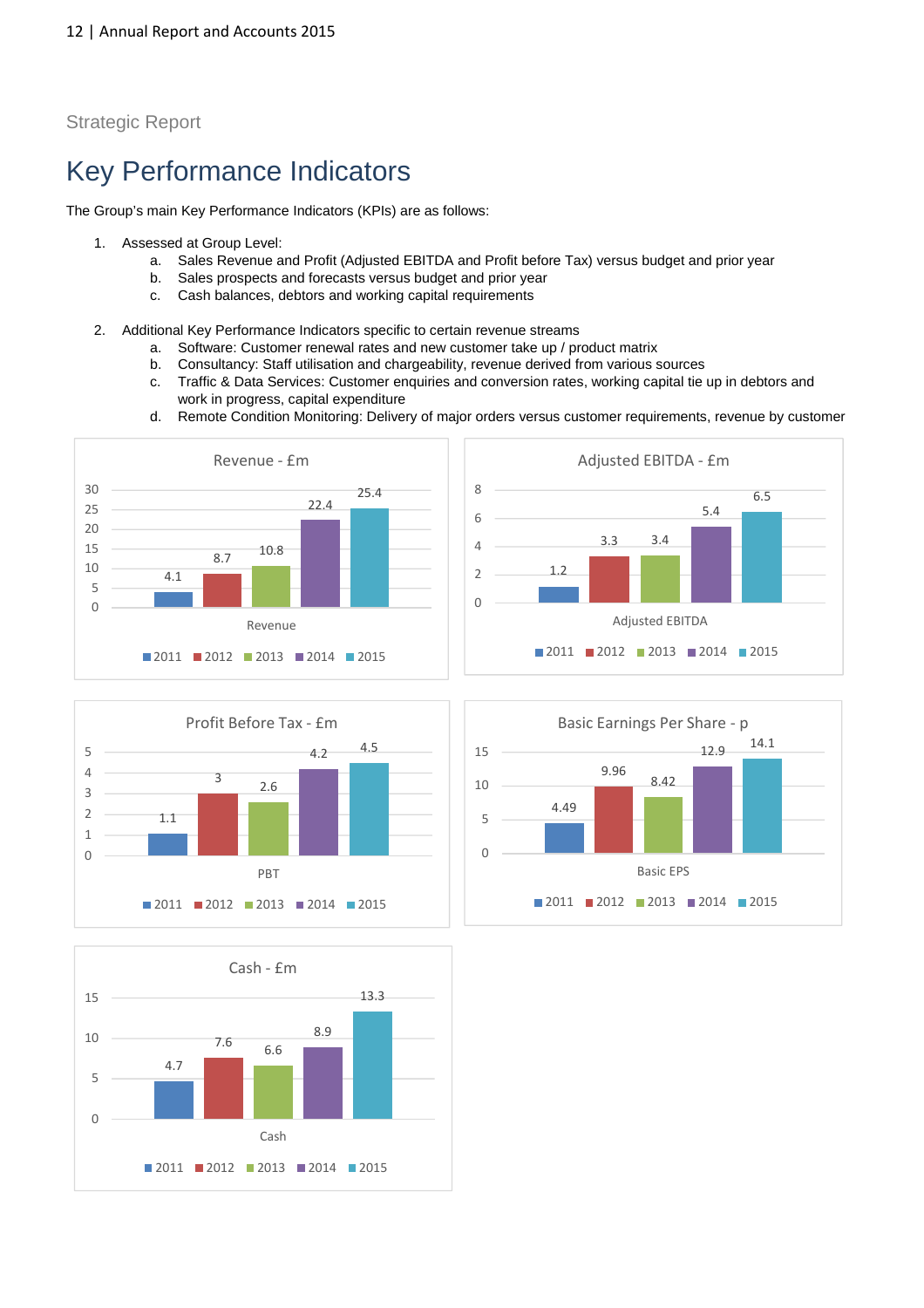### Governance

### Board of Directors

#### Executive Directors

#### **John McArthur (40) Chief Executive Officer**

John has been the Chief Executive Officer of Tracsis since the formation of the company in January 2004. Prior to this he worked as an investment manager with Techtran Group Limited which specialises in developing the commercial potential of intellectual property developed at the University of Leeds. John also worked for several years with Axiomlab Group plc, a technology venture capital company, having started his career with Arthur Andersen & Co. He holds a first class degree in Management Science from the University of Strathclyde in Glasgow.

#### **Max Cawthra** (37) Chief Financial Officer

Max joined Tracsis in September 2010 as Financial Controller and was promoted to the Board in August 2011. Max is a Chartered Accountant, having trained with Ernst & Young in Leeds. Prior to joining Tracsis, Max spent seven years at Persimmon plc in a variety of roles.

#### Non-Executive Directors

#### **Chris Cole** (69) Non-Executive Chairman

Chris is Non-Executive Chairman of WSP Global Inc. (listed on the Toronto Stock Exchange), the successor to WSP Group plc. He is also Non-Executive Chairman of Ashtead Group plc, having previously been a Non-Executive Director, Senior Independent Non-Executive Director of Infinis plc, and Non-Executive Chairman of Redcentric plc.

#### **Charles Winward** (45) Non-Executive Director

Charles was an Executive Director of IP Group plc until April 2014, having joined in 2007. At IP Group, Charles successfully invested in and served as Non-Executive Director at high potential technology companies, including Retroscreen Virology plc and Xeros Technology plc. Previously, Charles was Vice President of Technology Infrastructure at J P Morgan Chase & Co, where he worked in London and New York. Charles is a Chartered Financial Analyst, holds an MBA from the University of California at Berkeley and an undergraduate engineering degree from the University of Bristol.

#### **John Nelson** (68) Non-Executive Director

John Nelson has worked at the top of the rail industry for over thirty years and has been in the sector for 46 in total. Before privatisation he was Managing Director of British Rail's biggest business, Network South East, and prior to that was General Manager of the Eastern Region, then a quarter of the rail network in the UK. Since privatisation he has established 7 new businesses including leading strategic management consultancy First Class Partnerships and the country's first Open Access company, Hull Trains. At one time or another he has chaired the Boards of 13 train operating companies and sat on the Boards of 4 others as a Non Executive Director. He continues to promote new rail ventures and was recently granted an award for outstanding personal contribution to the rail industry at the National Rail Awards 2013.

#### **Sean Lippell** (65) Non-Executive Director

Sean has more than 35 years' experience as a corporate lawyer and was formerly Member of Addleshaw Goddard LLP, a post which he held for 13 years, five of which were as Managing Partner within their corporate division. Sean is currently a director of Acceleris Marketing Communications Limited.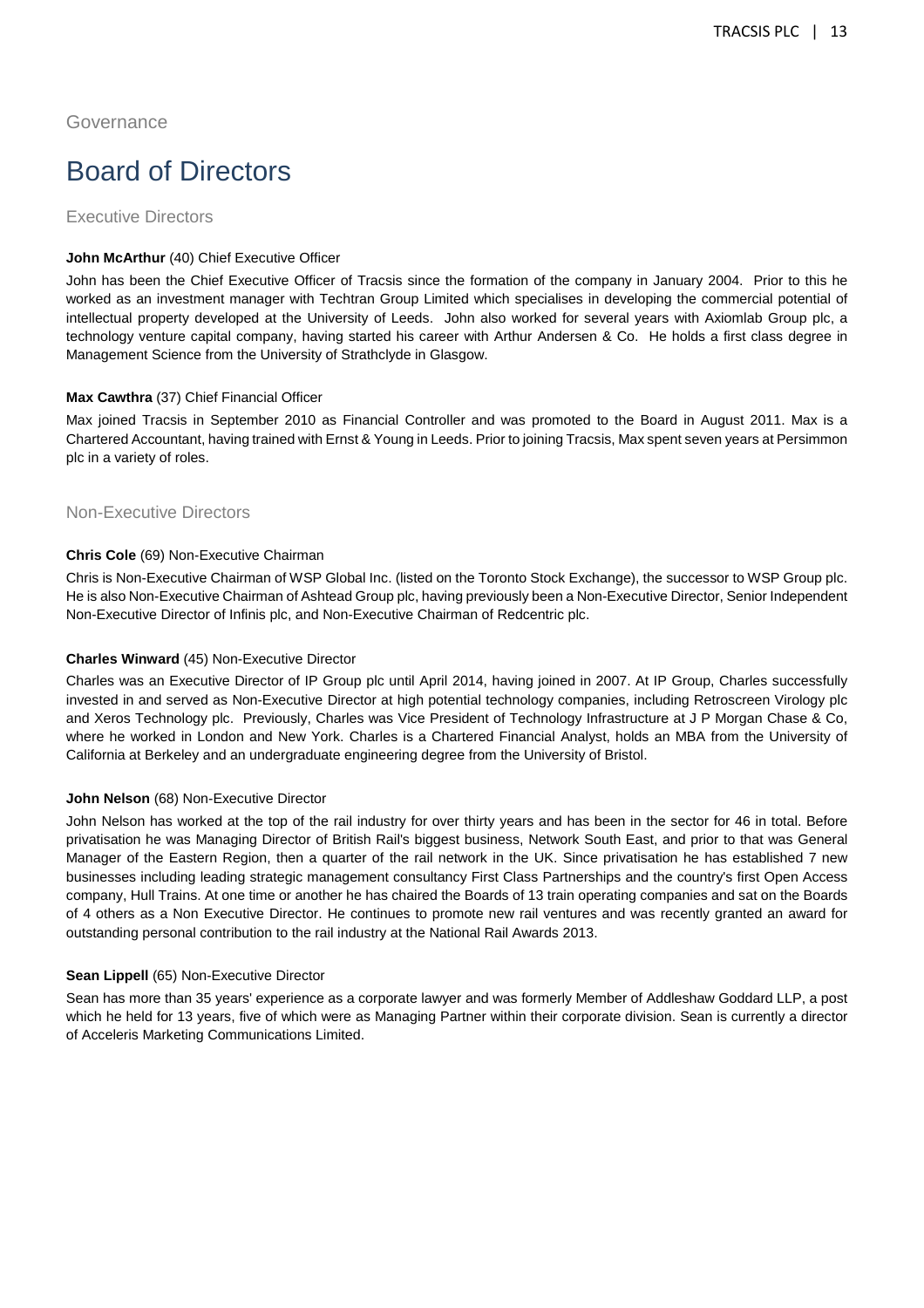### Governance

# Directors' Report

The directors present their report and the audited financial statements for the year ended 31 July 2015.

Tracsis plc ('the Company') is a public limited company incorporated and domiciled in the United Kingdom and under the Companies Act 2006.

The address of the Company's registered office is Leeds Innovation Centre, 103 Clarendon Road, Leeds, LS2 9DF.

The Company is listed on AIM, part of the London Stock Exchange.

The Group financial statements were authorised for issue by the Board of Directors on 4 November 2015.

Further information on the activities of the business, the Group strategy and an indication of the outlook for the business are presented in the Chairman and Chief Executive Officer's Statement and the Strategy and Business Model sections of the report.

#### **Financial results**

Details of the Group's financial results are set out in the Consolidated Statement of Comprehensive Income, other primary statements and in the Notes to the Consolidated Financial Statements on pages 24 to 57.

#### **Dividends**

The Directors have adopted a progressive dividend policy, subject to growth, profitability and cash position in the future. An interim dividend of 0.40p per share was paid in May 2015. The Directors propose a final dividend of 0.60p per share, subject to shareholder approval at the forthcoming Annual General Meeting. This will give a full year dividend of 1.0p per share.

#### **Directors**

The directors who serve on the Board and on Board Committees during the year are set out on page 13.

Under the Articles of Association of the Company, one third of the directors are subject to retirement by rotation at the forthcoming Annual General Meeting, notice of which accompanies this Report and Accounts. Accordingly John McArthur and Sean Lippell retire by rotation and, being eligible, offer themselves for re-election.

Information in respect of directors' remuneration is given in the Directors' Remuneration Report on pages 17 to 19.

#### **Directors' shareholdings**

Directors' beneficial interests in the shares of the Company, including family interests, at 31 July 2015 and 2014 were as follows:

|                 | 31 July 2015               |         | 31 July 2014 |                |
|-----------------|----------------------------|---------|--------------|----------------|
|                 | $%$ of<br>Number<br>issued |         | Number       | % of<br>issued |
|                 | of                         | share   | οf           | share          |
|                 | shares                     | capital | shares       | capital        |
| John McArthur   | 1,117,433                  | 4.21%   | 1.117.433    | 4.26%          |
| Max Cawthra     | 54.000                     | 0.20%   | 54.000       | 0.21%          |
| John Nelson     | 230,824                    | 0.87%   | 230,824      | 0.88%          |
| Charles Winward | 86,771                     | 0.33%   | 86,771       | 0.33%          |
| Chris Cole      | 7.000                      | 0.03%   |              |                |
| Sean Lippell    |                            |         |              |                |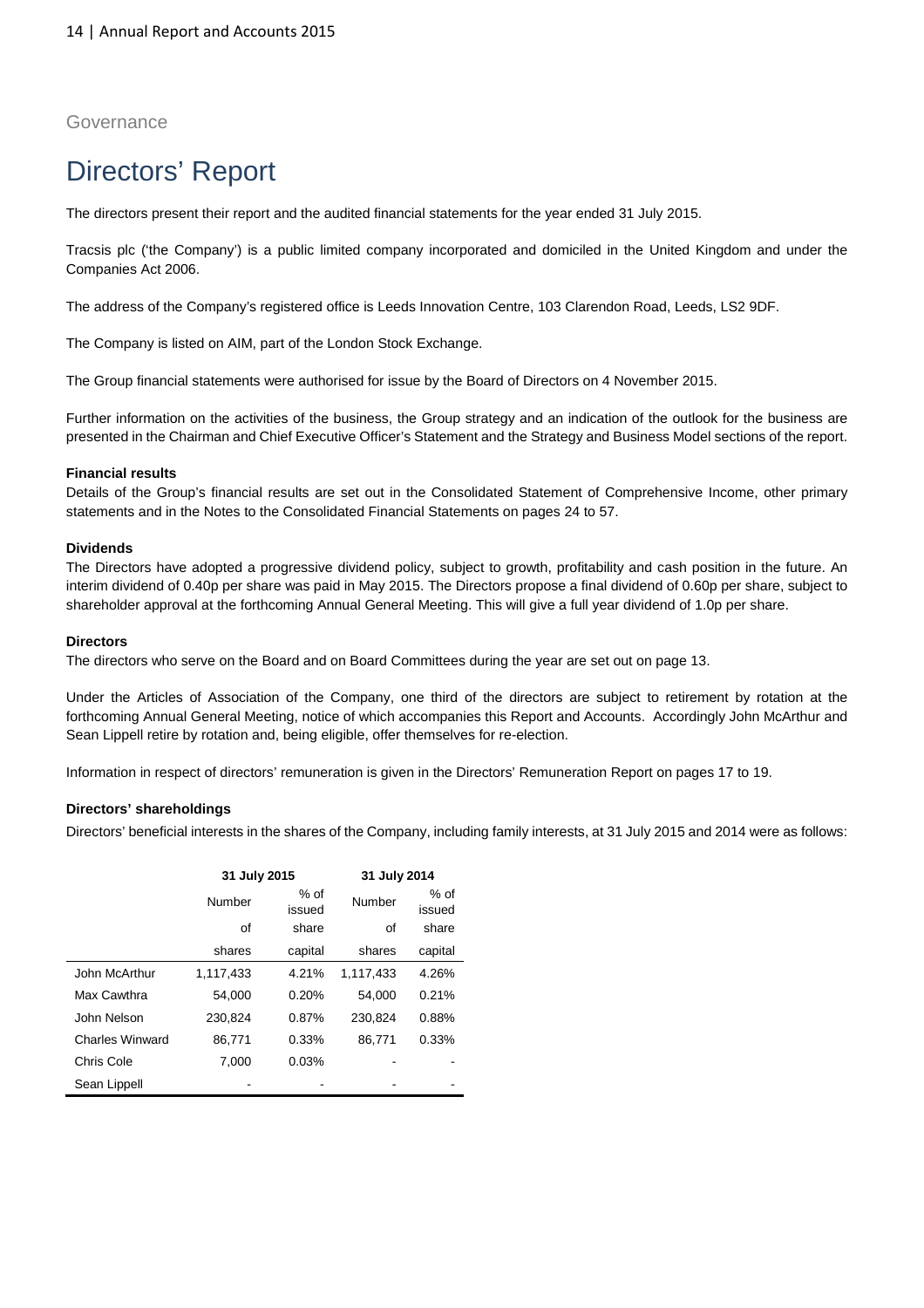### **Directors' Report continued**

None of the Directors had any interests in the share capital of subsidiaries. Further details of share options held by the directors are set out in the Directors' Remuneration Report.

#### **Substantial shareholdings**

At 3 November 2015, being the latest practicable date prior to the publication of this document, the Company has been advised of the following shareholdings of 3% or more in the issued share capital of Tracsis plc:

|                                     | <b>Number</b> | % of          |
|-------------------------------------|---------------|---------------|
|                                     | οf<br>shares  | issued shares |
| <b>Techtran Group Limited</b>       | 2,776,846     | 10.4%         |
| Unicorn Asset Management            | 1,860,532     | 7.0%          |
| The University of Leeds             | 1,590,000     | 5.9%          |
| Downing LLP                         | 1.531.696     | 5.7%          |
| Ennismore Fund Management           | 1,500,000     | 5.6%          |
| <b>BlackRock Inc.</b>               | 1.440.986     | 5.4%          |
| <b>Liontrust Investmet Partners</b> | 1,343,778     | 5.0%          |
| Hargreave Hale Limited              | 1.262.500     | 4.7%          |
| Fidelity                            | 1,183,182     | 4.4%          |
| Investec Asset Management           | 1,131,648     | 4.2%          |
| John McArthur                       | 1,117,433     | 4.2%          |

1 – Techtran Group Limited is a wholly owned subsidiary of IP Group plc.

#### **Payment of suppliers**

It is the Group's policy to pay suppliers in accordance with the terms and conditions agreed in advance, providing all trading terms and conditions have been met. All payments are made in the ordinary course of business and the Group expects to pay all supplier debts as they become due.

Trade payable days for the Group at 31 July 2015 were 55 days (2014: 57 days).

#### **Research and development**

During the year the Group incurred £437,000 (2014: £393,000) of expenditure on research activity, which has been charged to the Income Statement.

#### **Financial instruments**

Details of the Group's exposure to financial risks are set out in Note 24 to the financial statements.

#### **Employment policy**

It is the policy of the Group to operate a fair employment policy. No employee or job applicant is less favourably treated than another on the grounds of their sex, sexual orientation, age, marital status, religion, race, nationality, ethnic or national origin, colour or disability and all appointments and promotions are determined solely on merit. The Directors encourage employees to be aware of all issues affecting the Group and place considerable emphasis on employees sharing in its success through its employee share option scheme.

#### **Environment**

The Group adheres to all environmental regulations and has, where possible, utilised environmental-sustaining policies such as recycling and waste reduction.

#### **Significant Contracts**

One of the Group's subsidiaries, MPEC Technology Limited, has a significant Framework Agreement with a major railway infrastructure provider, from which it has historically derived a significant amount of business. Tracsis Traffic Data Limited (previously Sky High Technology Limited), another subsidiary company, has a significant Framework Agreement with a major worldwide engineering consultancy company from which it has historically derived a significant amount of business.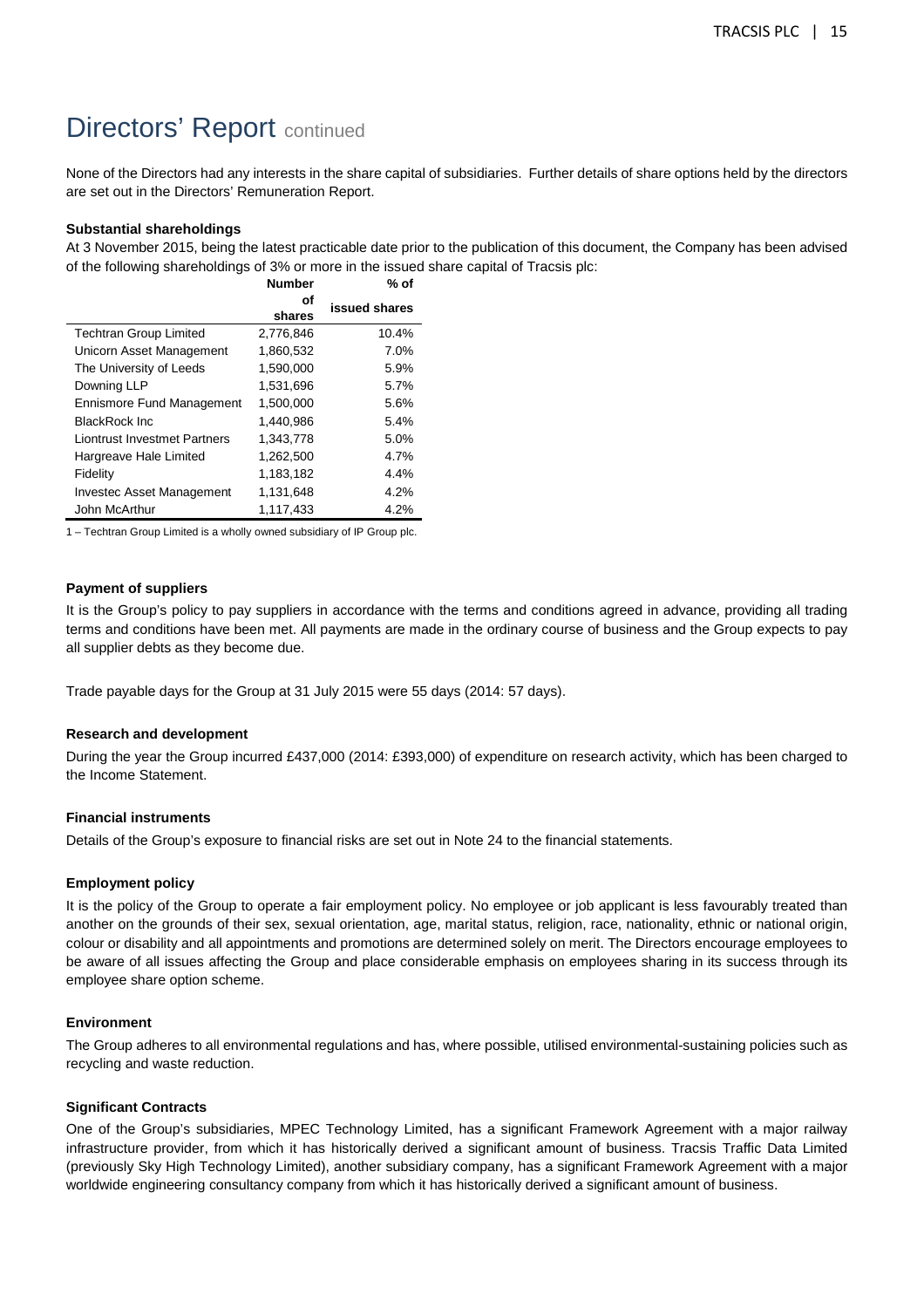# Directors' Report continued

#### **Charitable donations**

The Group made charitable donations to various charities amounting to £6,290 during the year (2014: £8,134). No political donations were made.

#### **Auditor**

A resolution to appoint KPMG LLP will be proposed at the Annual General Meeting.

#### **Provision of information to auditor**

All of the current Directors have taken all steps that they ought to have taken to make themselves aware of any information needed by the Company's auditor for the purposes of their audit and to establish that the auditor is aware of that information. The Directors are not aware of any relevant audit information of which the auditor is unaware.

By order of the Board

**Max Cawthra Company Secretary** 

4 November 2015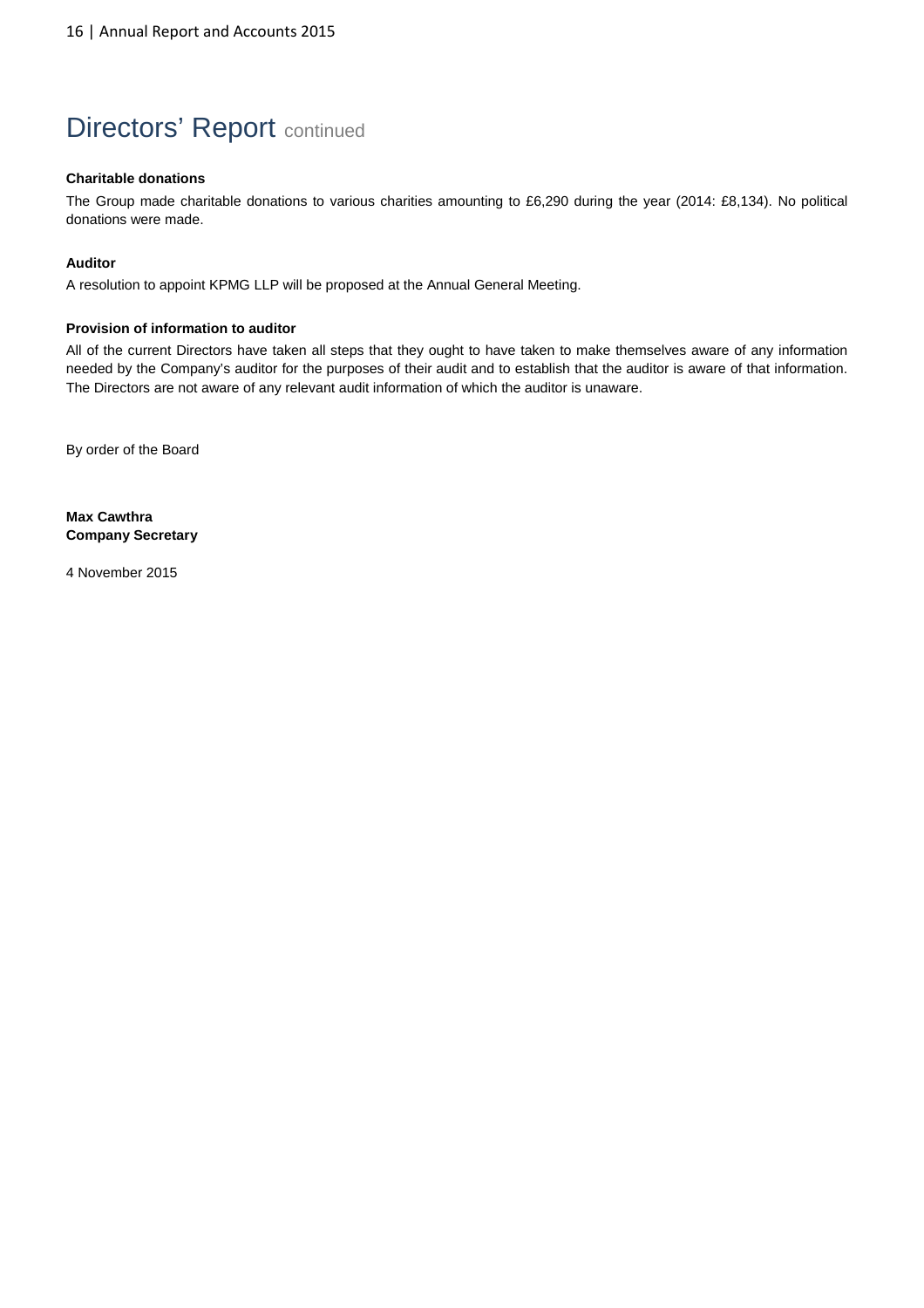Governance

### Directors' Remuneration Report

#### **Unaudited information:**

Tracsis plc, as an AIM company, is not required to present a Directors Remuneration Report in accordance with the Combined Code. As part of the Company's commitment to Corporate Governance, we present a voluntary report below.

#### **Remuneration committee**

The Remuneration Committee is described in the Report on Corporate Governance. The remuneration for each Executive Director is determined by the Remuneration Committee, which comprises the Non-Executive Directors. None of the committee members has any personal financial interest, other than as shareholders, in the matters to be decided.

#### **Service contracts**

It is the Group's policy to enter into service contracts or letters of appointment with all Directors. Specific terms are:

|                                | <b>Date</b> | <b>Commencement</b> | <b>Unexpired</b> | <b>Notice</b> |
|--------------------------------|-------------|---------------------|------------------|---------------|
|                                | of contract | date                | term             | period        |
| <b>Executive Directors</b>     |             |                     |                  |               |
| John McArthur                  | 21.11.07    | 01.01.04            | Indefinite       | 6 months      |
| Max Cawthra                    | 20.09.10    | 20.09.10            | Indefinite       | 3 months      |
| <b>Non-Executive Directors</b> |             |                     |                  |               |
| John Nelson                    | 21.11.07    | 21.11.07            | Indefinite       | 3 months      |
| <b>Charles Winward</b>         | 21.11.07    | 21.11.07            | Indefinite       | 3 months      |
| Chris Cole                     | 28.04.14    | 28.04.14            | Indefinite       | 3 months      |
| Sean Lippell                   | 01.11.13    | 01.11.13            | Indefinite       | 3 months      |

None of the service contracts or letters of appointment provide for any termination payments.

#### **Remuneration policy**

The remuneration packages for Directors and senior management have been structured so as to fairly compensate them for their contribution to the Group and to encourage them to remain within the Group. The basic components of these packages include:

#### **Basic salary and bonus arrangements**

Each Director receives an annual salary or Directors' fee for his/her services. These salaries are reviewed annually by the Remuneration Committee and take into account the financial performance of the Group and market conditions. The Group operates a bonus scheme. The Remuneration Committee is entitled to decide whether any bonuses are payable, and if so, what amounts should be granted to Executive Directors.

#### **External appointments**

The committee recognises that its directors may be invited to become executive or non-executive directors of other companies or to become involved in charitable or public service organisations. As the Committee believes that this can broaden the knowledge and experience of the directors to the benefit of the Group, it is the Group's policy to approve such appointments provided that there is no conflict of interest and the commitment is not excessive. The director concerned can retain the fees relating to any such appointment.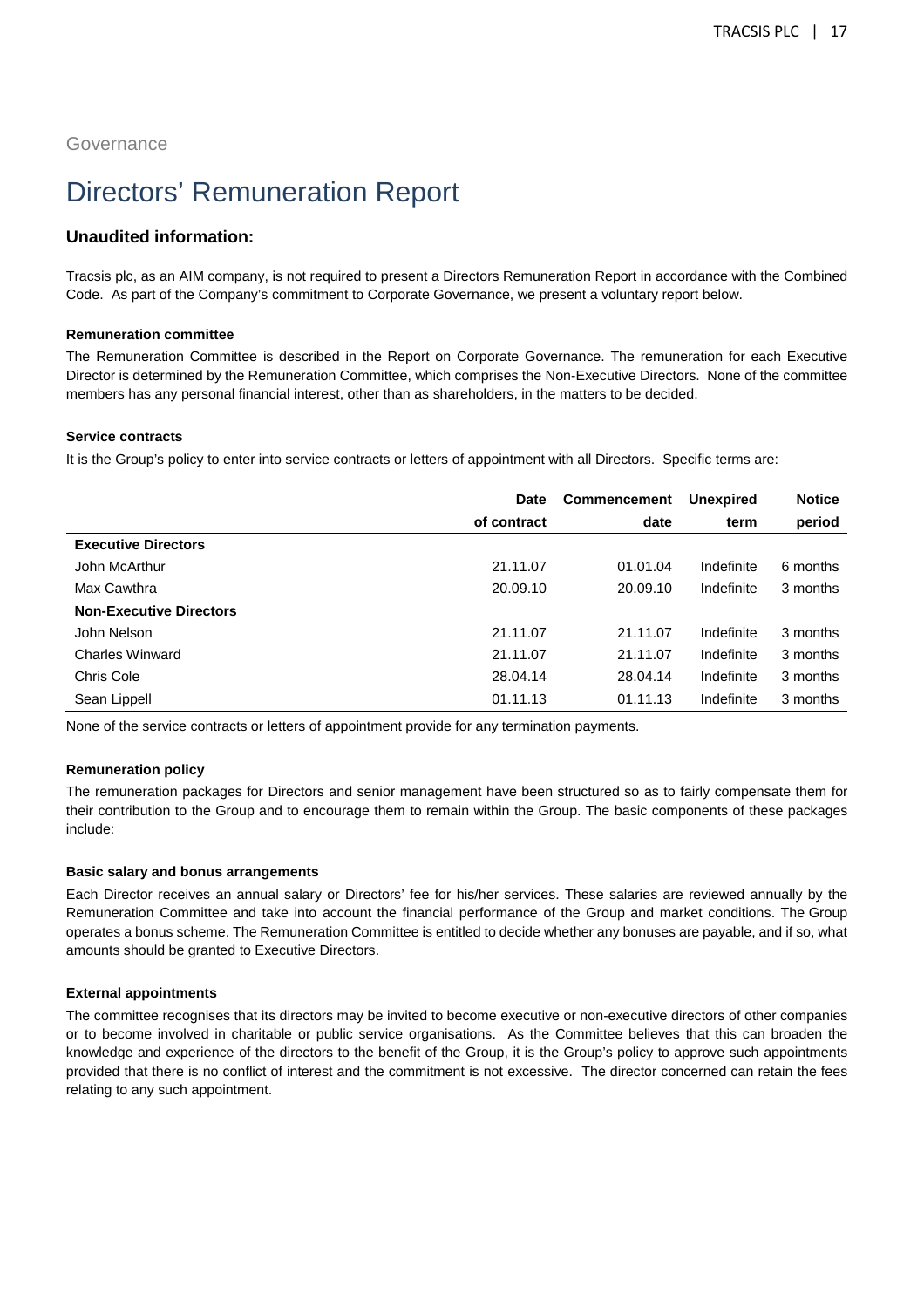# **Directors' Remuneration Report continued**

#### **Pensions and benefits in kind**

All staff, Executive Directors and senior management are entitled to participate in the stakeholder pension plan established by the Group. Benefits are provided to certain Executive Directors, including private health cover. The Group does not provide any company cars to any of its Directors. The Group makes employer pension contributions to the pension schemes of J McArthur and M Cawthra at a standard 5% of basic salary, in line with the level of contributions for other members of staff. During the previous financial year, John McArthur elected to take a reduction in basic salary in return for additional employers pension contributions and this was continued in the financial year under review. There was no additional cost to the Group in respect of this arrangement.

### **Audited information:**

#### **Directors' remuneration**

Directors' remuneration for the year ended 31 July 2015 is set out below

|                                | <b>Basic</b> | <b>Pension</b> |                | <b>Benefits</b> | <b>Total</b> | Total |
|--------------------------------|--------------|----------------|----------------|-----------------|--------------|-------|
|                                | salary       | <b>Conts</b>   | <b>Bonus</b>   | in kind         | 2015         | 2014  |
|                                | £000         | £'000          | £000           | £000            | £000         | £000  |
| <b>Executive Directors</b>     |              |                |                |                 |              |       |
| John McArthur                  | 153          | 40             | 106            | ٠               | 299          | 222   |
| Max Cawthra                    | 120          | 6              | 71             | ۰               | 197          | 144   |
|                                | 273          | 46             | 177            | -               | 496          | 366   |
| <b>Non-Executive Directors</b> |              |                |                |                 |              |       |
| John Nelson                    | 23           | ۰              | $\blacksquare$ | ٠               | 23           | 16    |
| <b>Charles Winward</b>         | 25           | ۰              |                | ۰               | 25           | 16    |
| Chris Cole                     | 50           | ٠              | $\blacksquare$ | ٠               | 50           | 13    |
| Sean Lippell                   | 25           |                |                | ٠               | 25           | 12    |
|                                | 123          | ۰              | $\blacksquare$ | -               | 123          | 57    |

#### **Directors' interests in shares options in the Executive Share Option Schemes**

|                                          | At<br>1 August           |          |                          |                          | At<br>31 July | <b>Exercise</b><br>price | Date from<br>Which   |                            |
|------------------------------------------|--------------------------|----------|--------------------------|--------------------------|---------------|--------------------------|----------------------|----------------------------|
|                                          | 2014                     | Granted* | Lapsed                   | <b>Exercised</b>         | 2015          | pence                    | <b>Exercisable</b>   | <b>Expiry date</b>         |
| <b>Executive</b><br><b>Directors</b>     |                          |          |                          |                          |               |                          |                      |                            |
| John McArthur                            | 100,000                  |          | $\overline{\phantom{0}}$ | $\overline{\phantom{a}}$ | 100,000       | 175p                     | See note 3           | 26 Mar<br>2023             |
| Max Cawthra                              | 160,162                  |          | -                        | $\overline{\phantom{a}}$ | 160,162       | 89p/0.4p                 | See notes 1<br>and 2 | 20 Jun 2022<br>/1 Aug 2022 |
| <b>Non-Executive</b><br><b>Directors</b> |                          |          |                          |                          |               |                          |                      |                            |
| John Nelson                              | 25,000                   |          | $\overline{\phantom{0}}$ | ۰.                       | 25,000        | 175 <sub>p</sub>         | See note 3           | 26 Mar<br>2023             |
| <b>Charles Winward</b>                   | 50,000                   |          | $\overline{\phantom{0}}$ | ٠                        | 50,000        | 175p                     | See note 3           | 26 Mar<br>2023             |
| <b>Chris Cole</b>                        | $\overline{\phantom{0}}$ |          | ٠                        | ٠                        |               | ٠                        | -                    |                            |
| Sean Lippell                             | 50,000                   |          | ٠                        | ٠                        | 50,000        | 185p                     | See note 4           | 1 November<br>2023         |

\* In accordance with Corporate Governance best practice, the Group will no longer be granting stock options to Non-Executive Directors in lieu of salary. This will ensure objectivity and independence within the Board's decision making process.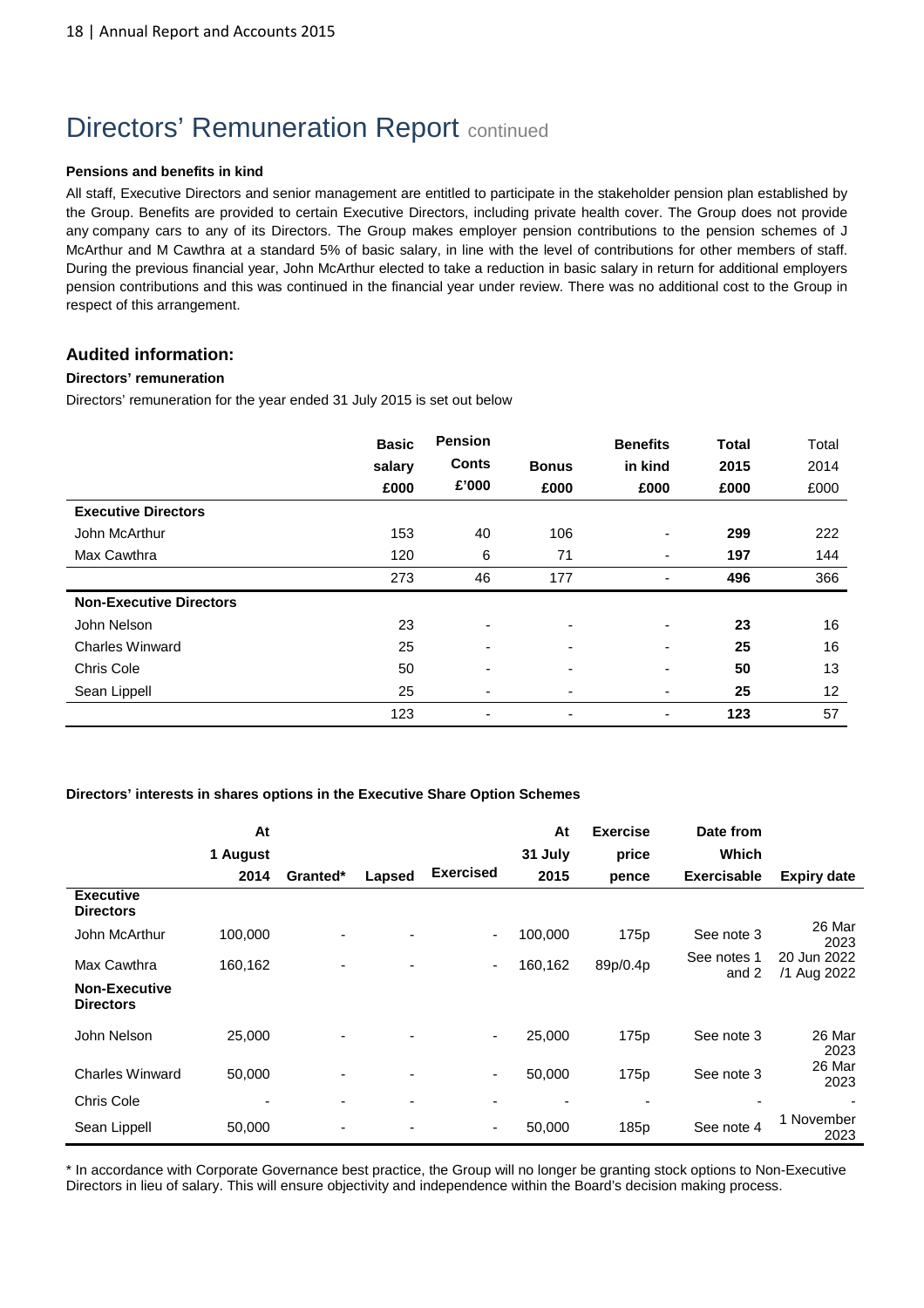### **Directors' Remuneration Report continued**

#### **Directors' interests in shares options in the Executive Share Option Schemes (continued)**

1 – Exercisable in batches in 6 monthly intervals commencing 6 months from the date of grant (20 June 2012). All options will be fully exercisable 36 months after the date of grant.

2 – Options granted in 2012/13 relate to the Company's LTIP scheme where Max Cawthra exchanged an element of his 2011/12 cash bonus for discounted share options as part of a scheme available to all staff, in return for 10,162 options with an exercise price of 0.4p

3 – Options granted in 2012/13 are exercisable in batches in 3 monthly intervals commencing 3 months from the date of grant (26 March 2013). All options will be fully exercisable 24 months after the date of grant.

4 – Options granted in 2013/14 are exercisable in batches in 3 monthly intervals commencing 3 months from the date of grant (1 November 2013). All options will be fully exercisable 36 months after the date of grant.

The aggregate amount of pre-tax gains made by directors on the exercise of share options was £Nil (2014: £220,512). No directors received or were due to receive any shares under long term incentive schemes other than under the share options schemes set out above.

#### **Performance graph**

The following graph shows the Company's share price (rebased) compared with the performance of the FTSE AIM all-share index (rebased) for the period from 1 August 2014 to 31 July 2015.



The committee has selected the above indices because they are most relevant for a company of Tracsis's size and sector.

On behalf of the Board

**Sean Lippell**  Chair of the Remuneration Committee 4 November 2015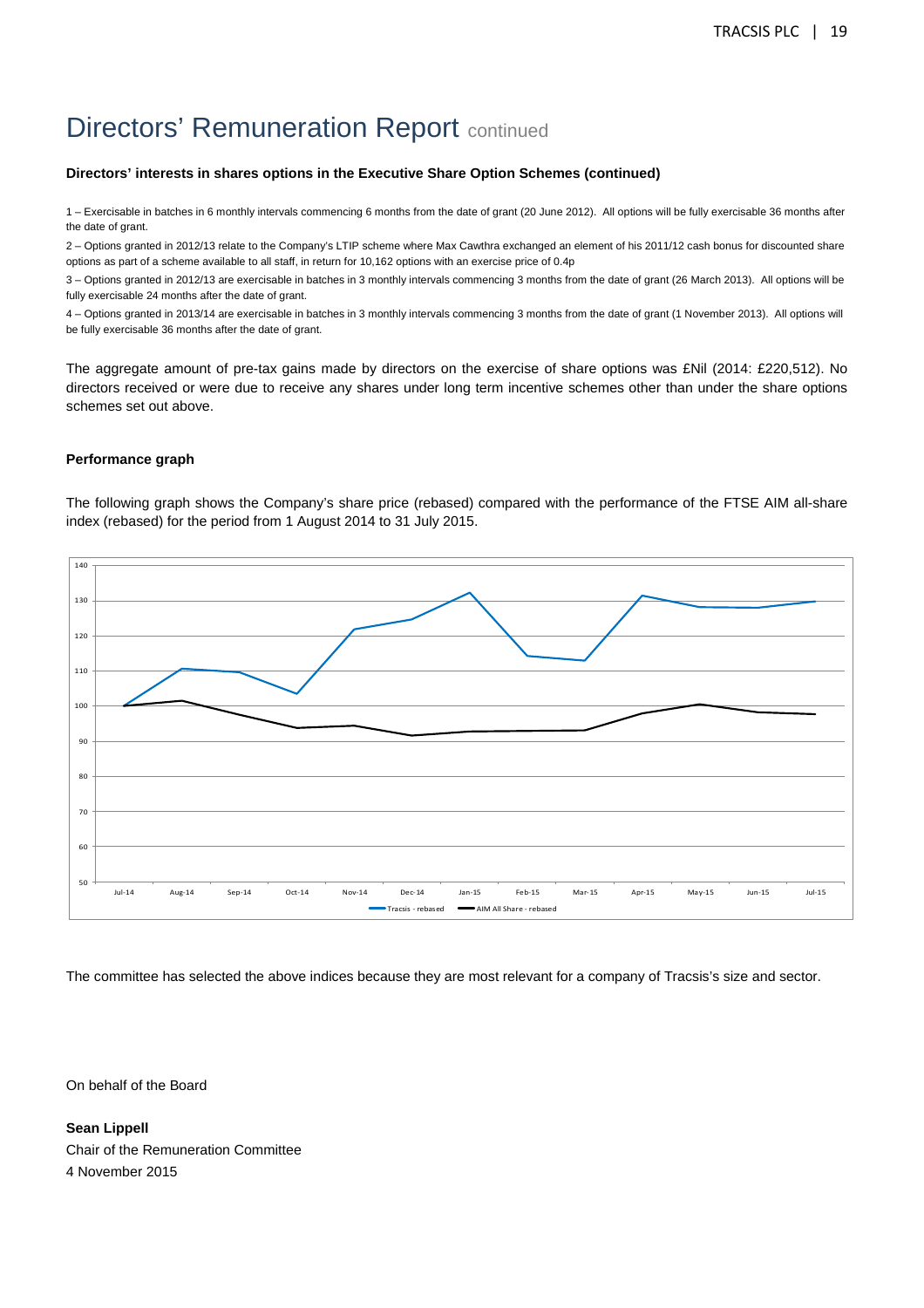### Governance

### Corporate Governance

Tracsis plc was listed on AIM on 27 November 2007. The Group recognises the importance of, and is committed to, high standards of corporate governance. Tracsis plc, as an AIM Company, is not required to comply with the current UK Corporate Governance Code, although it has adopted some of the principles as set out below.

#### **The Board**

There are currently 6 Board members, comprising 2 Executive Directors and 4 Non-Executive Directors. The role of the Non-Executive Directors is to bring independent judgement to Board deliberations and decisions. Chris Cole was appointed as a Non-Executive Chairman of the Board during the previous year to oversee Board meetings and field all concerns regarding the executive management of the Group and the performance of the Executive Directors. Sean Lippell was appointed as a nonexecutive Director during the previous year too. A biography of each Director appears on page 13. The Directors each have diverse backgrounds and a wide range of experience is available to the Group. The Board meets on a monthly basis to review the Group's performance and to review and determine strategies for future growth. The Board has delegated specific responsibilities to its committees as set out below.

Each of the Directors is subject to either an executive services agreement or a letter of appointment as set out on page 17. Tracsis plc's Articles of Association require directors to retire from office and submit themselves for re-election on a one third rotation at each Annual General Meeting. John McArthur and Sean Lippell will be retiring at the Annual General Meeting and submitting themselves for re-election.

#### **Board meetings and attendance**

Board meetings were held on 11 occasions during the year. The table below shows attendance at the meetings whether in person or by telephone. The Company Secretary records attendance at all board meetings including where attendance is by telephone conference.

|                        | <b>Board</b>    | <b>Nomination</b> | Remuneration     | Audit            |
|------------------------|-----------------|-------------------|------------------|------------------|
|                        | <b>Meetings</b> | <b>Committee</b>  | <b>Committee</b> | <b>Committee</b> |
|                        | (total/poss)    | <b>Meetings</b>   | <b>Meetings</b>  | <b>Meetings</b>  |
| John McArthur          | 10/11           |                   | ٠                |                  |
| Max Cawthra            | 11/11           | -                 | ٠                | -                |
| John Nelson            | 10/11           |                   | 2/2              | 2/2              |
| <b>Charles Winward</b> | 11/11           |                   | 2/2              | 2/2              |
| Chris Cole             | 11/11           |                   | 2/2              | 2/2              |
| Sean Lippell           | 10/11           |                   | 2/2              | 2/2              |

#### **Board committees**

#### **Nomination Committee**

The Nomination Committee comprises Chris Cole as Chairman, and the Non-Executive Directors. The committee's primary responsibilities are to make recommendations to the Directors on all new appointments of Directors and senior management, interviewing nominees, to take up references and to consider related matters.

#### **Remuneration Committee**

The Remuneration Committee comprises Sean Lippell as Chairman and the Non-Executive Directors. The committee's primary responsibilities are to review the performance of the Executive Directors and to determine the terms and conditions of service of senior management and any Executive Director appointed to the Board (including the remuneration of and grant of options to any such person under any share scheme adopted by the Group).

#### **Audit Committee**

The Audit Committee similarly comprises Charles Winward as Chairman and the Non-Executive Directors. The audit committee's primary responsibilities are to monitor the financial affairs of the Group, to ensure that the financial performance of the Group is properly measured and reported on, and to review reports from the Group's auditor relating to the accounting and internal controls.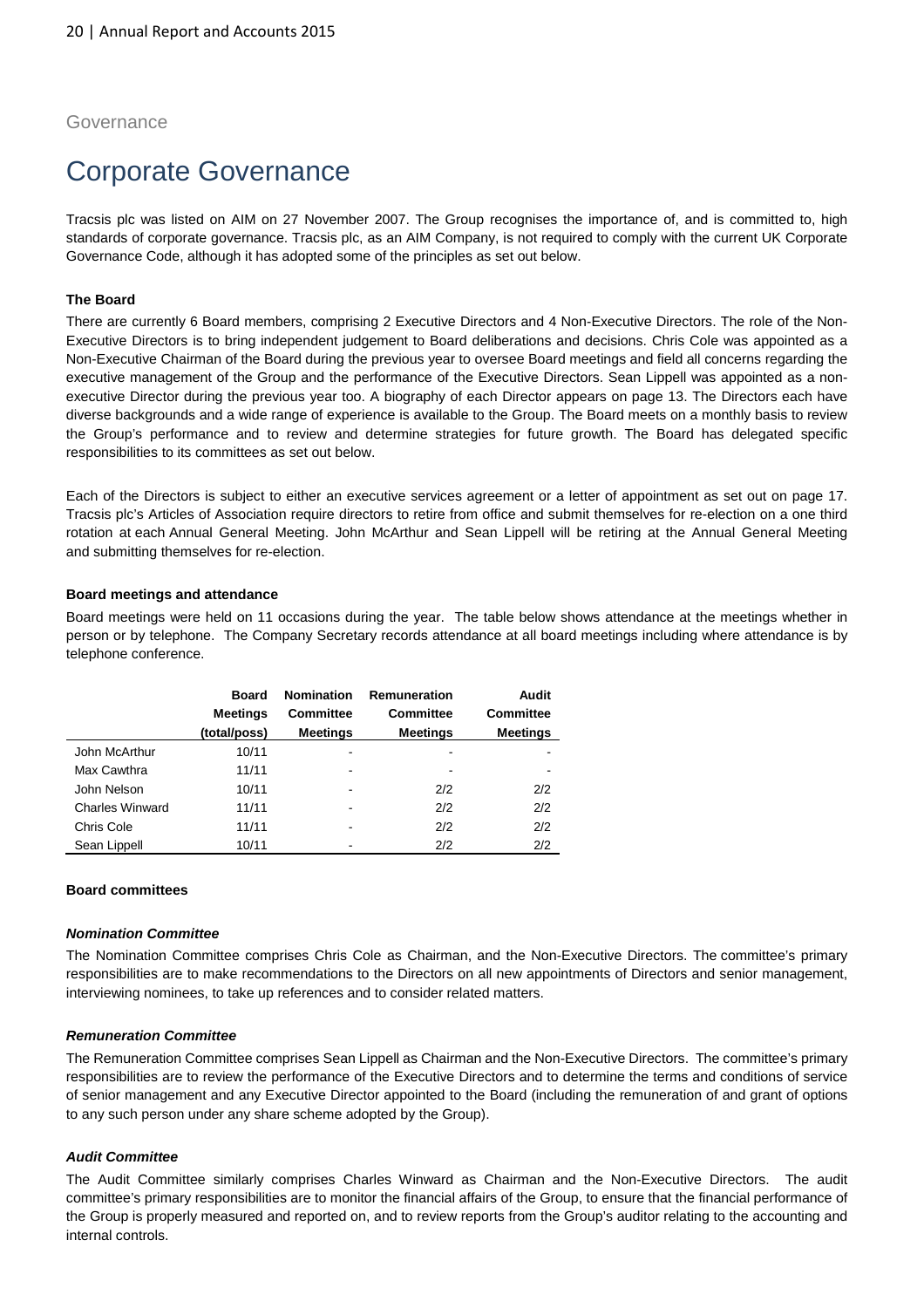## **Corporate Governance continued**

#### **Non audit services**

In accordance with its policy on non audit services provided by the Group's auditor, the Audit Committee reviews and approves the award of any such work. The Audit Committee refers to the Board for approval of any work comprising non audit services where the fees for such work represent more than 25% of the annual audit fee.

#### **Auditor independence and conflicts of interest**

The Audit Committee continues to evaluate the independence and objectivity of the external auditor and takes into consideration all United Kingdom professional and regulatory requirements. Consideration is given to all relationships between the Group and the audit firm (including in respect of the provision of non audit services). The Audit Committee considers whether, taken as a whole, and having regard to the views, as appropriate, of the external auditor and management, those relationships appear to impair the auditor's judgement or independence. The Audit Committee feels they do not.

#### **Internal audit**

The Audit Committee agrees that there should be no internal audit function of the Group at this time considering the size of the Group and the close involvement of senior management over the Group's accounting systems. However, the Committee will keep this matter under review in the event that circumstances warrant an internal function for the Group in the future.

#### **Control procedures**

The Board approves the annual budget each year. This process allows the Board to identify key performance targets and risks expected during the upcoming year. The Board also considers the agreed budget when reviewing trading updates and considering expenditures throughout the year. Progress against budget is monitored via monthly reporting of actual financial performance against budget and prior year actual results.

The Group has clear authority limits deriving from the list of matters reserved for decision by the Board including capital expenditure approval procedures.

#### **Relations with shareholders**

The Board recognises and understands that it has a fiduciary responsibility to the shareholders. The Chairman's Statement and Chief Executive's Statement include detailed analysis of the Group's performance and future expectations. The Group's website (www.tracsis.com) allows shareholders access to information, including contact details and the current share price. The Chief Executive is responsible for on-going dialogue and relationships with shareholders, alongside the Chief Financial officer and Chairman.

The Annual General Meeting will be a platform for the Board to communicate with shareholders and the Board welcomes the attendance and participation of all shareholders.

#### **Going concern**

The Directors have a reasonable expectation that the Group has adequate resources to continue for the foreseeable future in operational existence and have therefore adopted the going concern basis in preparing the accounts.

#### **Independence of Non-Executive Directors**

The Directors consider all Non-Executive Directors to be independent.

#### **Board review process**

The Board considers the performance of Board members on an informal basis, to ensure that each director has the skills and experience required to perform their duties. The Board is satisfied that all Directors have the appropriate level of skills and experience. During the year, the Board commenced a more formal evaluation process, and this was ongoing at the date of this report.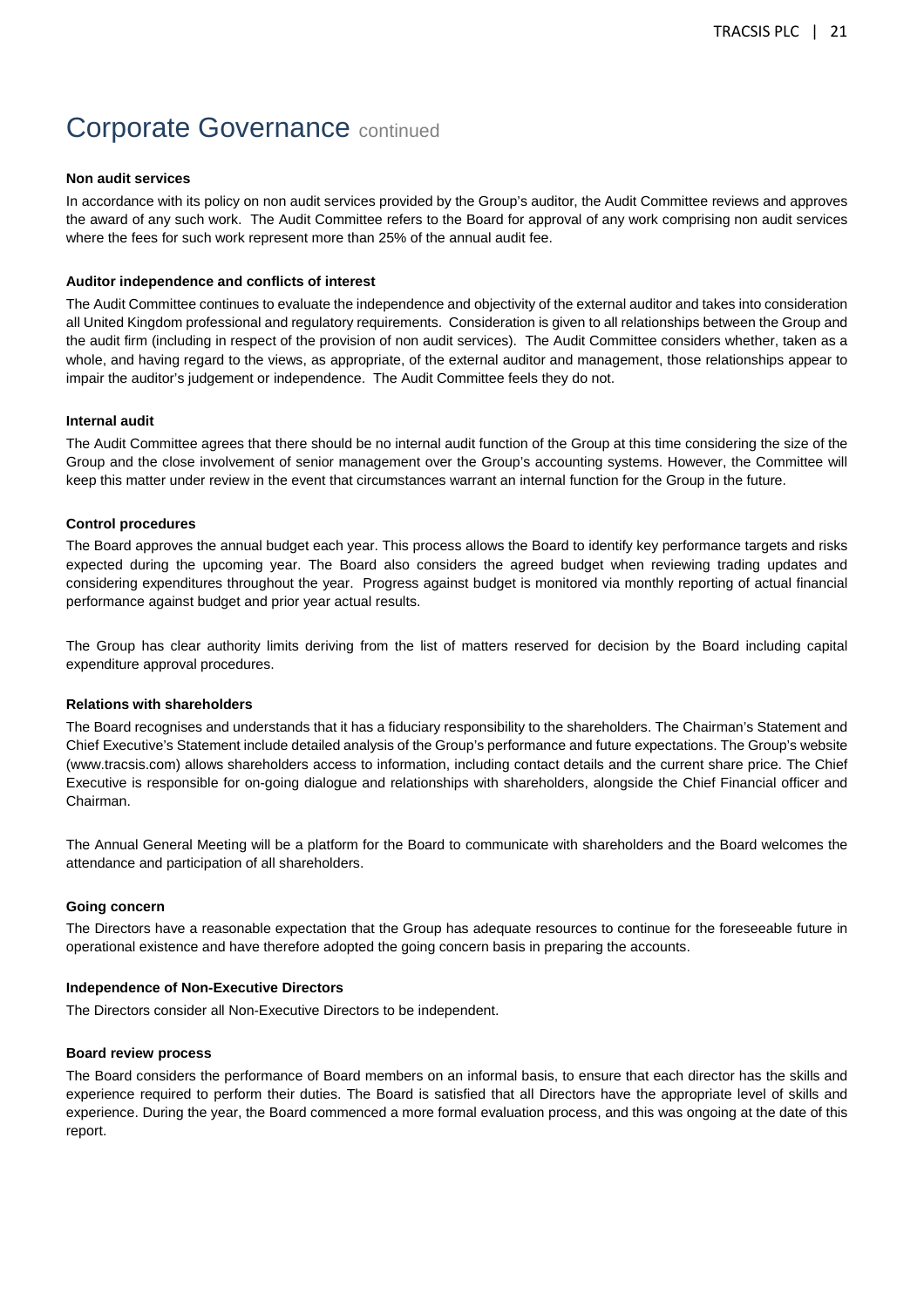### Governance

### Statement of Directors' Responsibilities in respect of the Annual Report and the Financial Statements

The directors are responsible for preparing the Annual Report and the group and parent company financial statements in accordance with applicable law and regulations.

Company law requires the directors to prepare group and parent company financial statements for each financial year. As required by the AIM Rules of the London Stock Exchange they are required to prepare the group financial statements in accordance with IFRSs as adopted by the EU and applicable law and have elected to prepare the parent company financial statements in accordance with UK Accounting Standards and applicable law (UK Generally Accepted Accounting Practice).

Under company law the directors must not approve the financial statements unless they are satisfied that they give a true and fair view of the state of affairs of the group and parent company and of their profit or loss for that period.

In preparing each of the Group and Parent Company financial statements, the Directors are required to:

- select suitable accounting policies and then apply them consistently;
- make judgements and estimates that are reasonable and prudent;
- for the group financial statements, state whether they have been prepared in accordance with IFRSs as adopted by the EU;
- for the parent company financial statements, state whether applicable UK Accounting Standards have been followed, subject to any material departures disclosed and explained in the financial statements;
- prepare the financial statements on the going concern basis unless it is inappropriate to presume that the group and the parent company will continue in business.

The directors are responsible for keeping adequate accounting records that are sufficient to show and explain the parent company's transactions and disclose with reasonable accuracy at any time the financial position of the parent company and enable them to ensure that its financial statements comply with the Companies Act 2006. They have general responsibility for taking such steps as are reasonably open to them to safeguard the assets of the group and to prevent and detect fraud and other irregularities.

The directors are responsible for the maintenance and integrity of the corporate and financial information included on the company's website. Legislation in the UK governing the preparation and dissemination of financial statements may differ from legislation in other jurisdictions.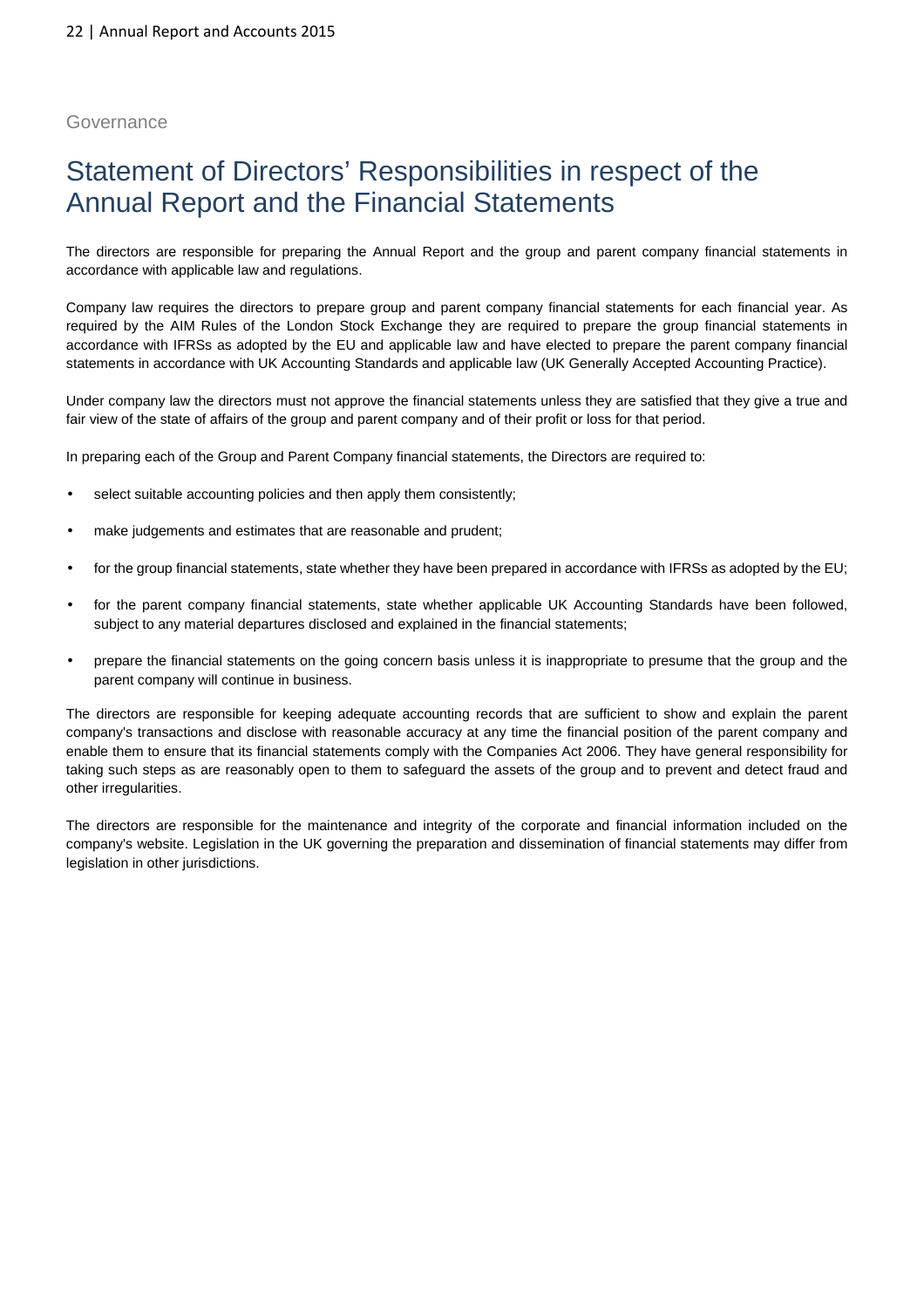#### Governance

### Independent Auditor's Report to the Members of Tracsis plc

We have audited the financial statements of Tracsis plc for the year ended 31 July 2015 set out on pages 24 to 64. The financial reporting framework that has been applied in the preparation of the group financial statements is applicable law and International Financial Reporting Standards (IFRSs) as adopted by the EU. The financial reporting framework that has been applied in the preparation of the parent company financial statements is applicable law and UK Accounting Standards (UK Generally Accepted Accounting Practice).

This report is made solely to the company's members, as a body, in accordance with Chapter 3 of Part 16 of the Companies Act 2006. Our audit work has been undertaken so that we might state to the company's members those matters we are required to state to them in an auditor's report and for no other purpose. To the fullest extent permitted by law, we do not accept or assume responsibility to anyone other than the company and the company's members, as a body, for our audit work, for this report, or for the opinions we have formed.

#### Respective responsibilities of directors and auditor

As explained more fully in the Directors' Responsibilities Statement set out on page 22, the directors are responsible for the preparation of the financial statements and for being satisfied that they give a true and fair view. Our responsibility is to audit, and express an opinion on, the financial statements in accordance with applicable law and International Standards on Auditing (UK and Ireland). Those standards require us to comply with the Auditing Practices Board's Ethical Standards for Auditors.

#### Scope of the audit of the financial statements

A description of the scope of an audit of financial statements is provided on the Financial Reporting Council's website at: www.frc.org.uk/auditscopeukprivate..

#### Opinion on financial statements

In our opinion:

- the financial statements give a true and fair view of the state of the group's and of the parent company's affairs as at 31 July 2015 and of the group's profit for the year then ended;
- the group financial statements have been properly prepared in accordance with IFRSs as adopted by the EU;
- the parent company financial statements have been properly prepared in accordance with UK Generally Accepted Accounting Practice
- the financial statements have been prepared in accordance with the requirements of the Companies Act 2006.

Opinion on other matters prescribed by the Companies Act 2006

In our opinion the information given in the Strategic Report and Directors' Report for the financial year for which the financial statements are prepared is consistent with the financial statements.

Matters on which we are required to report by exception

We have nothing to report in respect of the following matters where the Companies Act 2006 requires us to report to you if, in our opinion:

- adequate accounting records have not been kept by the parent company, or returns adequate for our audit have not been received from branches not visited by us; or
- the parent company financial statements are not in agreement with the accounting records and returns; or
- certain disclosures of directors' remuneration specified by law are not made; or
- we have not received all the information and explanations we require for our audit.

David Morritt (Senior Statutory Auditor) for and on behalf of KPMG LLP, Statutory Auditor Chartered Accountants

1 Sovereign Square Sovereign Street Leeds LS1 4DA

4 November 2015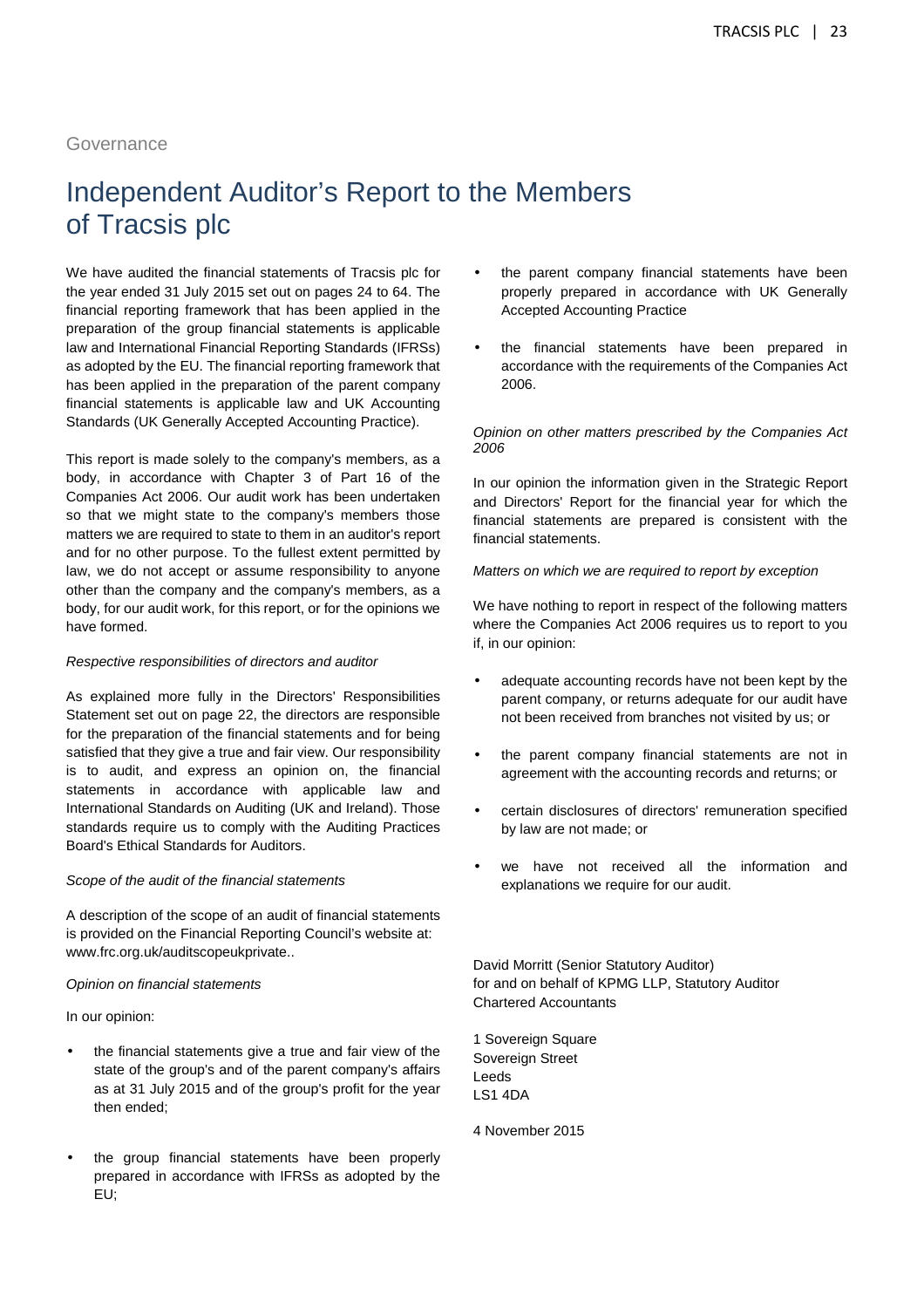### Consolidated Statement of Comprehensive Income for the year ended 31 July 2015

|                                                                      |              | 2015      | 2014     |
|----------------------------------------------------------------------|--------------|-----------|----------|
|                                                                      | <b>Notes</b> | £000      | £000     |
|                                                                      |              |           |          |
| Revenue from continuing operations                                   | 6            | 25,382    | 22,357   |
| <b>Cost of sales</b>                                                 |              | (9,632)   | (9, 546) |
|                                                                      |              |           |          |
| <b>Gross profit</b>                                                  |              | 15,750    | 12,811   |
| Administrative costs                                                 |              | (11, 282) | (8,614)  |
|                                                                      |              |           |          |
| <b>Adjusted EBITDA*</b>                                              |              | 6,529     | 5,434    |
| Amortisation of intangible assets                                    | 15           | (714)     | (460)    |
| Depreciation                                                         | 14           | (724)     | (431)    |
| Exceptional item: Acquisition costs                                  |              |           | (31)     |
| Share-based payment charges                                          | 8            | (623)     | (315)    |
|                                                                      |              |           |          |
| <b>Operating profit from continuing operations</b>                   | 9            | 4,468     | 4,197    |
| Finance income                                                       | 10           | 31        | 36       |
| Finance expense                                                      | 11           | (29)      | (32)     |
| Profit before tax                                                    |              | 4,470     | 4,201    |
| <b>Taxation</b>                                                      | 12           | (741)     | (898)    |
| <b>Profit after tax</b>                                              |              | 3,729     | 3,303    |
|                                                                      |              |           |          |
| Other comprehensive income/(expense):                                |              |           |          |
| Items that are or may be reclassified subsequently to profit or loss |              |           |          |
| Foreign currency translation differences - foreign operations        |              | (89)      | (38)     |
|                                                                      |              |           |          |
| Total recognised income for the year                                 |              | 3,640     | 3,265    |
|                                                                      |              |           |          |
|                                                                      |              |           |          |
| Earnings per ordinary share                                          |              |           |          |
| Basic                                                                | 13           | 14.10p    | 12.90p   |
| <b>Diluted</b>                                                       | 13           | 13.48p    | 12.44p   |

\* Earnings before finance income, tax, depreciation, amortisation, exceptional items and share-based payment charges.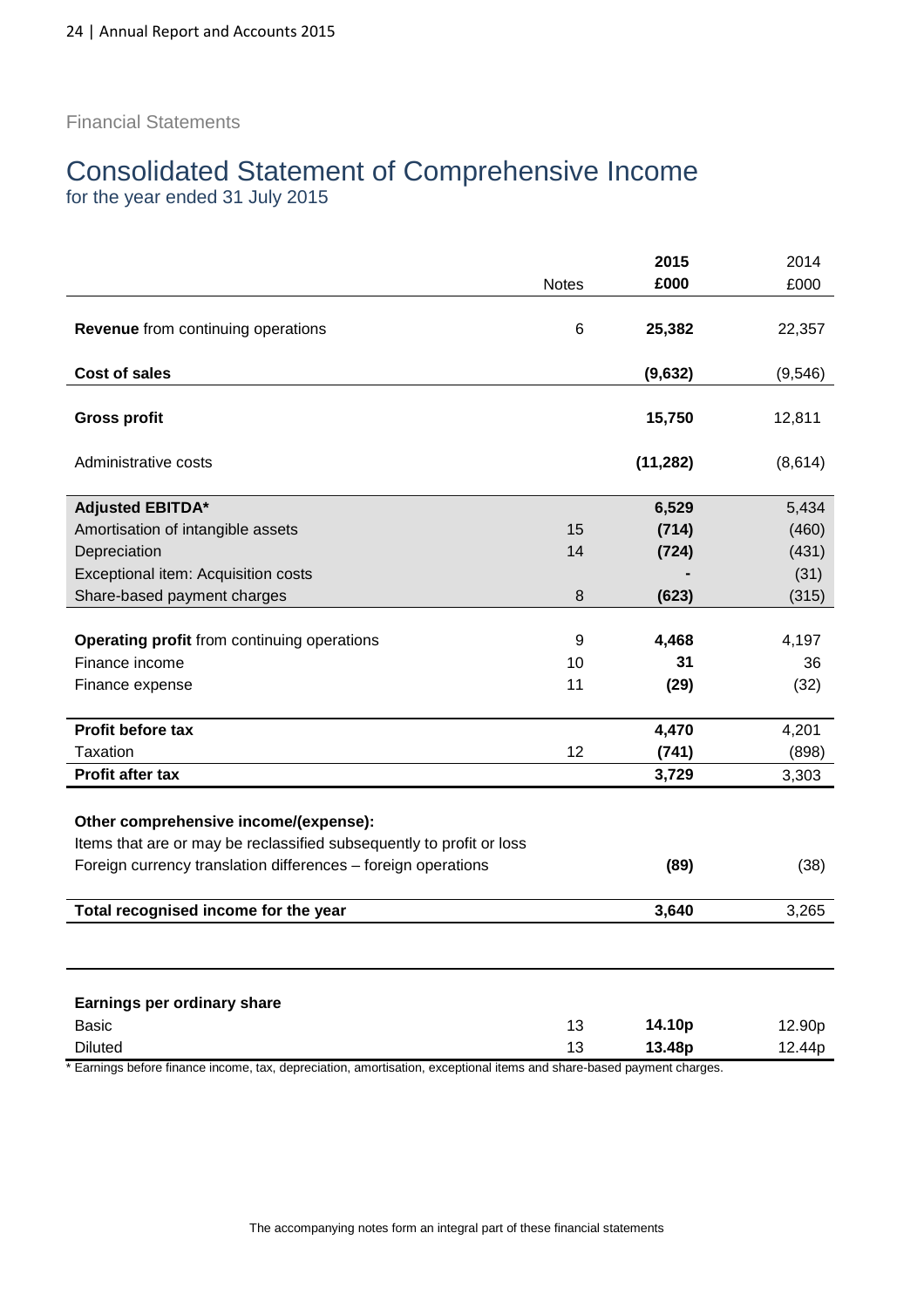## Consolidated Balance Sheet as at 31 July 2015 Company number: 05019106

|                                                      |             | 2015   | 2014   |
|------------------------------------------------------|-------------|--------|--------|
|                                                      | <b>Note</b> | £000   | £000   |
| <b>Non-current assets</b>                            |             |        |        |
| Property, plant and equipment                        | 14          | 1,930  | 1,689  |
| Intangible assets                                    | 15          | 10,010 | 10,724 |
| Deferred tax assets                                  | 20          | 882    | 560    |
|                                                      |             | 12,822 | 12,973 |
| <b>Current assets</b>                                |             |        |        |
| Inventories                                          | 16          | 274    | 263    |
| Trade and other receivables                          | 18          | 4,273  | 4,442  |
| Cash and cash equivalents                            |             | 13,341 | 8,920  |
|                                                      |             | 17,888 | 13,625 |
|                                                      |             |        |        |
| <b>Total assets</b>                                  |             | 30,710 | 26,598 |
|                                                      |             |        |        |
| <b>Non-current liabilities</b>                       |             |        |        |
| Hire-purchase contracts                              | 17          | 229    | 133    |
| Deferred tax liabilities                             | 20          | 1,734  | 1,948  |
|                                                      |             | 1,963  | 2,081  |
| <b>Current liabilities</b>                           |             |        |        |
| Hire-purchase contracts                              | 17          | 171    | 100    |
| Trade and other payables                             | 19          | 5,697  | 6,075  |
| <b>Current tax liabilities</b>                       |             | 502    | 493    |
|                                                      |             | 6,370  | 6,668  |
| <b>Total liabilities</b>                             |             | 8,333  | 8,749  |
|                                                      |             |        |        |
| <b>Net assets</b>                                    |             | 22,377 | 17,849 |
|                                                      |             |        |        |
| Equity attributable to equity holders of the company |             |        |        |
| Called up share capital                              | 21          | 106    | 105    |
| Share premium reserve                                | 22          | 4,776  | 4,591  |
| Merger reserve                                       | 22          | 1,846  | 1,846  |
| Share based payments reserve                         | 22          | 1,321  | 698    |
| Retained earnings                                    | 22          | 14,517 | 10,709 |
| <b>Translation reserve</b>                           | 22          | (189)  | (100)  |
| <b>Total equity</b>                                  |             | 22,377 | 17,849 |

The financial statements on pages 24 to 57 were approved and authorised for issue by the Board of Directors on 4 November 2015 and were signed on its behalf by: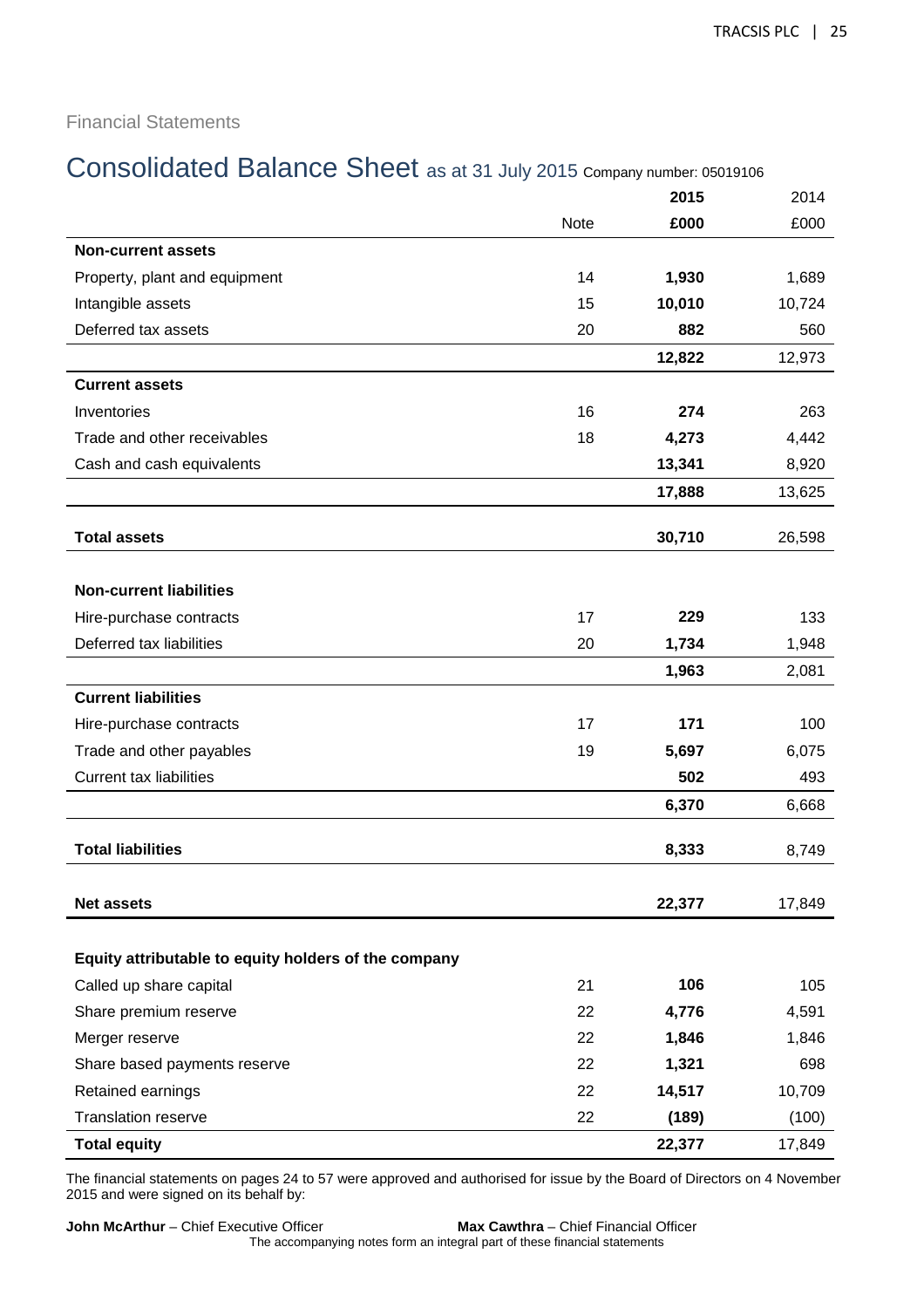# Consolidated Statement of Changes in Equity

|                                                                |         | Share   |         | Share-<br>based |                |             |        |
|----------------------------------------------------------------|---------|---------|---------|-----------------|----------------|-------------|--------|
|                                                                | Share   | Premium | Merger  | Payments        | Retained       | Translation |        |
|                                                                | Capital | Reserve | Reserve | Reserve         | Earnings       | Reserve     | Total  |
|                                                                | £000    | £000    | £000    | £000            | £000           | £000        | £000   |
|                                                                |         |         |         |                 |                |             |        |
| <b>At 1 August 2013</b>                                        | 102     | 4,280   | 1,472   | 383             | 7,034          | (62)        | 13,209 |
| Profit for the year                                            |         |         |         |                 | 3,303          |             | 3,303  |
| Other comprehensive<br>income/(expense)                        |         |         |         |                 | $\blacksquare$ | (38)        | (38)   |
| Total comprehensive<br>income                                  |         |         |         |                 | 3,303          | (38)        | 3,265  |
| Transactions with owners:                                      |         |         |         |                 |                |             |        |
| <b>Dividends</b>                                               |         |         |         |                 | (191)          |             | (191)  |
| Share based payment<br>charges                                 |         |         |         | 315             |                |             | 315    |
| Tax movements in equity                                        |         |         |         |                 | 563            |             | 563    |
| Exercise of share options                                      | 2       | 311     |         |                 |                |             | 313    |
| Shares issued as<br>consideration for business<br>combinations | 1       |         | 374     |                 |                |             | 375    |
| At 31 July 2014                                                | 105     | 4,591   | 1,846   | 698             | 10,709         | (100)       | 17,849 |
|                                                                |         |         |         |                 |                |             |        |
| At 1 August 2014                                               | 105     | 4,591   | 1,846   | 698             | 10,709         | (100)       | 17,849 |
| Profit for the year                                            |         |         |         |                 | 3,729          |             | 3,729  |
| Other comprehensive<br>income/(expense)                        |         |         |         |                 |                | (89)        | (89)   |
| Total comprehensive<br>income                                  |         |         |         |                 | 3,729          | (89)        | 3,640  |
| Transactions with owners:                                      |         |         |         |                 |                |             |        |
| Dividends                                                      |         |         |         |                 | (225)          |             | (225)  |
| Share based payment<br>charges                                 |         |         |         | 623             |                |             | 623    |
| Tax movements in equity                                        |         |         |         |                 | 304            |             | 304    |
| Exercise of share options                                      | 1       | 185     |         |                 |                |             | 186    |
| At 31 July 2015                                                | 106     | 4,776   | 1,846   | 1,321           | 14,517         | (189)       | 22,377 |

Details of the nature of each component of equity are set out in Notes 21 and 22.

The accompanying notes form an integral part of these financial statements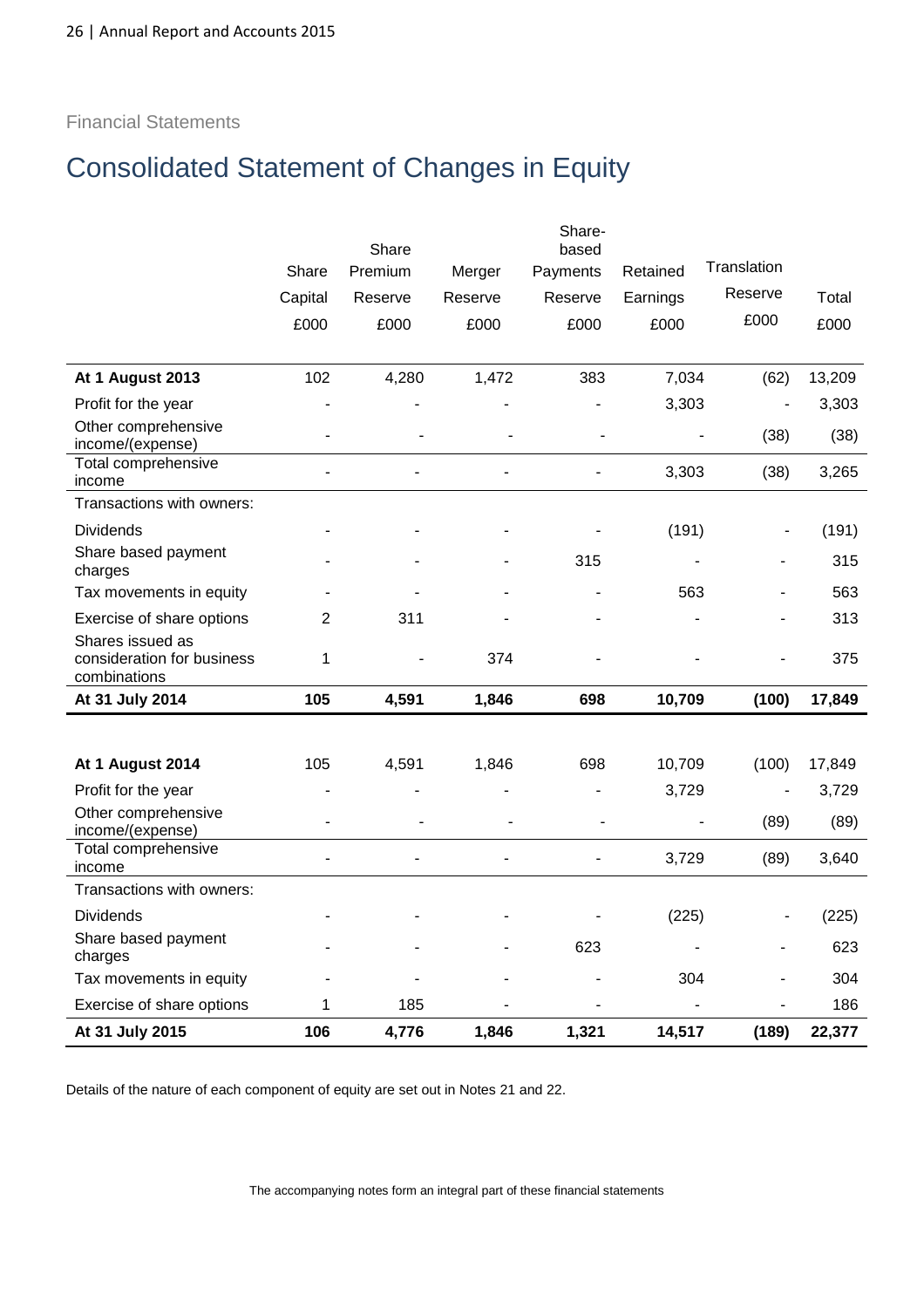# Consolidated Cash Flow Statement

for the year ended 31 July 2015

|                                                         |              | 2015   | 2014           |
|---------------------------------------------------------|--------------|--------|----------------|
|                                                         | <b>Notes</b> | £000   | £000           |
| <b>Operating activities</b>                             |              |        |                |
| Profit for the year                                     |              | 3,729  | 3,303          |
| Finance income                                          | 10           | (31)   | (36)           |
| Finance expense                                         | 11           | 29     | 32             |
| Depreciation                                            | 14           | 724    | 431            |
| Loss on disposal of plant and equipment                 |              | 3      |                |
| Amortisation of intangible assets                       | 15           | 714    | 460            |
| Income tax charge                                       | 12           | 741    | 898            |
| Share based payment charges                             | 8            | 623    | 315            |
| Operating cash inflow before changes in working capital |              | 6,532  | 5,403          |
| Movement in inventories                                 |              | (11)   | (27)           |
| Movement in trade and other receivables                 |              | 169    | (94)           |
| Movement in trade and other payables                    |              | (378)  | 1,080          |
| <b>Cash generated from operations</b>                   |              | 6,312  | 6,362          |
| Finance income                                          | 10           | 31     | 36             |
| Finance expense                                         | 11           | (29)   | (32)           |
| Income tax paid                                         |              | (964)  | (649)          |
| Net cash flow from operating activities                 |              | 5,350  | 5,717          |
| <b>Investing activities</b>                             |              |        |                |
| Purchase of plant and equipment                         | 14           | (697)  | (446)          |
| Proceeds from disposal of plant and equipment           |              | 59     |                |
| Acquisition of subsidiaries                             | 5            |        | (2,886)        |
| Net cash flow used in investing activities              |              | (638)  | (3, 332)       |
| <b>Financing activities</b>                             |              |        |                |
| Dividends paid                                          | 28           | (225)  | (191)          |
| Proceeds from exercise of share options                 |              | 186    | 313            |
| Hire purchase repayments                                | 17           | (186)  | (120)          |
| Net cash flow (used in)/from financing activities       |              | (225)  | $\overline{2}$ |
| Net increase in cash and cash equivalents               |              | 4,487  | 2,387          |
| Effect of exchange fluctuations                         |              | (66)   | (38)           |
| Cash and cash equivalents at the beginning of the year  |              | 8,920  | 6,571          |
| Cash and cash equivalents at the end of the year        |              | 13,341 | 8,920          |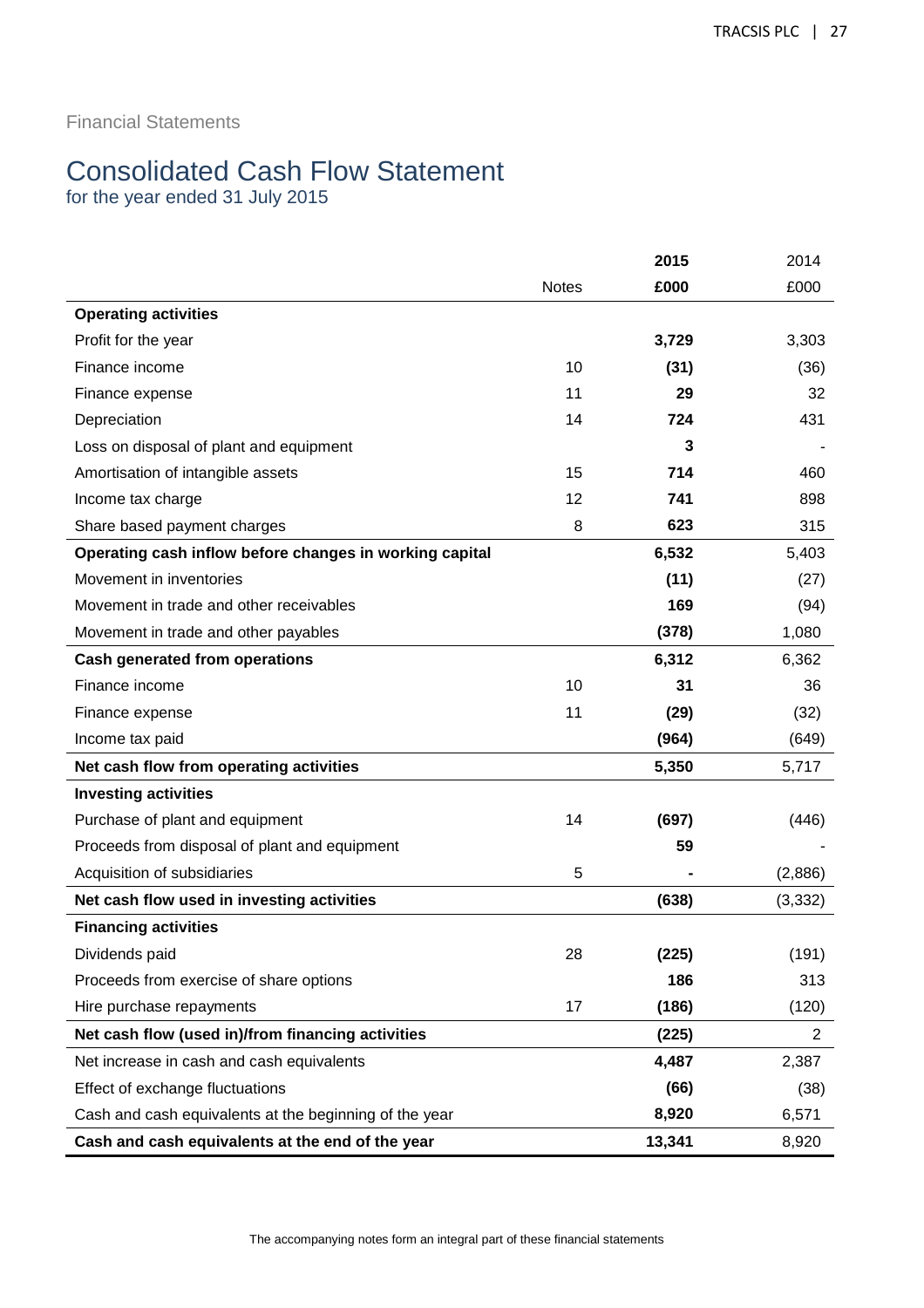### Notes to the Consolidated Financial Statements

#### **1 Reporting entity**

Tracsis plc (the 'Company') is a company incorporated in the United Kingdom. The consolidated financial statements of the Company for the year ended 31 July 2015 comprise the Company and its subsidiaries (together referred to as the 'Group').

#### **2 Basis of preparation**

#### **(a) Statement of compliance**

The Group consolidated financial statements have been prepared in accordance with International Financial Reporting Standards ('IFRSs') as adopted by the EU and applicable law. The Company has elected to prepare its parent company financial statements in accordance with UK accounting standards and applicable law ('UK GAAP'). These parent company statements appear after the notes to the consolidated financial statements.

#### **(b) Basis of measurement**

The Accounts have been prepared under the historical cost convention.

#### **(c) Functional and presentation currency**

These consolidated financial statements are presented in sterling, which is the Group and Company's functional currency. All financial information presented in sterling has been rounded to the nearest thousand.

#### **(d) Use of estimates and judgements**

The preparation of financial statements in conformity with IFRSs requires management to make judgements, estimates and assumptions that affect the application of policies and reported amounts of assets and liabilities, income and expenses. The estimates and associated assumptions are based on historical experience and various other factors that are believed to be reasonable under the circumstances, the results of which form the basis of making the judgements about carrying values of assets and liabilities that are not readily apparent from other sources. Actual results may differ from these estimates.

The estimates and underlying assumptions are reviewed on an ongoing basis. Revisions to accounting estimates are recognised in the period in which the estimate is revised if the revision only affects that period, or in the period of the revision and future periods, if the revision affects both current and future periods.

Judgements made by management in the application of IFRSs that have a significant effect on the Group financial statements and estimates with a significant risk of material adjustment in future years are disclosed in Note 4.

#### **(e) Accounting developments**

The Group and Company financial statements have been prepared and approved by the directors in accordance with International Financial Reporting Standards as adopted by the EU ("Adopted IFRSs"). The accounting policies have been applied consistently to all periods presented in the consolidated financial statements, unless otherwise stated.

Certain new standards, amendments and interpretations to existing standards have been published that are mandatory for the group's accounting period beginning on or after 1 August 2014. The following new standards and amendments to standards are mandatory and have been adopted for the first time for the financial year beginning 1 August 2014:

- IFRS 10 "Consolidated Financial Statements" and IAS 27 "Separate Financial Statements". These are part of a new suite of standards on consolidation and related standards, replacing the existing accounting for subsidiaries and making limited amendments in relation to associates.
- IFRS 12 "Disclosure of Interest in Other Entities". This contains the disclosure requirements for entities that have interests in subsidiaries, joint arrangements (i.e. joint operations or joint ventures), associates and/or unconsolidated structured entities.
- Amendments to IAS 32 "Offsetting Financial Assets and Financial Liabilities".
- Amendments to IAS 36 "Recoverable Amounts Disclosures for Non-Financial Assets".
- IFRIC 21 "Levies".

These standards have not had a material impact on the Consolidated Financial Statements.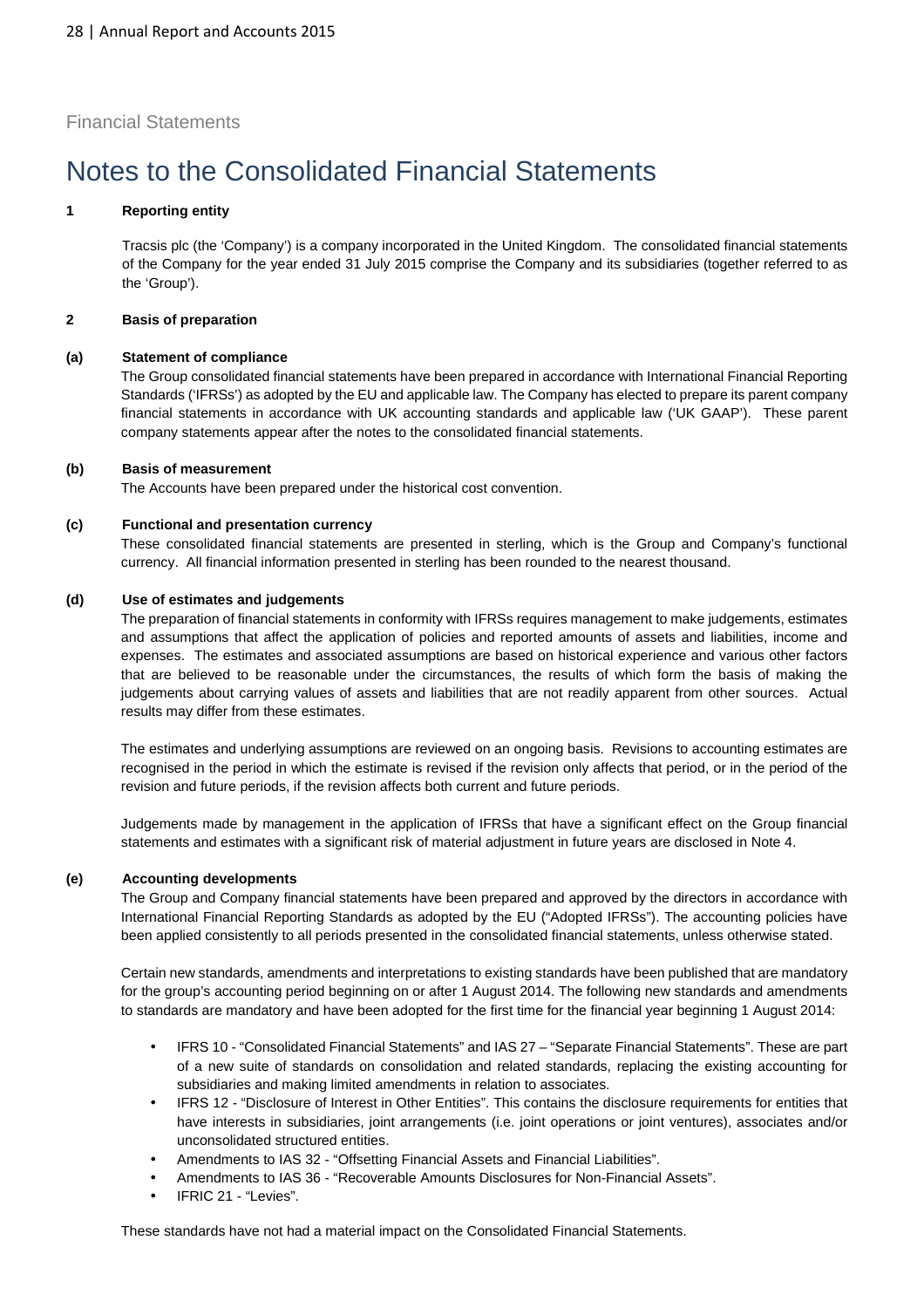#### **2 Basis of preparation (continued)**

Certain new standards, amendments and interpretations to existing standards have been published that are mandatory for the group's accounting period beginning on or after 1 August 2015. The Group has elected not to adopt early these standards which are described below:

- Annual Improvements to IFRSs 2010 2012 Cycle
- Annual Improvements to IFRSs 2011 2013 Cycle

The above are not expected to have a material impact on the group's reported results.

IFRS 15 - "Revenue From Contracts With Customers" has been published which will be mandatory for the group's accounting period beginning on or after 1 August 2018. The group is still considering the impact of this standard however it is anticipated the impact on the financial position and performance of the group will not be material. In addition, the IASB has indicated that it will issue a new standard on accounting for leases. Under the proposals, lessees would be required to recognise assets and liabilities arising from both operating and finance leases on the balance sheet. The IASB also plans to issue a new standard on insurance contracts. The group will consider the financial impacts of this new standard when finalised. There are no other IFRS or IFRIC interpretations that are not yet effective that would be expected to have a material impact on the group.

#### **(f) Going concern**

The Group is debt free and has substantial cash resources. The Board has prepared cash flow forecasts for the forthcoming year based upon assumptions for trading and the requirements for cash resources.

Based upon this analysis, the Board has concluded that the Group has adequate working capital resources and that it is appropriate to use the going concern basis for the preparation of the consolidated financial statements.

#### **3 Significant accounting policies**

The accounting policies set out below have been applied consistently to all periods presented in these consolidated financial statements and have been applied consistently by Group entities, except as stated in note 2(e), which addresses changes in accounting policies.

#### **(a) Basis of consolidation**

The Group's accounting policy with respect to business combinations is set out above.

Subsidiaries are entities controlled by the Company. The financial statements of subsidiaries are included in the consolidated financial statements from the date that control commences until the date control ceases. The accounting policies of subsidiary companies have been changed where necessary to align them with the policies adopted by the Group.

The Group entities included in these consolidated financial statements are those listed in note 27.

All intra-group balance and transactions, including unrealised profits arising from intra-group transactions, are eliminated fully on consolidation.

#### **(b) Revenue recognition**

Revenue is measured at the fair value of the consideration received or receivable (excluding value added tax and discounts given) derived from the provision of goods and services to customers during the period. The Group derives revenue from software, post contract customer support, sale of hardware & condition monitoring technology, consultancy and professional services, and data capture/passenger counting services.

Revenue from software is derived from the sale of software both as a perpetual and non-cancellable annual licences, the provision of software as a service and the support and hosting services associated with this.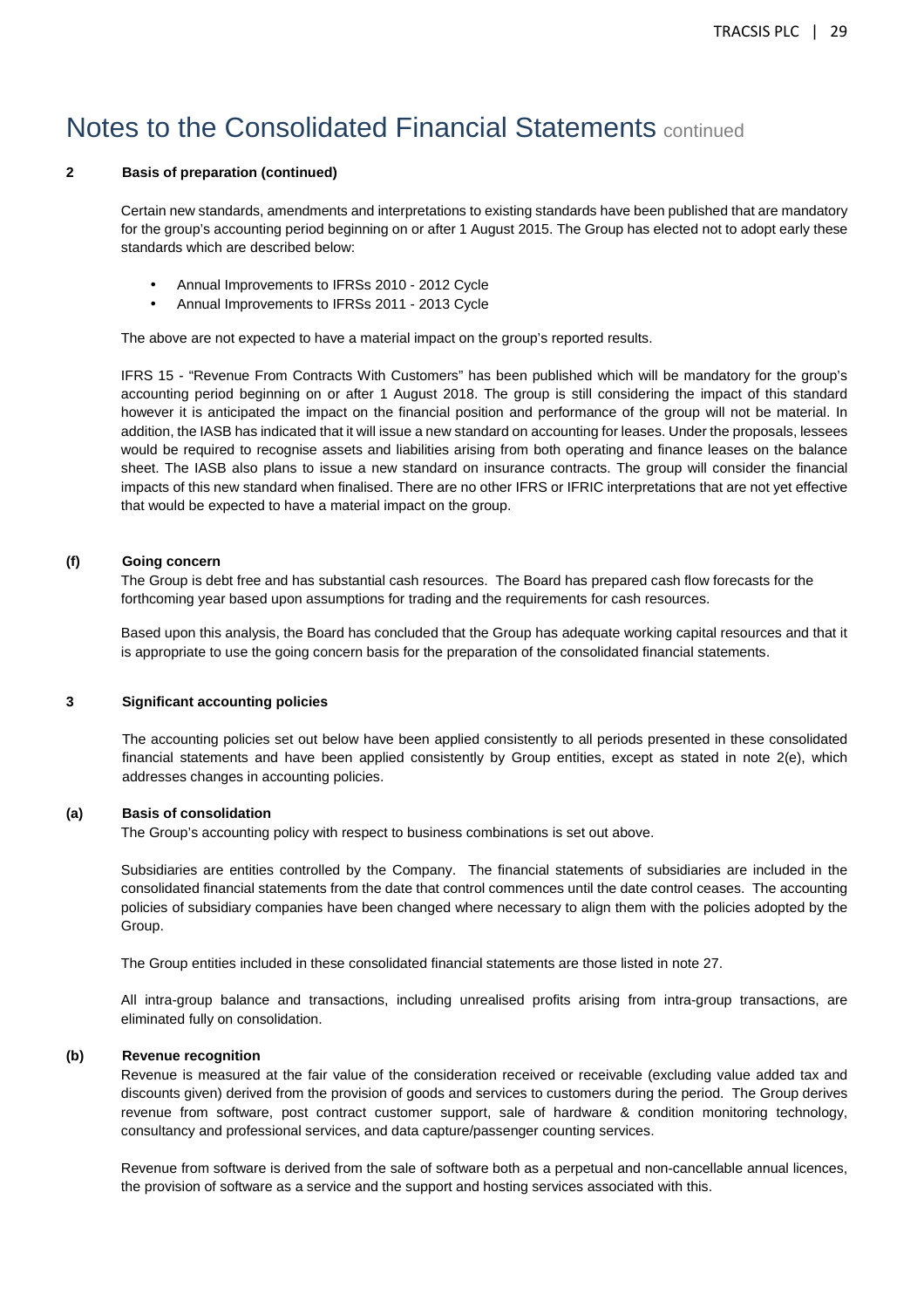#### **3 Significant accounting policies (continued)**

#### **Revenue recognition (continued)**

The Group recognises the revenue from the sale of perpetual and non-cancellable annual software licences and specified upgrades upon shipment of the software product or upgrade, when there are no significant vendor obligations remaining, when the fee is fixed and determinable and when collectability is considered probable. Where appropriate the Group provides a reserve for estimated returns under the standard acceptance terms at the time the revenue is recognised. Payment terms are agreed separately with each customer.

Revenue from the provision of Software as a Service under contracts with extended terms which combine software and support services elements are recognised evenly over the period to which the services relate. Customers pay an agreed fee covering a range of periods, for a defined contractual term, and the contracts provide the customer with various rights during the term of the contract. This policy reflects the continuous nature of the transfer of value to the customer.

Revenue capable of being allocated to customer support services is recognised on a straight-line basis over the term of the support contract. Revenue not recognised in the income statement under this policy is classified as deferred income in the balance sheet.

Revenue capable of being allocated to hosting services is recognised on a straight line basis over the term of the hosting contract. Revenue not recognised in the income statement under this policy is classified as deferred income in the balance sheet.

In the case where a single contract involves the combination of any or all of sale of software as a perpetual or noncancellable annual licence, provision of Software as a Service, support services and hosting services, the amount of consideration is derived from an assessment of the fair value of each of the individual constituent elements of the goods and services provided. The revenue allocated to each element is recognised as outlined above.

Revenue from hardware sales and condition monitoring technology is recognised as the products are shipped to customers. Provision is made for any returns to customers, or credit notes to be issued.

Revenue from consultancy and professional services is recognised when the services have been performed, once the work and value has been agreed with the customer.

In respect of data capture and counting services, revenue is recognised on services not yet billed at the fair value of consideration expected to be receivable to the extent that the work has already been carried out at the year end. Where the outcome of a contract can be estimated reliably, revenue and costs are recognised by reference to the stage of completion of the contract activity at the end of the reporting period, measured based on work performed and if its receipt is considered probable. Where the outcome of a contract cannot be estimated reliably, contract revenue is only recognised to the extent of contract costs incurred that it is probable will be recoverable. Contract costs are recognised as expenses in the period in which they are incurred. When it is probable that total contract costs will exceed total contract revenue, the expected loss is recognised as an expense immediately.

#### **(c) Property, plant and equipment**

Items of property, plant and equipment are initially recognised at cost. As well as the purchase price, cost includes directly attributable costs. The corresponding liability is recognised within provisions. Items of property, plant and equipment are carried at depreciated cost.

Depreciation is provided on all items of property, plant and equipment so as to write off the carrying value of items over their expected useful economic lives. It is applied at the following rates:

| Freehold buildings (excluding land) | 4% on cost                           |
|-------------------------------------|--------------------------------------|
| Computer equipment                  | 33 1/3% on cost                      |
| Office fixtures and fittings        | 10% - 20% on cost                    |
| Motor vehicles                      | 25% per annum reducing balance basis |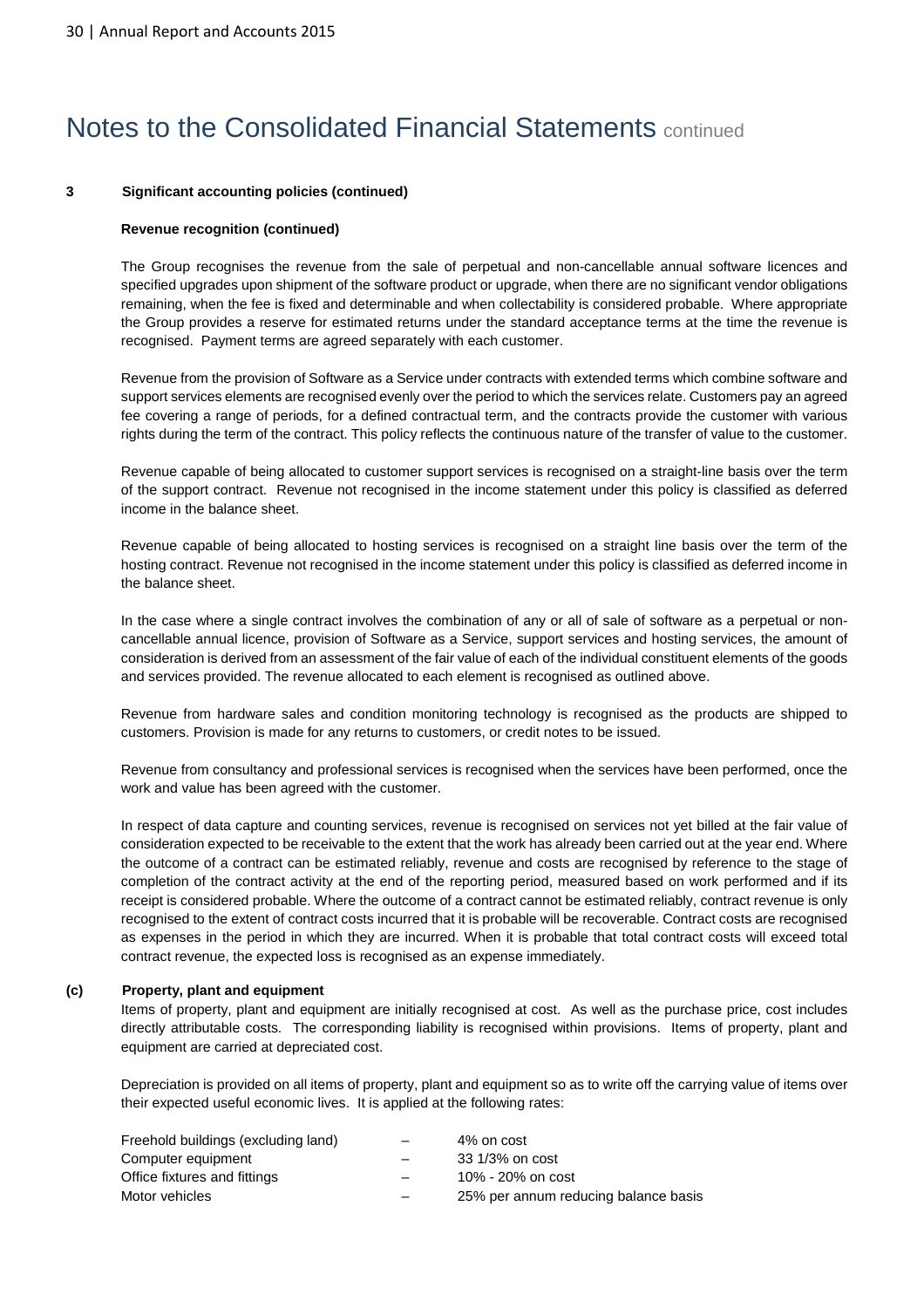#### **3 Significant accounting policies (continued)**

#### **(d) Intangible assets**

#### **Goodwill**

Goodwill arising on acquisitions comprises the excess of the fair value of the consideration for investments in subsidiary undertakings over the fair value of the net identifiable assets acquired at the date of acquisition. Adjustments are made to fair values to bring the accounting policies of the acquired businesses into alignment with those of the Company. The costs of integrating and reorganising acquired businesses are charged to the post acquisition income statement. Goodwill arising on acquisitions of subsidiaries is included in intangible assets.

Goodwill is not amortised but is tested annually for impairment and carried at cost less accumulated impairment losses. Gains and losses on the disposal of an entity include the carrying amount of goodwill relating to the entity sold.

Goodwill is allocated to cash-generating units for the purpose of impairment testing. Each of those cash-generating units represents the lowest level within the group at which the associated level of goodwill is monitored for management purposes and are not larger than the operating segments determined in accordance with IFRS 8 "Operating Segments".

#### **Business Combinations**

From 1 August 2009 the Group has applied IFRS 3 Business Combinations (2008) in accounting for business combinations. The change in accounting policy has been applied prospectively and has had no material impact on earnings per share. Business combinations are accounted for using the acquisition method as at the acquisition date, which is the date on which control is transferred to the Group. An investor controls an investee when the investor is exposed, or has rights, to variable returns from its involvement with the investee and has the ability to affect those returns through its power over the investee.

For acquisitions on or after 1 August 2009, the Group measures goodwill at the acquisition date as:

- the fair value of the consideration transferred; plus
- the recognised amount of any non-controlling interests in the acquiree; plus if the business combination is achieved in stages, the fair value of the existing equity interest in the acquiree; less
- the net recognised amount (generally fair value) of the identifiable assets acquired and liabilities assumed.

When the excess is negative, a bargain purchase gain is recognised immediately in profit or loss.

The consideration transferred does not include amounts related to the settlement of pre-existing relationships. Such amounts are generally recognised in profit or loss.

Costs related to the acquisition, other than those associated with the issue of debt or equity securities, that the Group incurs in connection with a business combination are expensed as incurred.

Any contingent consideration payable is recognised at fair value at the acquisition date. If the contingent consideration is classified as equity, it is not remeasured and settlement is accounted for within equity. Otherwise, subsequent changes to the fair value of the contingent consideration are recognised in profit or loss.

For acquisitions prior to 1 August 2009, goodwill represents the excess of the cost of the acquisition over the Group's interest in the recognised amounts (generally fair value) of the identifiable assets, liabilities and contingent liabilities of the acquiree.

Transaction costs, other than those associated with the issue of debt or equity securities, that the Group incurred in connection with business combinations were capitalised as part of the cost of acquisition.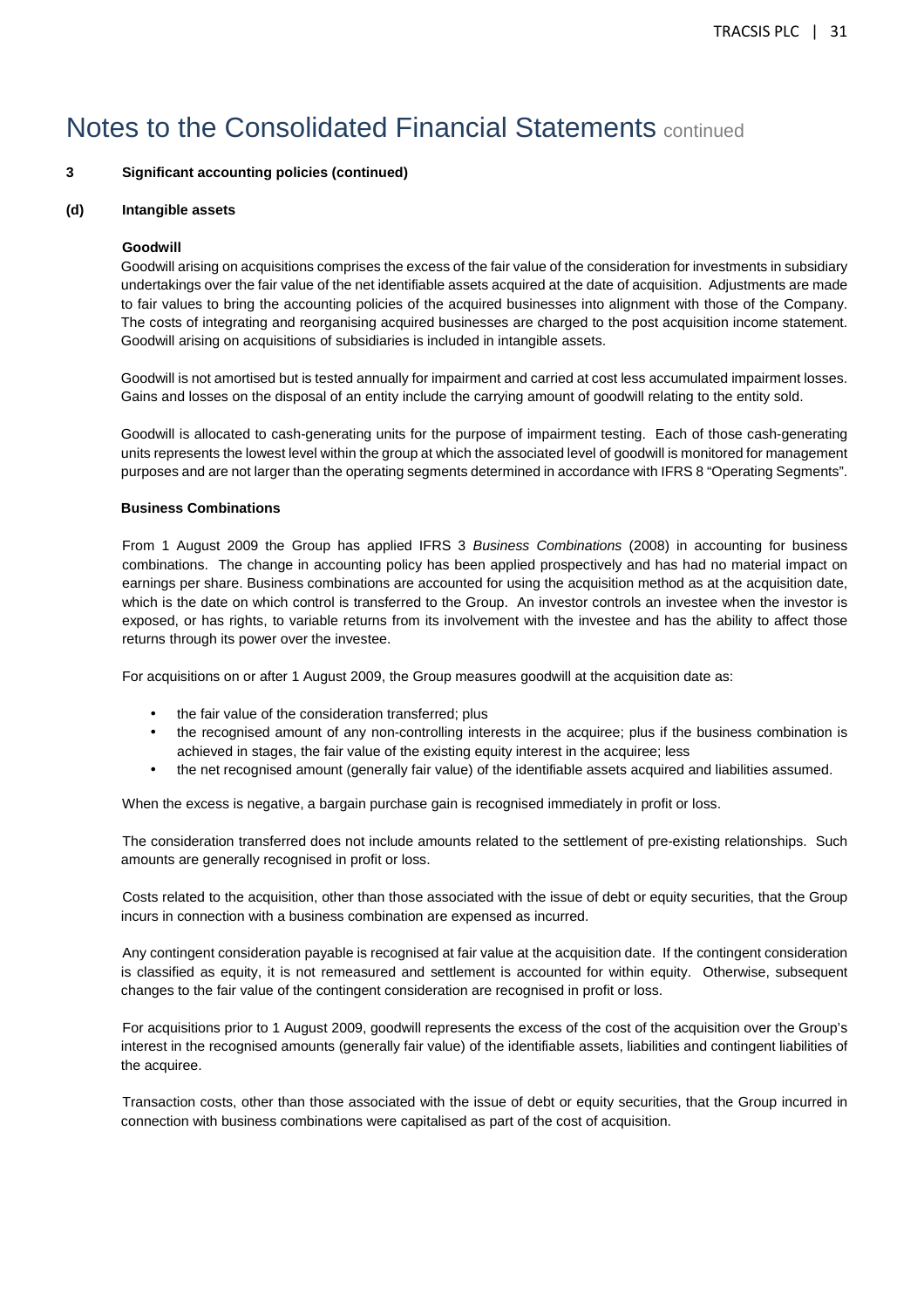#### **3 Significant accounting policies (continued)**

#### **Intangible assets (continued)**

#### **Other intangible assets**

An intangible asset, which is an identifiable non-monetary asset without physical substance, is recognised to the extent that it is probable that the expected future economic benefits attributable to the asset will flow to the group and that its cost can be measured reliably. The asset is deemed to be identifiable when it is separable or when it arises from contractual or other legal rights.

Intangible assets, primarily customer relationships and technology related assets, acquired as part of a business combination are capitalised separately from goodwill and are carried at cost less accumulated amortisation and accumulated impairment losses. Amortisation is calculated using a straight line method over the estimated useful life of the assets of 10 to 20 years for customer related assets and 10 years for technology related assets.

#### **(e) Impairment of non-current assets**

Where an indication of impairment is identified, the recoverable amount of the asset is estimated in order to determine the extent of the impairment loss (if any). If the recoverable amount (higher of fair value less cost to sell and value in use of an asset) is estimated to be less than its carrying amount, the carrying amount of the asset is reduced to its recoverable amount.

#### **(f) Research and Development Costs**

Expenditure on internally developed products is capitalised as intangible assets if it can be demonstrated that:

- it is technically feasible to develop the product for it to be sold;
- adequate resources are available to complete the development;
- there is an intention to complete and sell the product;
- the Group is able to sell the product;
- sale of the product will generate future economic benefits; and
- expenditure on the project can be measured reliably.

Capitalised development costs would be amortised over the periods the Group expected to benefit from selling the products developed. At present, the Group has not considered that its development expenditure meets the criteria for capitalisation.

Development expenditure not satisfying the above criteria and expenditure on the research phase of internal projects are recognised in the income statement as incurred.

#### **(g) Financial instruments**

The Group classifies its financial instruments, or their component parts, on initial recognition as a financial asset, a financial liability or an equity instrument in accordance with the substance of the contractual arrangement.

Financial instruments are recognised on the balance sheet when the Group becomes a party to the contractual provisions of the instrument.

Financial instruments issued by the Group are treated as equity only to the extent that they do not meet the definition of a financial liability. The Group's ordinary shares are classified as equity instruments, net of issue costs.

#### (i) Cash and cash equivalents

Cash and cash equivalents in the balance sheet are included at cost and comprise cash at bank, cash in hand and short term deposits with an original maturity of three months or less.

(ii) Trade receivables

Trade receivables do not carry interest and are stated at their nominal value as reduced by appropriate allowances for estimated irrecoverable amounts.

(iii) Trade payables

Trade payables are not interest bearing and are stated at their nominal value.

(iv) Equity instruments

Equity instruments issued by the Group are recorded at the proceeds received, net of direct issue costs.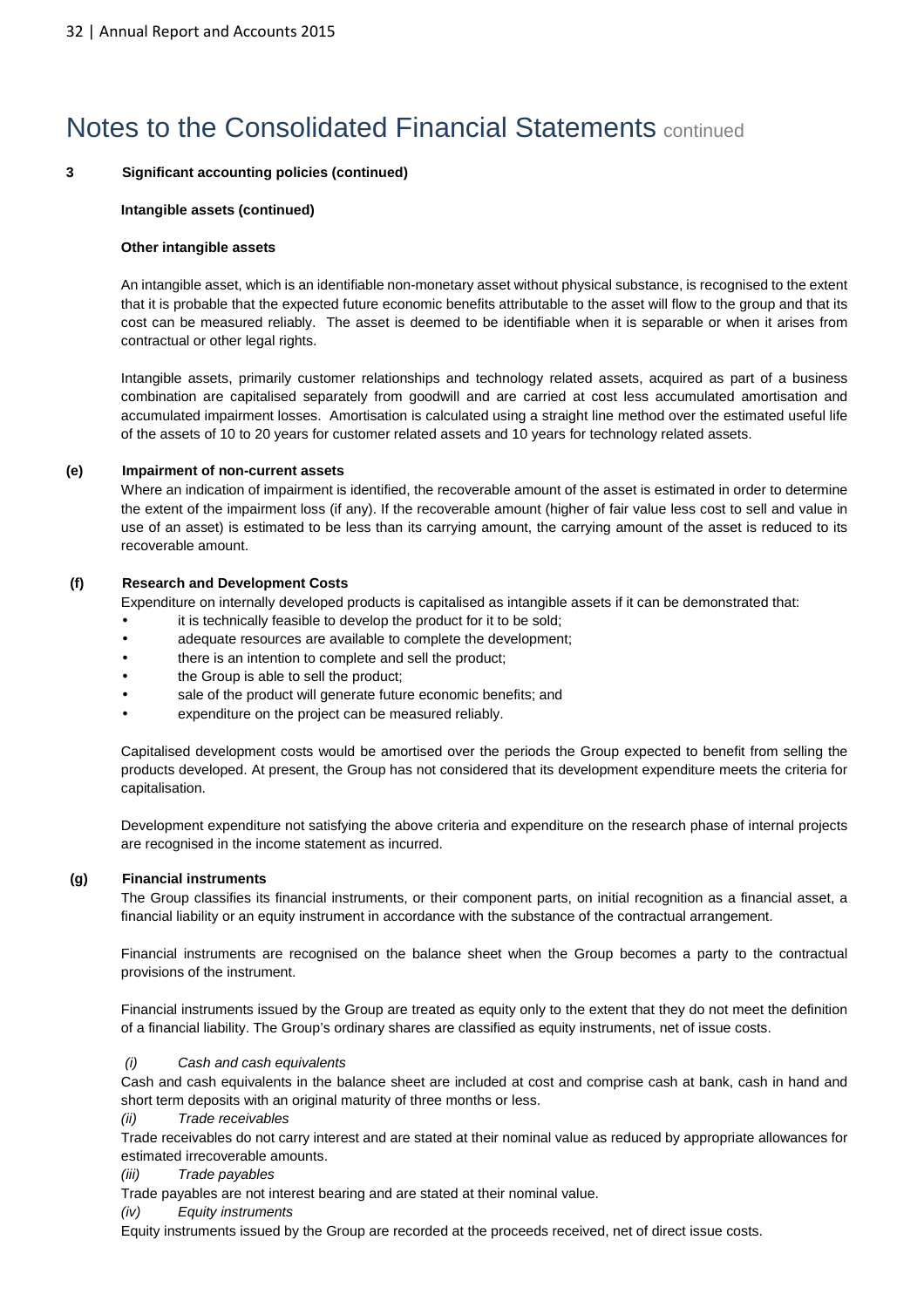#### **3 Significant accounting policies (continued)**

#### **(h) Taxation**

The tax on the profit or loss for the year represents current and deferred tax.

The tax currently payable is based on taxable profit for the period. Taxable profit differs from net profit as reported in the income statement because it excludes items of income or expense that are taxable or deductible in other years and it further excludes items that are never taxable or deductible. The Group's liability for current tax is calculated using tax rates that have been enacted at the balance sheet date.

Deferred tax is provided in full, using the liability method, on temporary differences arising between the tax bases of assets and liabilities and their carrying value in the financial statements.

The principal temporary differences arise from depreciation on plant and equipment and share options granted by the Group to employees and directors.

Deferred tax assets and liabilities are measured on an undiscounted basis at the tax rates that are expected to apply when the related asset is realised or liability is settled, based on tax rates and laws enacted or substantively enacted at the balance sheet date.

Where the deferred tax asset recognised in respect of share-based payments would give rise to a credit in excess of the related accounting charge at the prevailing tax rate the excess is recognised directly in equity.

Deferred tax assets are recognised to the extent that it is probable that future taxable profit will be available against which the temporary differences can be utilised.

#### **(i) Dividend distribution**

Dividend distribution to the Company's shareholders is recognised as a liability in the Group's financial statements in the period in which the dividends are approved by the Company's shareholders, or in the case of interim dividends, when paid.

#### **(j) Leases**

Leases are classified as finance leases whenever the terms of the lease transfer substantially all the risks and rewards of ownership to the lessee. All other leases are classified as operating leases. Assets held under finance leases are initially recognised as assets of the Group at their fair value at the inception of the lease or, if lower, at the present value of the minimum lease payments. The corresponding liability to the lessor is included in the balance sheet as a finance lease obligation. Lease payments are apportioned between finance charges and reduction of the lease obligation so as to achieve a constant rate of interest on the remaining balance of the liability. Finance charges are charged directly to profit or loss, unless they are directly attributable to qualifying assets, in which case they are capitalised in accordance with the Group's general policy on borrowing costs. Contingent rentals are recognised as expenses in the periods in which they are incurred.

Operating lease payments are recognised as an expense on a straight line basis over the lease term, except where another systematic basis is more representative of the time pattern in which economic benefits from the leased asset are consumed. Contingent rentals arising under operating leases are recognised as an expense in the period in which they are incurred.

In the event that lease incentives are received to enter into operating leases, such incentives are recognised as a liability. The aggregate benefit of incentives is recognised as a reduction of rental expense on a straight line basis, except where another systematic basis is more representative of the time pattern in which economic benefits from the leased asset are consumed.

#### **(k) Employee benefits**

Wages, salaries, social security contributions, paid annual leave, bonuses and non-monetary benefits are accrued in the year in which the associated services are rendered by the employees of the Group. Where the Group provides long term employee benefits, the cost is accrued to match the rendering of the services by the employees concerned.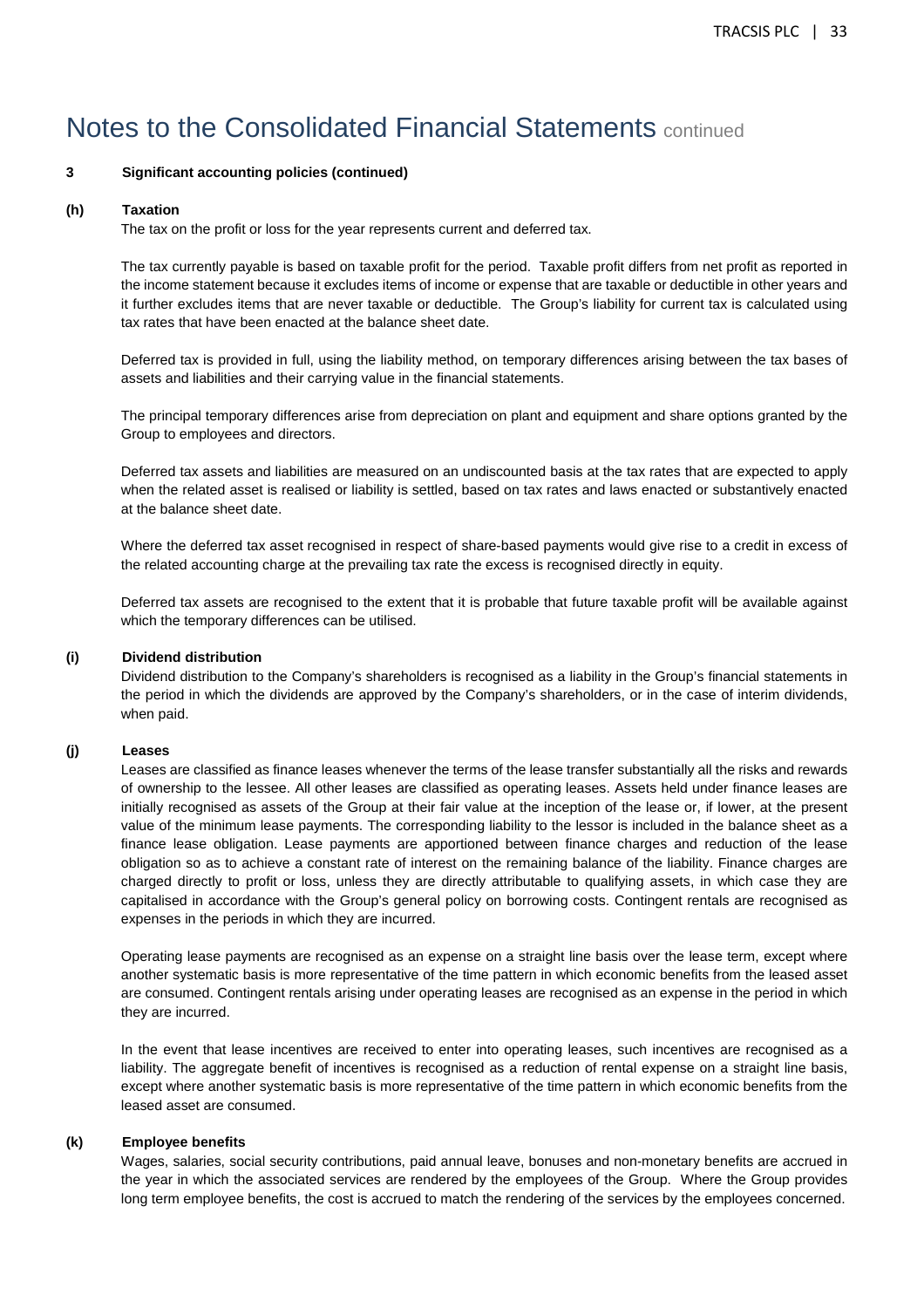#### **3 Significant accounting policies (continued)**

#### **(l) Share based payments**

The Group issues equity-settled share based payments to certain employees (including directors). Equity-settled share based payments are measure at fair value at the date of grant. The fair value determined at the grant date of the equity-settled share based payments is expensed on a straight line basis over the vesting period, together with a corresponding increase in equity, based upon the Group's estimate of the shares that will eventually vest.

Fair value is measured using the Black-Scholes option pricing model. The expected life used in the model has been adjusted, based on management's best estimate, for the effects of non-transferability, exercise restrictions and behavioural considerations.

Where the terms and conditions of options are modified, as a minimum an expense is recognised as if the terms had not been modified. In addition, an expense is recognised for any increase in the value of the transaction as a result of the modification, as measured at the date of modification.

Where an equity-settled transaction is cancelled, it is treated as if it had vested on the date of the cancellation, and any expense not yet recognised for the transaction is recognised immediately. However, if a new transaction is substituted for the cancelled transaction, and designated as a replacement transaction on the date that it was granted, the cancelled and new transactions are treated as if they were a modification of the original transaction as described in the previous paragraph.

#### **(m) Retirement benefits**

Contributions to defined contribution pension schemes are charged to the income statement in the year to which they relate.

#### **(n) Exceptional items**

Items which are significant by virtue of their size or nature and/or which are considered non-recurring are classified as exceptional operating items. Such items, which include for example costs relating to acquisitions, amortisation of intangible assets and share based payment charges, are included within the appropriate consolidated income statement category but are highlighted separately. Exceptional operating items are excluded from the profit measures used by the board to monitor underlying performance.

#### **(o) Finance income**

Finance income comprises interest income on funds invested. Interest income is recognised as it accrues in profit or loss, using the effective interest method.

#### **(p) Cash and cash equivalents**

Cash and cash equivalents comprise cash balances and call deposits. The Company considers all highly liquid investments with original maturity dates of three months or less to be cash equivalents.

#### **(q) Operating segments**

The Group has determined that, based on its internal reporting framework and management structure, that it has only one reportable segment on a business basis, but has two reportable segments on a geographical basis – UK and Australia. Such determination is necessarily judgemental in its nature and has been determined by management in preparing the financial statements. The level of disclosure of segmental and other information is determined by such assessment. Further details of the considerations made and the resulting disclosures are provided in note 6 to the financial statements.

#### **(r) Inventories**

Inventories are measured at the lower of cost and net realisable value. Provision is made for slow moving and obsolete inventories on a line by line basis.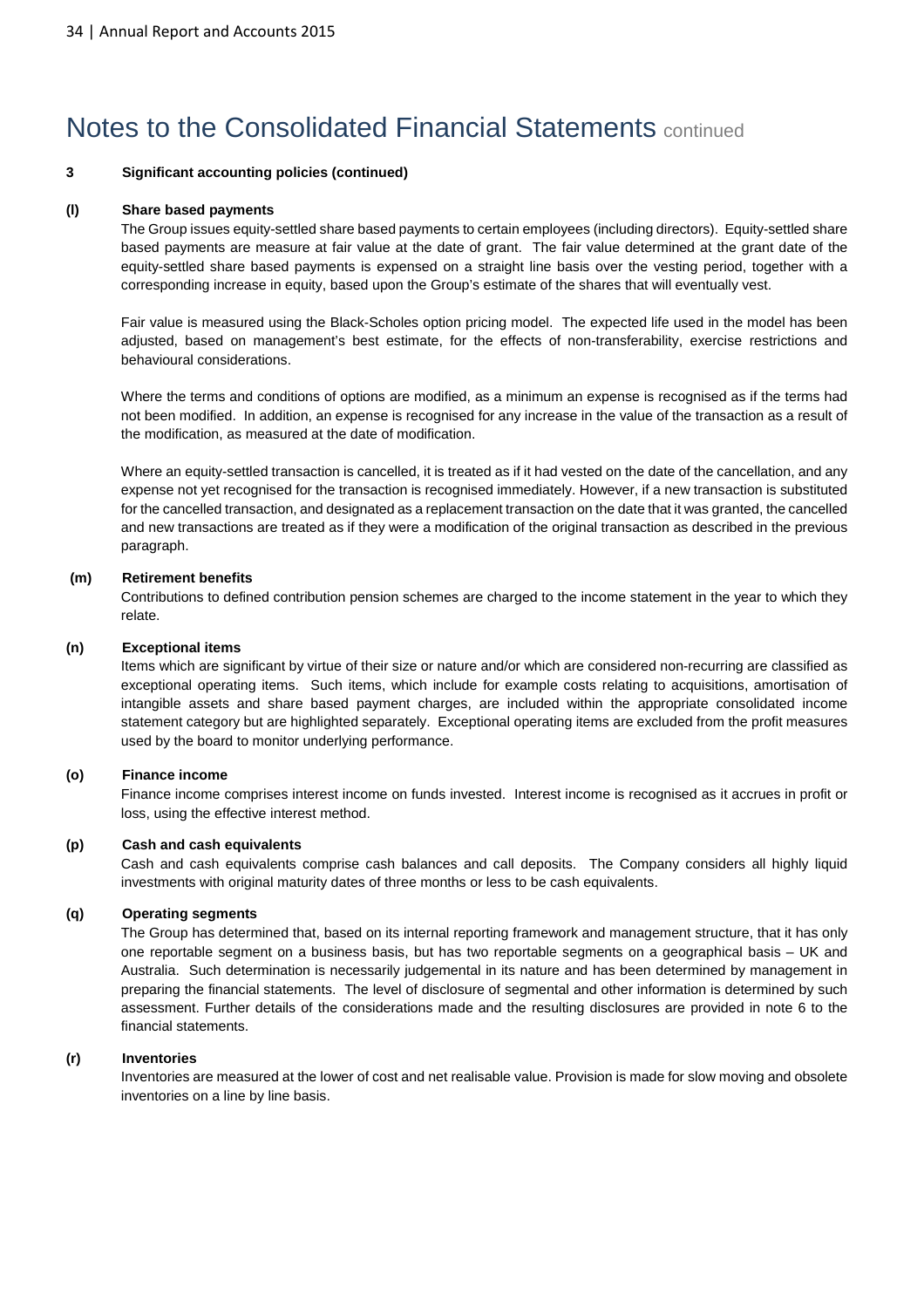#### **3 Significant accounting policies (continued)**

#### **(s) Foreign currencies**

The individual financial statements of each Group entity are presented in the currency of the primary economic environment in which the entity operates (its functional currency). For the purpose of the consolidated financial statements, the results and financial position of each Group entity are expressed in Pounds Sterling, which is the functional currency of the Company and the presentation currency for the consolidated financial statements.

In preparing the financial statements of the individual entities, transactions in currencies other than the entity's functional currency (foreign currencies) are recorded at the rates of exchange prevailing at the dates of the transactions. At each balance sheet date, monetary items denominated in foreign currencies are retranslated at the rates prevailing at the balance sheet date. Non-monetary items carried at fair value that are denominated in foreign currencies are retranslated at the rates prevailing at the date when the fair value was determined.

Non-monetary items that are measured in terms of historical cost in a foreign currency are not retranslated.

Exchange differences are recognised in profit or loss in the period in which they arise except for:

- exchange differences that relate to assets under construction for future productive use, which are included in the cost of those assets when they are regarded as an adjustment to interest costs on foreign currency borrowings; and
- exchange differences on monetary items receivable from or payable to a foreign operation for which settlement is neither planned nor likely to occur, which form part of the net investment in a foreign operation, and which are recognised in the foreign currency translation reserve and recognised in profit or loss on disposal of the net investment.

#### **(t) Translation of financial statements of foreign entities**

The assets and liabilities of foreign operations are translated using exchange rates at the balance sheet date. The components of shareholders' equity are stated at historical value. An average exchange rate for the period is used to translate the results and cash flows of foreign operations.

Exchange differences arising on translating the results and net assets of foreign operations are taken to the translation reserve in equity until the disposal of the investment. The gain or loss in the income statement on the disposal of foreign operations includes the release of the translation reserve relating to the operation that is being sold.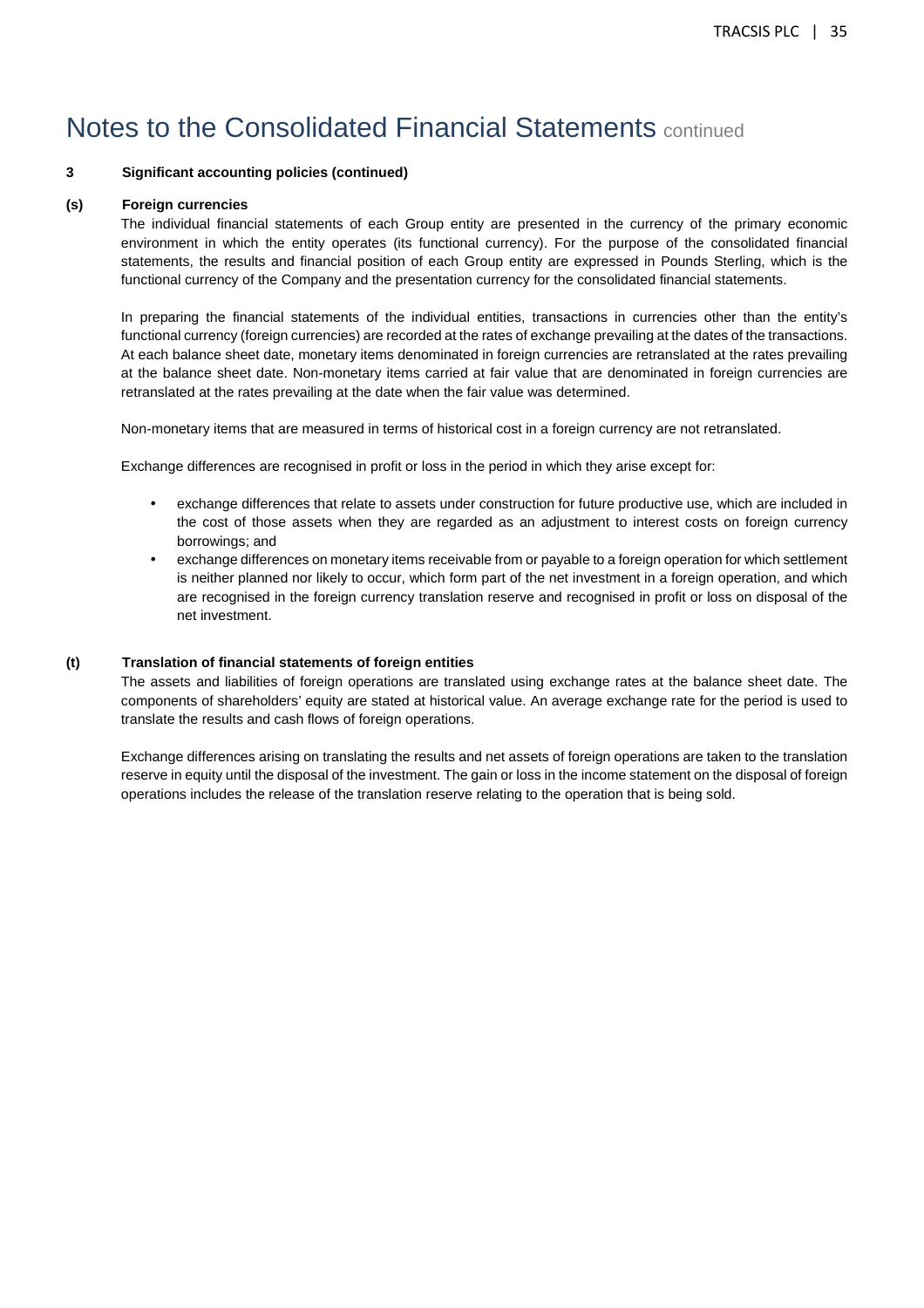#### **4 Critical Accounting Estimates and Judgements**

The Group's accounting policies are set out in Note 3.

The Directors consider that the key judgements and estimates made in the preparation of the consolidated financial statements are:

#### Intangible fixed assets

On acquisition, the Company calculates the fair value of the net assets acquired. Due to the nature of the companies acquired, this often requires the recognition of additional intangible assets, specifically in relation to technology or customer relationships. The assessment of intangible assets acquired is necessarily judgemental and has been performed using a discounted cash flow model. Significant judgement has been applied in assessing the future revenues to be achieved from that acquisition, the growth rate of that revenue, the associated costs and the discount factor to be applied. In addition, management make estimates as to the useful economic life of the resulting intangible assets, based on their industry expertise. These estimates affect the amount of amortisation recognised in each financial year.

Actual results may vary significantly from expectations in future years. Annual reviews of the Group's intangible fixed assets are carried out, using commercial judgements to determine whether there is any evidence that the useful economic life is no longer appropriate, or whether there are impairment indicators relating to specific intangible assets due to changes in circumstance during the financial year in question.

#### Revenue recognition

Certain of the Group's contracts for software licences, software provided as a service, maintenance services and other consultancy projects have a term of more than one year. The Directors assess the fair value of the entire contract attributable to each of the different services and the timing of when revenues should be recognised and this assessment can differ from the legally contracted values. A level of judgement and estimate is required in assessing the level of potential customer returns for certain hardware products. Some of the Group's revenue is derived from data capture/counting services, in which projects can last for an extended period of time. As such, an element of judgement is required when assessing the stage of completion at a period end.

#### Share-based payments

The Group has equity settled share-based remuneration schemes for employees. The fair value of share options is estimated by using the Black-Scholes valuation model, on the date of grant based on certain assumptions. These assumptions include, among others, expected volatility, expected life of the options and number of options expected to vest.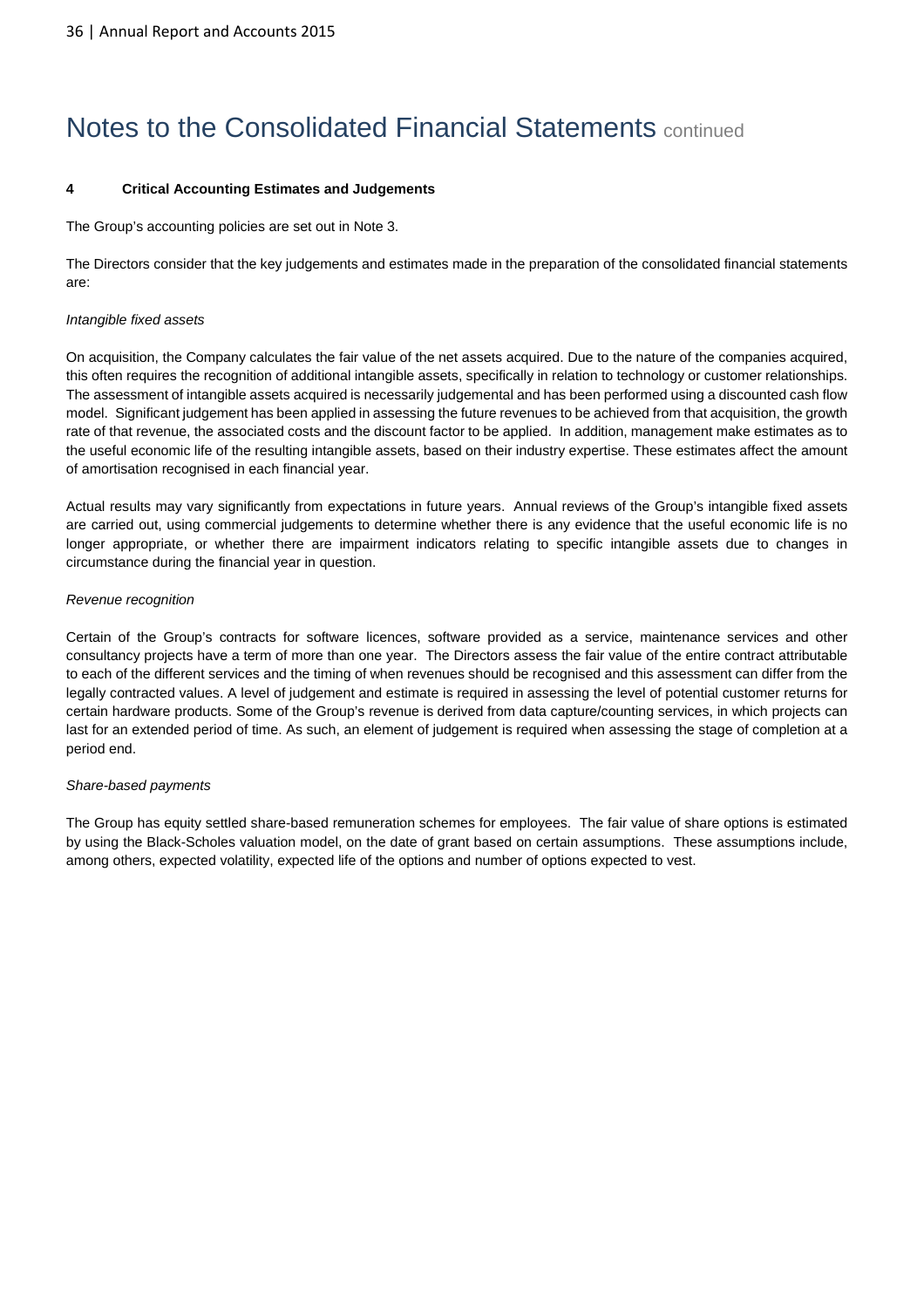#### **5 Acquisition of subsidiaries - Acquisition in the previous year: Datasys Integration Limited**

On 16 May 2014, the Group acquired 100% of the share capital of Datasys Integration Limited and its wholly owned subsidiary Datasys Limited (Datasys). Datasys Integration Limited is a holding company whilst Datasys Limited is a trading company. Based in Manchester, Datasys provides rail management software systems, business applications and hosting services for the majority of the UK's train operating companies. Its client base includes all of the major transport owning groups. The principle activity of the business is software development, sales and licensing with revenues predominantly derived from products that assist train operators capture, report and analyse the root causes of delays and other performance critical information. The vast majority of Datasys revenue comes from long term recurring software leases.

In the period to 31 July 2014 the company contributed revenue of £514,000 and operating profit of £75,000 to the Group's results, net of amortisation of associated intangible assets. If the acquisition had occurred on 1 August 2013, management estimates that consolidated revenue would have been £2,474,000 and consolidated profit for the year would have been £526,000. In determining these amounts, management has assumed that the fair value adjustments, determined provisionally that arose on the date of acquisition would have been the same if the acquisition had occurred on 1 August 2013.

The acquisition had the following effect on the Group's assets and liabilities on the acquisition date:

|                                                 |                 |             | Recognised  |
|-------------------------------------------------|-----------------|-------------|-------------|
|                                                 | Pre-acquisition | Fair value  | value on    |
|                                                 | carrying amount | adjustments | acquisition |
|                                                 | £000            | £000        | £000        |
| Intangible assets: Technology assets            |                 | 1,660       | 1,660       |
| Intangible assets: Customer relationships       |                 | 3,098       | 3,098       |
| Other intangible assets                         | 1,362           | (1, 362)    |             |
| Tangible fixed assets                           | 49              |             | 49          |
| Trade and other receivables                     | 483             |             | 483         |
| Deferred tax asset                              | 110             | (110)       |             |
| Trade and other payables and deferred income    | (1,463)         |             | (1,463)     |
| Income tax receivable /(payable)                | 27              |             | 27          |
| Deferred tax liability                          |                 | (952)       | (952)       |
| Net identified assets and liabilities           | 568             | 2,334       | 2,902       |
| Goodwill on acquisition                         |                 |             | 359         |
|                                                 |                 |             | 3,261       |
|                                                 |                 |             |             |
| Consideration paid in cash                      |                 |             | 4,150       |
| <b>Stamp Duty</b>                               |                 |             | 23          |
| Net cash acquired                               |                 |             | (1, 287)    |
| Net cash flow                                   |                 |             | 2,886       |
| Consideration paid: fair value of shares issued |                 |             | 375         |
| Total consideration                             |                 |             | 3,261       |

Pre-acquisition carrying amounts were determined based on applicable IFRSs, immediately prior to the acquisition. The values of assets and liabilities recognised on acquisition are the estimated fair values. The goodwill that arose on acquisition can be attributed to a multitude of assets that cannot readily be separately identified for the purposes of fair value accounting.

The fair value adjustments were provisional and arise in accordance with the requirements of IFRSs to recognise intangible assets acquired. In determining the fair values of intangible assets the Group has used discounted cash flow forecasts. The fair value of shares issued was based on market value at the date of issue.

The Group incurred acquisition related costs of £31,000 which were included within administrative expenses.

There were no subsequent adjustments to provisional fair values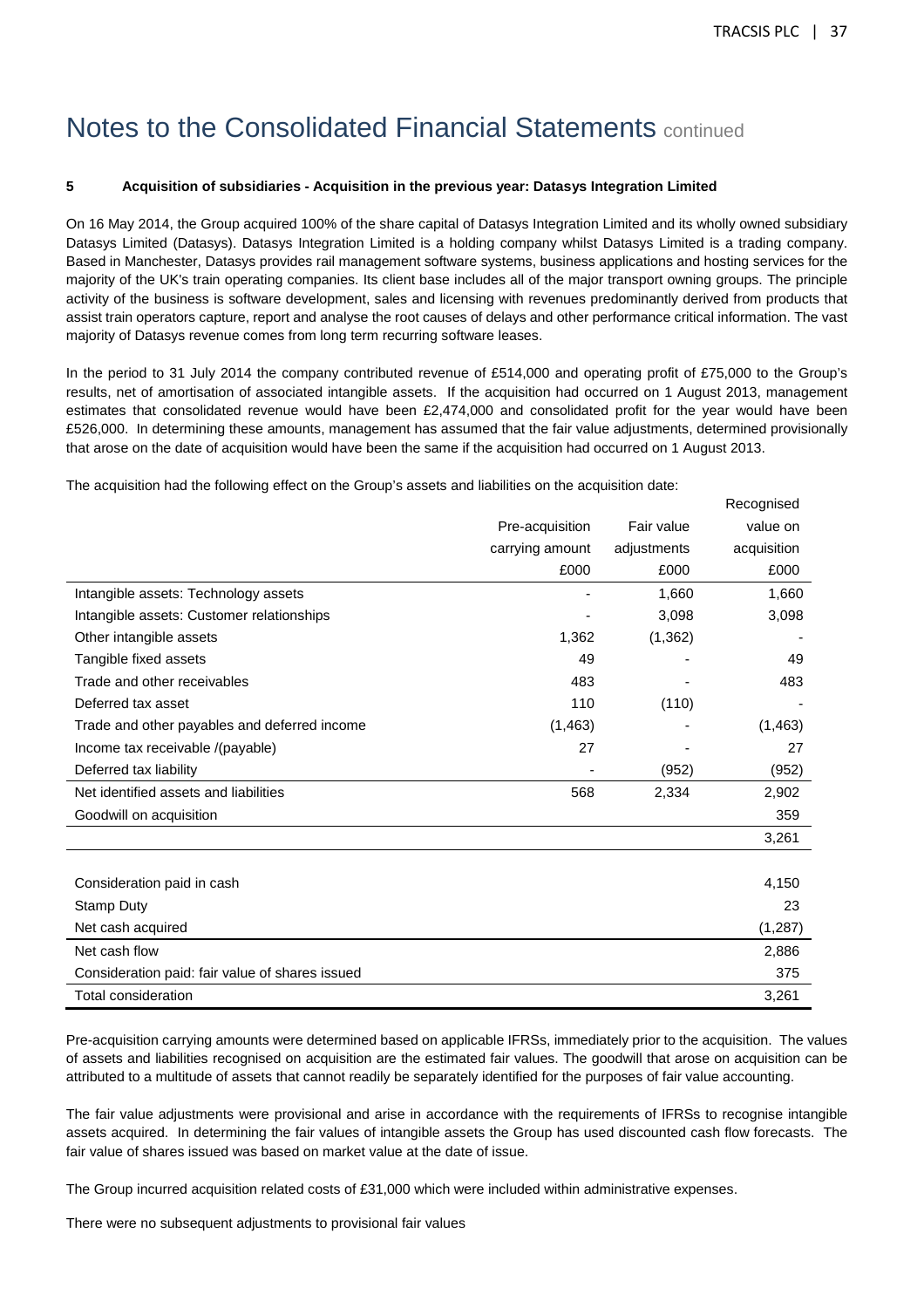#### **6 Segmental analysis**

The Group's revenue and profit was derived from its principal activity which is the solving a variety of data capture, reporting and resource optimisation problems along with the provision of a range of associated professional services.

In accordance with IFRS 8 'Operating Segments', the Group has made the following considerations to arrive at the disclosure made in these financial statements.

IFRS 8 requires consideration of the Chief Operating Decision Maker ("CODM") within the Group. In line with the Group's internal reporting framework and management structure, the key strategic and operating decisions are made by the Board of Directors, who review internal monthly management reports, budgets and forecast information as part of this. Accordingly, the Board of Directors are deemed to be the CODM.

Operating segments have then been identified based on the internal reporting information and management structures within the Group. From such information it has been noted that the CODM reviews the business as a single operating segment, receiving internal information on that basis. The management structure and allocation of key resources, such as operational and administrative resources, are arranged on a centralised basis. Due to the small size and low complexity of the business, profitability is not analysed in further detail beyond the operating segment level and is not divided by revenue stream.

Following the acquisition of SEP Limited (SEP) in September 2015, the Board will consider the segments and how it allocates resource following the integration of SEP in the year ending 31 July 2016.

The CODM reviews a split of revenue streams on a monthly basis and, as such, this additional information has been provided below.

|                                               | 2015   | 2014   |
|-----------------------------------------------|--------|--------|
| Revenue                                       | £000   | £000   |
| Software                                      | 5,593  | 2,798  |
| Consultancy                                   | 1,956  | 1,815  |
| Operations and Planning Systems               | 7,549  | 4,613  |
| <b>Traffic &amp; Data Services</b>            | 14,858 | 11,987 |
| <b>Remote Condition Monitoring Technology</b> | 2.975  | 5,757  |
| Total revenue                                 | 25,382 | 22,357 |

#### **Reconciliations of reportable segment revenues, profit or loss, assets and liabilities and other material items**

Information regarding the results of the reportable segment is included below. Performance is measured based on segment profit before income tax, as included in the internal management reports that are reviewed by the Board of Directors. Segment profit is used to measure performance. There are no material inter-segment transactions, however, when they do occur, pricing between segments is determined on an arm's length basis. Revenues disclosed below materially represent revenues to external customers.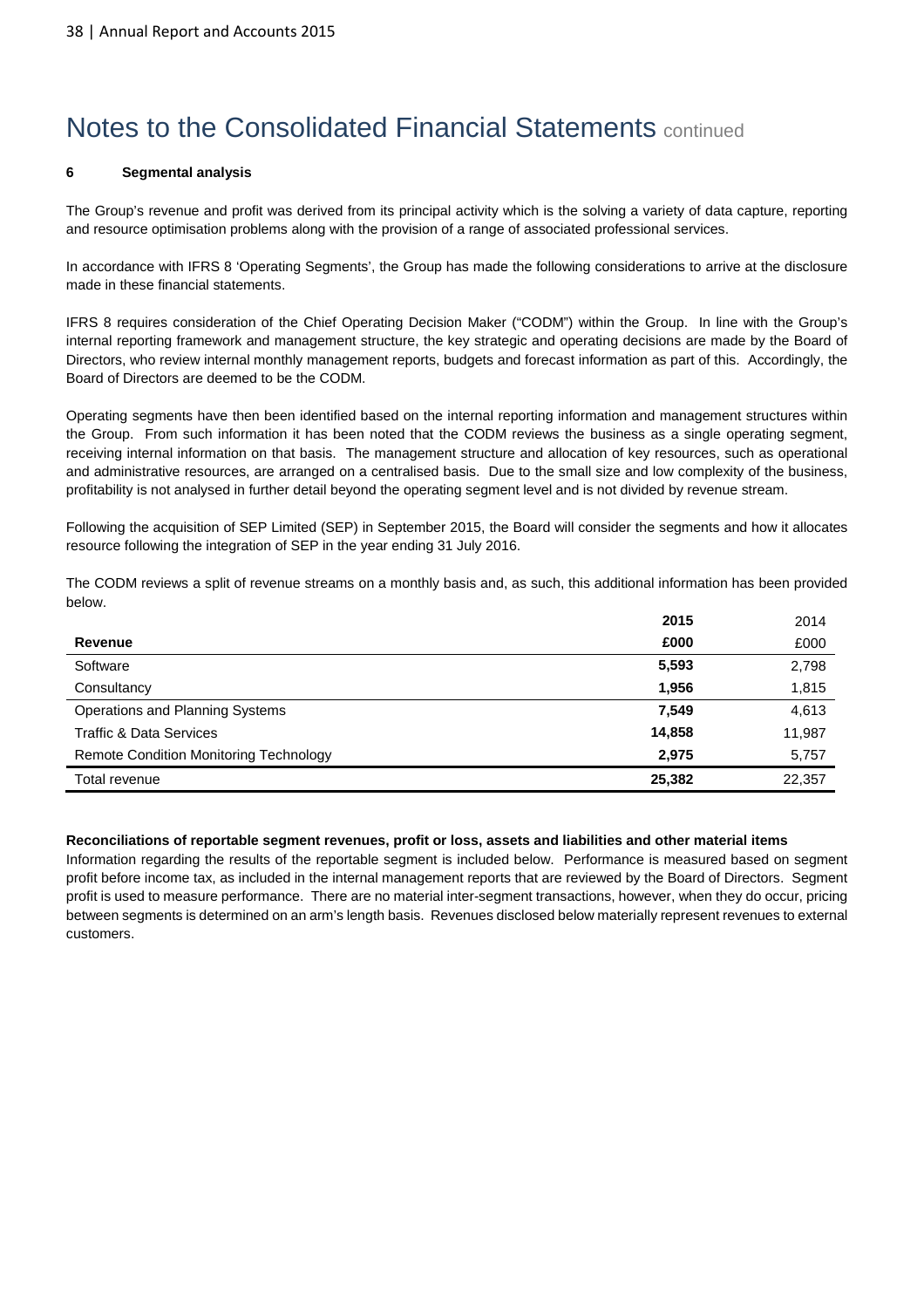### **6 Segmental analysis (continued)**

|                                              | 2015               |                  |              |  |
|----------------------------------------------|--------------------|------------------|--------------|--|
|                                              | <b>UK&amp;</b>     |                  |              |  |
|                                              | <b>Rest of the</b> | <b>Australia</b> | <b>Total</b> |  |
|                                              | World              |                  |              |  |
|                                              | £000               | £000             | £000         |  |
| <b>Revenues</b>                              |                    |                  |              |  |
| Total revenue for reportable segments        | 23,137             | 2,245            | 25,382       |  |
| Consolidated revenue                         | 23,137             | 2,245            | 25,382       |  |
| <b>Profit or loss</b>                        |                    |                  |              |  |
| Total profit or loss for reportable segments |                    |                  |              |  |
| Unallocated amounts:                         | 6,197              | 332              | 6,529        |  |
| Share based payment charge                   | (623)              |                  | (623)        |  |
| Depreciation                                 | (652)              | (72)             | (724)        |  |
| Amortisation of intangible assets            | (714)              |                  | (714)        |  |
| Interest receivable/payable(net)             | 11                 | (9)              | $\mathbf{2}$ |  |
| Consolidated profit before tax               | 4,219              | 251              | 4,470        |  |

|                                              |                      | 2014      |        |
|----------------------------------------------|----------------------|-----------|--------|
|                                              | UK&                  |           |        |
|                                              | Rest of the<br>World | Australia | Total  |
|                                              | £000                 | £000      | £000   |
| Revenues                                     |                      |           |        |
| Total revenue for reportable segments        | 20,634               | 1,723     | 22,357 |
| Consolidated revenue                         | 20,634               | 1,723     | 22,357 |
| Profit or loss                               |                      |           |        |
| Total profit or loss for reportable segments | 5,295                | 139       | 5,434  |
| Unallocated amounts:                         |                      |           |        |
| Share based payment charge                   | (315)                |           | (315)  |
| Other exceptional items (net)                | (31)                 |           | (31)   |
| Depreciation                                 | (339)                | (92)      | (431)  |
| Amortisation of intangible assets            | (460)                |           | (460)  |
| Interest receivable/payable(net)             | 17                   | (13)      | 4      |
| Consolidated profit before tax               | 4,167                | 34        | 4,201  |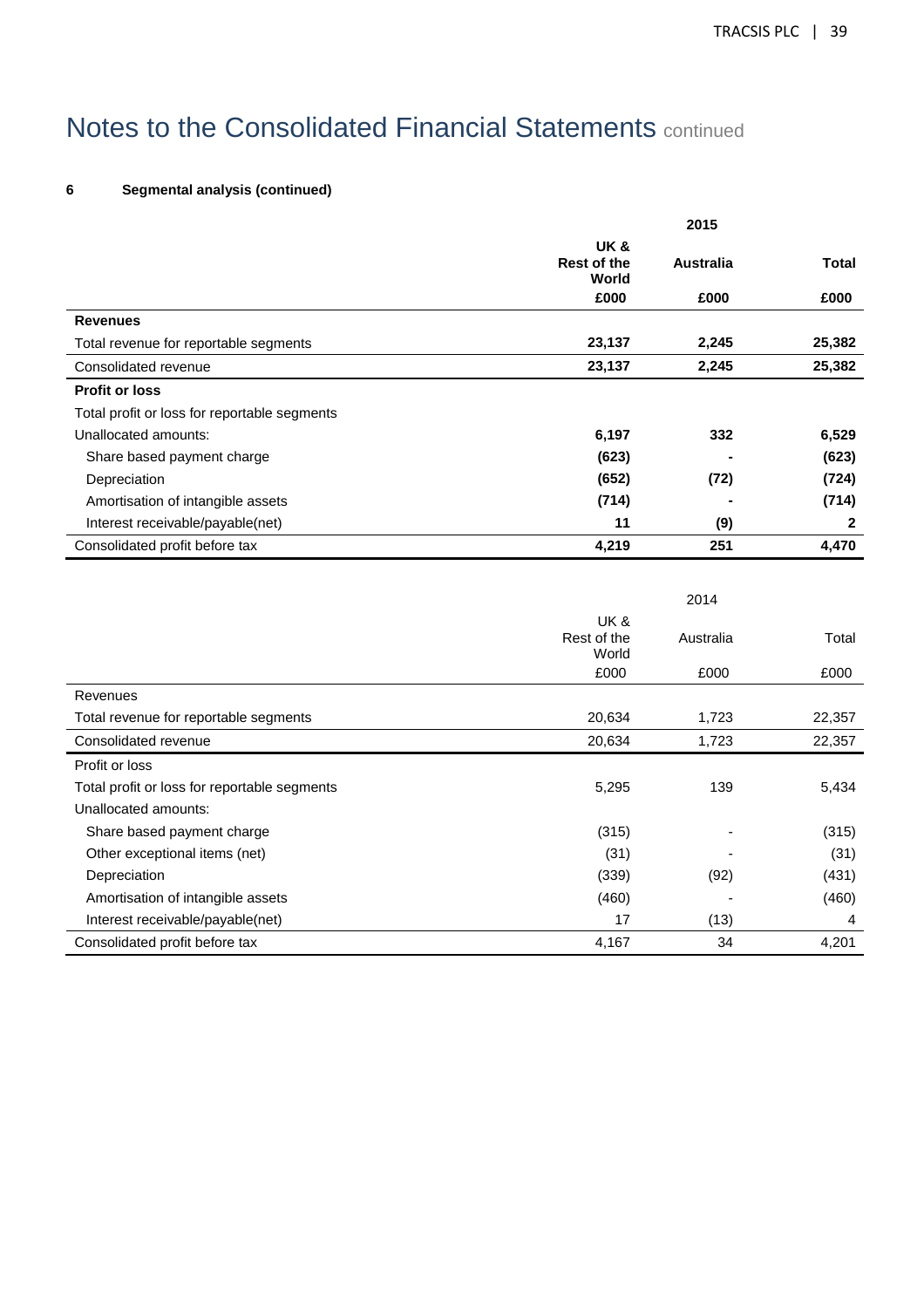#### **6 Segmental analysis (continued)**

|                                           |                                      | 2015             |              |
|-------------------------------------------|--------------------------------------|------------------|--------------|
|                                           | <b>UK &amp; Rest</b><br>of the World | <b>Australia</b> | <b>Total</b> |
|                                           | £'000                                | £000             | £000         |
| <b>Assets</b>                             |                                      |                  |              |
| Total assets for reportable segments      | 18,926                               | 892              | 19,818       |
| Unallocated assets - intangible assets    | 10,010                               |                  | 10,010       |
| Unallocated assets - deferred tax assets  | 882                                  |                  | 882          |
| Consolidated total assets                 | 29,818                               | 892              | 30,710       |
|                                           |                                      |                  |              |
| <b>Liabilities</b>                        |                                      |                  |              |
| Total liabilities for reportable segments | 6,199                                | 400              | 6,599        |
| Unallocated liabilities - deferred tax    | 1,734                                |                  | 1,734        |
| Consolidated total liabilities            | 7,933                                | 400              | 8,333        |
|                                           |                                      |                  |              |
|                                           |                                      | 2014             |              |
|                                           | UK & Rest of<br>the World            | Australia        | Total        |
|                                           | £'000                                | £000             | £000         |
| Assets                                    |                                      |                  |              |
| Total assets for reportable segments      | 14,686                               | 628              | 15,314       |
| Unallocated assets - intangible assets    | 10,724                               |                  | 10,724       |
| Unallocated assets - deferred tax assets  | 560                                  | $\blacksquare$   | 560          |
| Consolidated total assets                 | 25,970                               | 628              | 26,598       |
|                                           |                                      |                  |              |
| Liabilities                               |                                      |                  |              |
| Total liabilities for reportable segments | 6,428                                | 373              | 6,801        |
| Unallocated liabilities - deferred tax    | 1,948                                |                  | 1,948        |
| Consolidated total liabilities            | 8,376                                | 373              | 8,749        |

#### **Major customers**

Transactions with the Group's largest customer represent 11% of the Group's total revenues (2014: 25%).

#### **Geographic split of revenue**

| A geographical analysis of revenue is provided below: | 2015   | 2014   |
|-------------------------------------------------------|--------|--------|
|                                                       | £000   | £000   |
| United Kingdom                                        | 22,534 | 20,252 |
| Australia                                             | 2,245  | 1,723  |
| Rest of the World                                     | 603    | 382    |
| Total                                                 | 25,382 | 22,357 |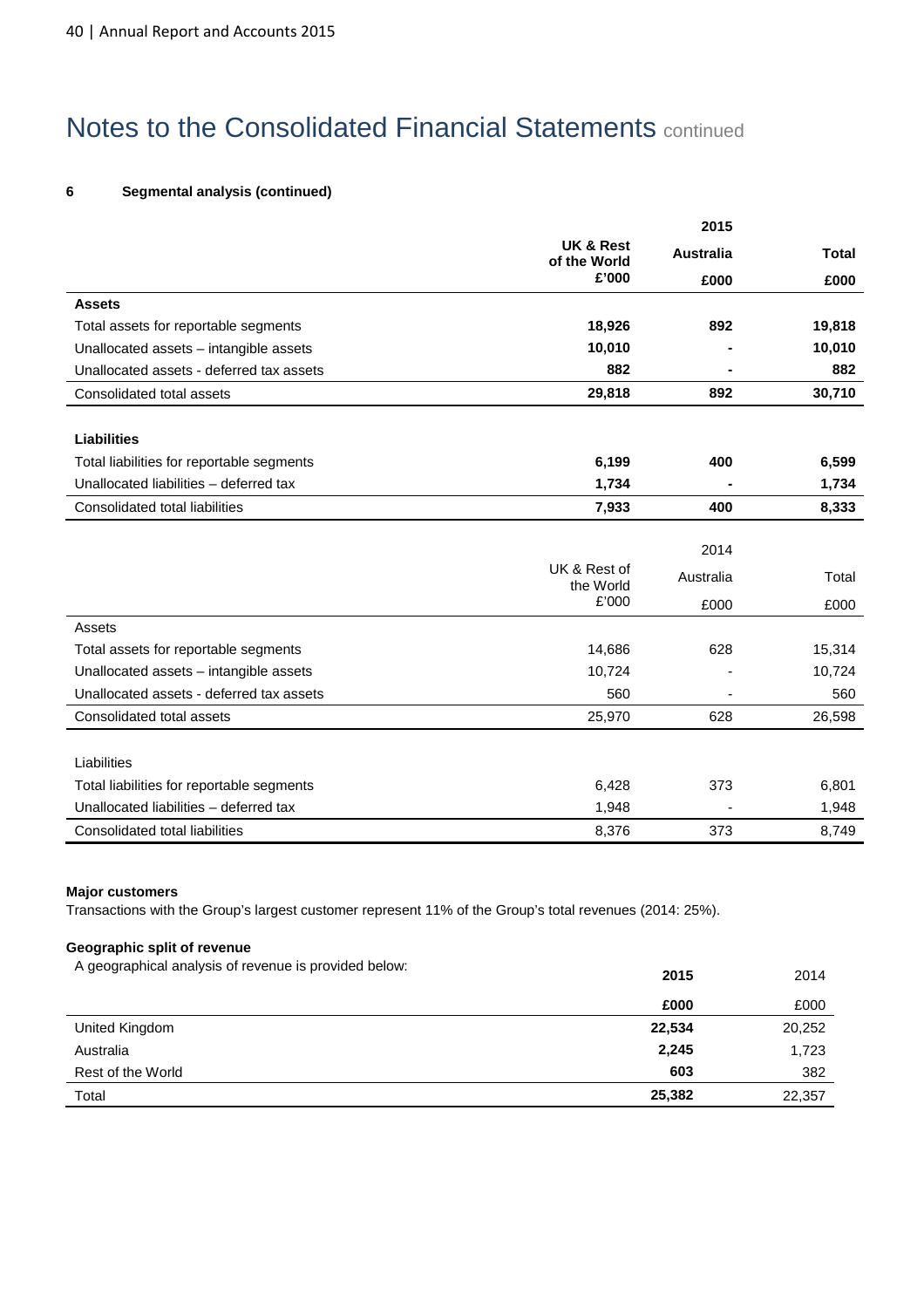#### **7 Employees and personnel costs**

|                                                               | 2015   | 2014  |
|---------------------------------------------------------------|--------|-------|
|                                                               | £000   | £000  |
| Staff costs:                                                  |        |       |
| Wages and salaries                                            | 10,651 | 8,363 |
| Social security contributions                                 | 875    | 684   |
| Contributions to defined contribution plans                   | 176    | 135   |
| Equity-settled share based payment transactions               | 623    | 315   |
|                                                               | 12,325 | 9,497 |
|                                                               |        |       |
| Average number of employees (including directors) in the year | 401    | 295   |

The directors' remuneration and share options are detailed within the Directors' Remuneration Report on pages 17 to 19.

#### **8 Share based payments**

The Group has two share option schemes for all employees (including directors).

#### EMI Share options

Options are exercisable at a price agreed at the date of grant. The vesting period is usually between one and five years. The exercise of options is dependent upon eligible employees meeting performance criteria. The options may not be exercised before the occurrence of a takeover, sale or admission. The options are settled in equity once exercised. If the options remain unexercised after a period of 10 years from the date of grant, the options expire. Options are forfeited if the employee leaves the Group before the options vest.

#### Discounted EMI Share options

In August 2012, the Group implemented a new EMI share option scheme, resulting in discounted EMI share options being issued to staff instead of cash bonuses, provided certain predetermined performance criteria were met for both the overall group, and the part of the business the employee directly works in. This scheme was made available to all staff. Staff are also able to exchange an element of annual salary in return for share options too. The vesting period is three years. The exercise of options is dependent upon eligible employees meeting performance criteria. The options may not be exercised before the occurrence of a takeover, sale or admission. The options are settled in equity once exercised. If the options remain unexercised after a period of 10 years from the date of grant, the options expire. Options are forfeited if the employee leaves the Group before the options vest.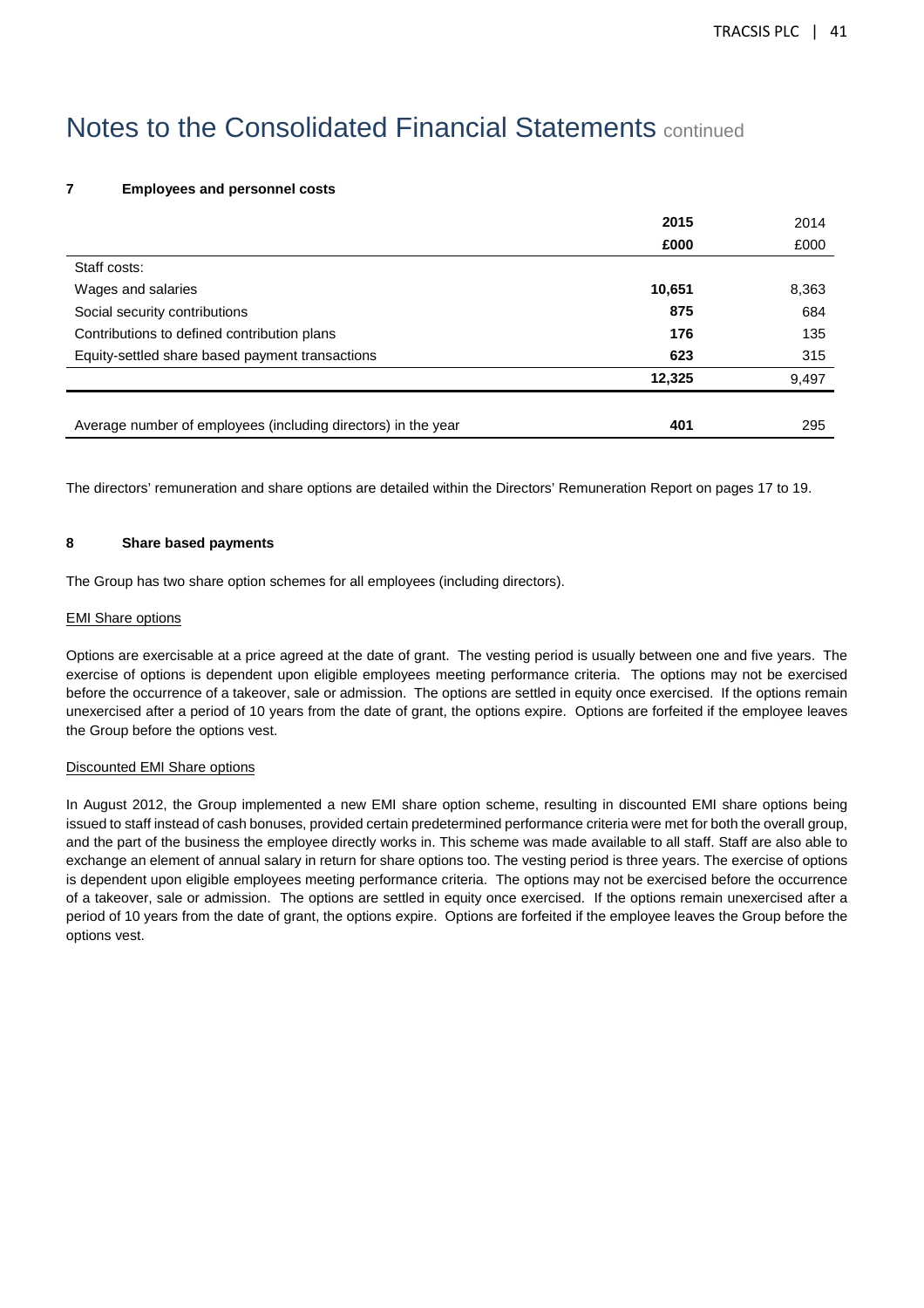#### **8 Share based payments (continued)**

Details of the schemes are given below:

|             |                |            |             |           | Earliest        |            |
|-------------|----------------|------------|-------------|-----------|-----------------|------------|
|             | Employees      | Number     | Performance | Exercise  | exercise        | Expiry     |
| Grant date  | entitled       | of options | conditions  | price (p) | date            | date       |
| 28/01/2009  | 3              | 93,000     | Time served | 52.0      | 28/07/2009*     | 28/01/2019 |
| 20/05/2010  | 2              | 58,000     | Time served | 51.5      | 20/01/2011*     | 20/05/2020 |
| 12/01/2011  | 1              | 12,500     | Time served | 49.5      | 12/07/2011*     | 12/01/2021 |
| 01/06/2011  | 1              | 46,000     | Time served | 50.0      | 01/12/2011*     | 01/06/2021 |
| 22/09/2011  | 4              | 64,500     | Time served | 63.5      | 22/03/2012*     | 22/09/2021 |
| 21/11/2011  | 1              | 25,000     | Time served | 57.5      | 21/05/2012*     | 21/11/2021 |
| 20/06/2012  | 1              | 150,000    | Time served | 89.0      | 20/12/2012*     | 20/06/2022 |
| 02/08/2012  | 23             | 71,296     | Time served | 0.40      | 02/08/2013**    | 02/08/2022 |
| 02/08/2012  | 7              | 72,500     | Time served | 123.0     | 02/02/2013*     | 02/08/2022 |
| 01/11/2012  | 1              | 100,000    | Time served | 133.5     | 01/06/2013*     | 01/11/2022 |
| 08/01/2013  | 7              | 55,000     | Time served | 159.0     | 08/07/2013*     | 08/01/2023 |
| 28/01/2013  | 1              | 4,823      | Time served | 0.40      | 28/01/2014**    | 28/01/2023 |
| 28/01/2013  | 1              | 70,000     | Time served | 155.5     | 28/07/2013*     | 28/01/2023 |
| 26/03/2013  | 3              | 175,000    | Time served | 175.0     | 26/06/2013***   | 26/03/2023 |
| 26/03/2013  | 1              | 14,286     | Time served | 0.40      | 26/03/2014**    | 26/03/2023 |
| 01/08/2013  | 11             | 308,193    | Time served | 162.5     | 01/02/2014*     | 01/08/2023 |
| 01/08/2013  | 35             | 60,751     | Time served | 0.40      | 01/08/2014**    | 01/08/2023 |
| 01/11/2013  | 1              | 50,000     | Time served | 185.0     | 01/02/2014 **** | 01/11/2023 |
| 01/01/2014  | $\overline{c}$ | 75,000     | Time served | 199.5     | 01/07/2014*     | 01/01/2024 |
| 01/01/2014  | $\overline{2}$ | 24,686     | Time served | 0.40      | 01/01/2015**    | 01/01/2024 |
| 01/08/2014  | 68             | 201,816    | Time served | 0.40      | 01/08/2015**    | 01/08/2024 |
| 02/01/2015  | 1              | 856        | Time served | 0.40      | 02/01/2016**    | 02/01/2025 |
| Outstanding |                | 1,733,207  |             |           |                 |            |

\* Vesting dates for these options are: 10% vest six months after grant date, 15% vest 12 months after grant date, 15% vest 18 months after grant date, 15% vest 24 months after grant date, 20% vest 30 months after grant date, 25% vest 36 months after grant date.

\*\* Vesting dates for these options are linked to time served, and were awarded based on certain performance conditions being met, and in exchange for an annual cash bonus. The full vesting is achieved over a 3 year period, with various forfeit/reductions if exercise takes place sooner

\*\*\* Vesting dates for these options are in equal three month instalments over a 24 month period

\*\*\*\* Vesting dates for these options are in equal three month instalments over a 36 month period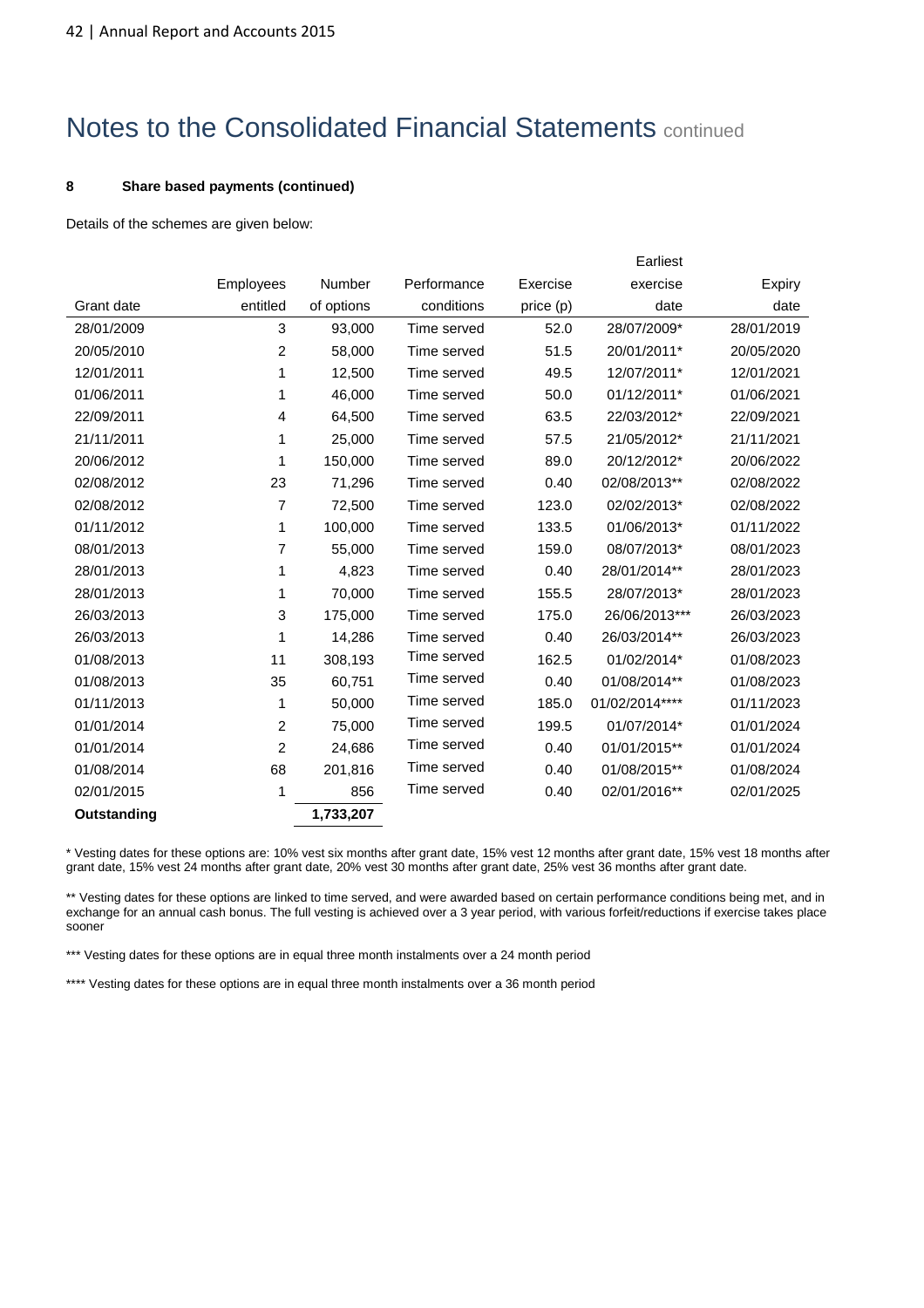#### **8 Share based payments (continued)**

The number and weighted average exercise price of share options are as follows:

|                         |               | 2015               |            | 2014     |
|-------------------------|---------------|--------------------|------------|----------|
|                         |               | Weighted           |            | Weighted |
|                         |               | Average            |            | Average  |
|                         | 2015          | <b>Exercise</b>    | 2014       | Exercise |
|                         | <b>Number</b> | <b>Price</b>       | Number     | Price    |
| Outstanding at 1 August | 1,838,560     | 106.0 <sub>p</sub> | 1,929,016  | 79.1p    |
| Granted                 | 206,763       | 0.4 <sub>p</sub>   | 525,251    | 142.8p   |
| Forfeited               | (5,902)       | 0.4 <sub>p</sub>   | (10, 674)  | 111.8p   |
| Exercised               | (306,214)     | 60.9p              | (605, 033) | 51.8p    |
| Outstanding at 31 July  | 1,733,207     | 101.8p             | 1,838,560  | 106.0p   |
| Exercisable at 31 July  | 1,159,321     | 110.1p             | 940.026    | 87.9p    |

The share options outstanding at the end of the year have a weighted average remaining contractual life of 7 years (2013: 6 years).

#### **Fair value assumptions of share based payment charges**

The estimate of the fair value of share based awards is calculated using the Black-Scholes option pricing model. The following assumptions were used:

Options granted in previous years:

| Options granted on                               | 01/06/<br>2011    | 12/01/<br>2011 | 01/08/<br>2010 | 20/05/<br>2010 | 17/03/<br>2010 | 28/01/<br>2009 | 26/11/<br>2007  |
|--------------------------------------------------|-------------------|----------------|----------------|----------------|----------------|----------------|-----------------|
| Share price at date of grant                     | 50.0p             | 49.5p          | 50.5p          | 51.5p          | 50.5p          | 52p            | 40 <sub>p</sub> |
| Exercise price                                   | 50.0 <sub>p</sub> | 49.5p          | 50.5p          | 51.5p          | 50.5p          | 52p            | 40 <sub>p</sub> |
| Vesting period (years)                           | 3                 | 3              | 3              | 3              | 3              | 3              |                 |
| Expected volatility                              | 15%               | 15%            | 15%            | 15%            | 15%            | 15%            | 40%             |
| Option life (years)                              | 10                | 10             | 10             | 10             | 10             | 10             | 10              |
| Expected life (years)                            | 10                | 10             | 10             | 10             | 10             | 10             | 10              |
| Risk-free rate                                   | 3.5%              | 0.5%           | 0.5%           | 0.5%           | 0.5%           | 0.5%           | 4.75%           |
| Expected dividends expressed as a dividend yield |                   |                |                |                |                |                |                 |

Options granted in previous years (continued):

| Options granted on                               | 22/09/<br>2011 | 21/11/<br>2011 | 01/02/<br>2012 | 20/06/<br>2012 |
|--------------------------------------------------|----------------|----------------|----------------|----------------|
| Share price at date of grant                     | 63.5p          | 57.5p          | 62.0p          | 89.0p          |
| Exercise price                                   | 63.5p          | 57.5p          | 62.0p          | 89.0p          |
| Vesting period (years)                           | 3              | 3              | 3              | 3              |
| Expected volatility                              | 50%            | 50%            | 50%            | 50%            |
| Option life (years)                              | 10             | 10             | 10             | 10             |
| Expected life (years)                            | 10             | 10             | 10             | 10             |
| Risk-free rate                                   | 3.5%           | 3.5%           | 3.5%           | 3.5%           |
| Expected dividends expressed as a dividend yield |                |                |                |                |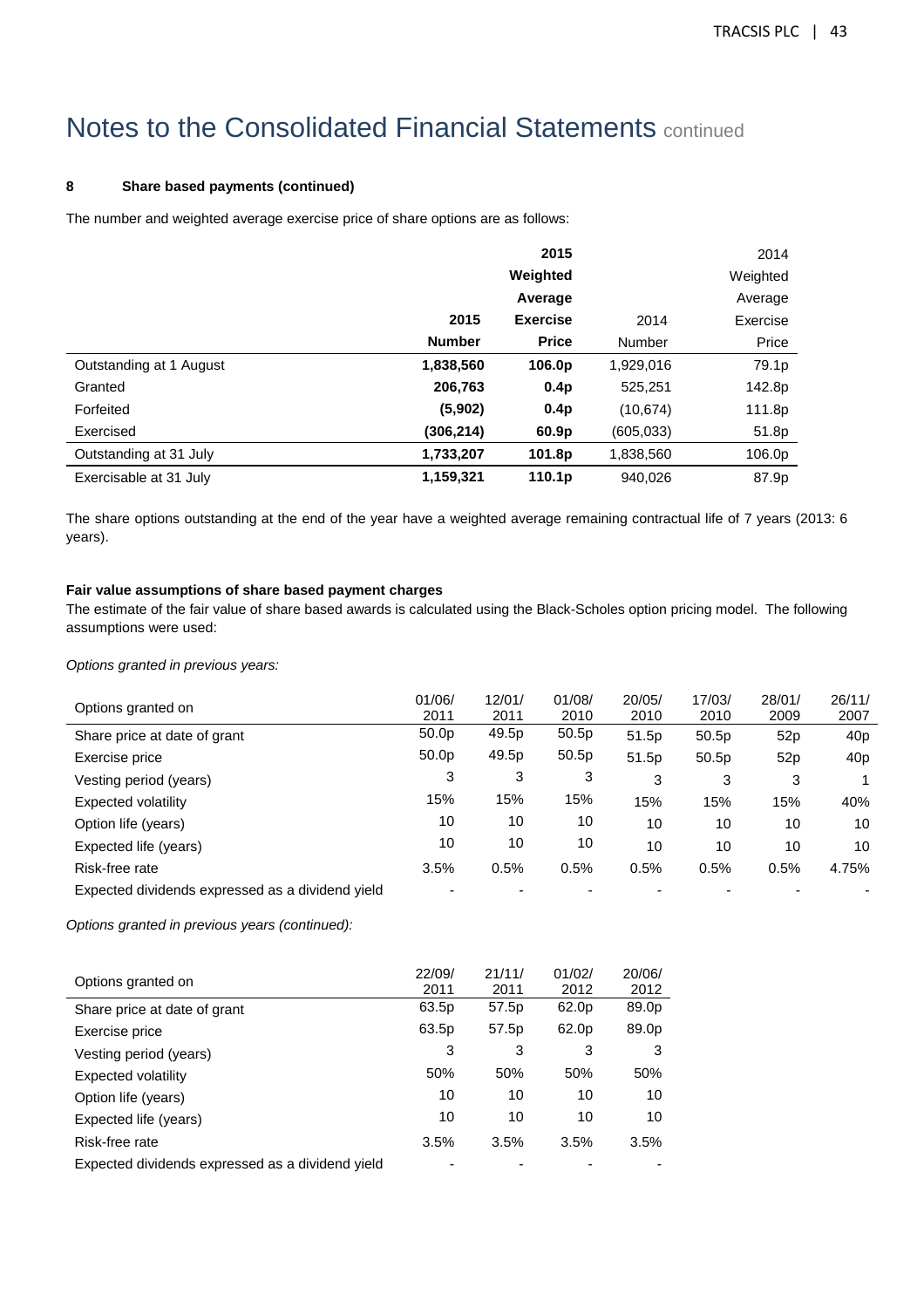#### **8 Share based payments (continued)**

Options granted in previous years (continued):

| Options granted on                               | 02/08/<br>2012   | 02/08/<br>2012 | 01/11/<br>2012 | 08/01/<br>2013 | 28/01/<br>2013 | 28/01/<br>2013 | 26/03/<br>2013 | 26/03/<br>2013 |
|--------------------------------------------------|------------------|----------------|----------------|----------------|----------------|----------------|----------------|----------------|
| Share price at date of grant                     | 123.0p           | 123.0p         | 133.5p         | 159.0p         | 155.5p         | 155.0p         | 175.0p         | 175.0p         |
| Exercise price                                   | 0.4 <sub>D</sub> | 123.0p         | 133.5p         | 159.0p         | 0.4p           | 155.0p         | 175.0p         | 0.4p           |
| Vesting period (years)                           | 3                | 3              | 3              | 3              | 3              | 3              | 2              | 3              |
| Expected volatility                              | 20%              | 20%            | 20%            | 20%            | 20%            | 20%            | 20%            | 20%            |
| Option life (years)                              | 10               | 10             | 10             | 10             | 10             | 10             | 10             | 10             |
| Expected life (years)                            | 10               | 10             | 10             | 10             | 10             | 10             | 10             | 10             |
| Risk-free rate                                   | 3.5%             | 3.5%           | 3.5%           | 3.5%           | 3.5%           | 3.5%           | 3.5%           | 3.5%           |
| Expected dividends expressed as a dividend yield |                  |                |                |                |                |                |                |                |

Options granted in previous years (continued):

| Options granted on                               | 01/08/<br>2013 | 01/08/<br>2013   | 01/11/<br>2013 | 01/01/<br>2014 | 01/01/<br>2014 |
|--------------------------------------------------|----------------|------------------|----------------|----------------|----------------|
| Share price at date of grant                     | 162.5p         | 162.5p           | 185.0p         | 199.5p         | 199.5p         |
| Exercise price                                   | 162.5p         | 0.4 <sub>D</sub> | 185.0p         | 199.5p         | 0.4p           |
| Vesting period (years)                           | 3              | 3                | 3              | 3              | 3              |
| Expected volatility                              | 30%            | 30%              | 30%            | 30%            | 30%            |
| Option life (years)                              | 10             | 10               | 10             | 10             | 10             |
| Expected life (years)                            | 10             | 10               | 10             | 10             | 10             |
| Risk-free rate                                   | 3.5%           | 3.5%             | 3.5%           | 3.5%           | 3.5%           |
| Expected dividends expressed as a dividend yield |                |                  |                |                |                |

Options granted in the current year:

| Options granted on                               | 01/08/           | 02/01/           |
|--------------------------------------------------|------------------|------------------|
|                                                  | 2014             | 2015             |
| Share price at date of grant                     | 330.0p           | 411.5p           |
| Exercise price                                   | 0.4 <sub>p</sub> | 0.4 <sub>p</sub> |
| Vesting period (years)                           | 3                | 3                |
| Expected volatility                              | 30%              | 30%              |
| Option life (years)                              | 10               | 10               |
| Expected life (years)                            | 10               | 10               |
| Risk-free rate                                   | 3.5%             | 3.5%             |
| Expected dividends expressed as a dividend yield |                  |                  |

The expected volatility is based on the historic volatility of the Company's share price.

#### **Charge to the income statement**

|                             | 2015 | 2014 |
|-----------------------------|------|------|
|                             | £000 | £000 |
| Share based payment charges | 623  | 315  |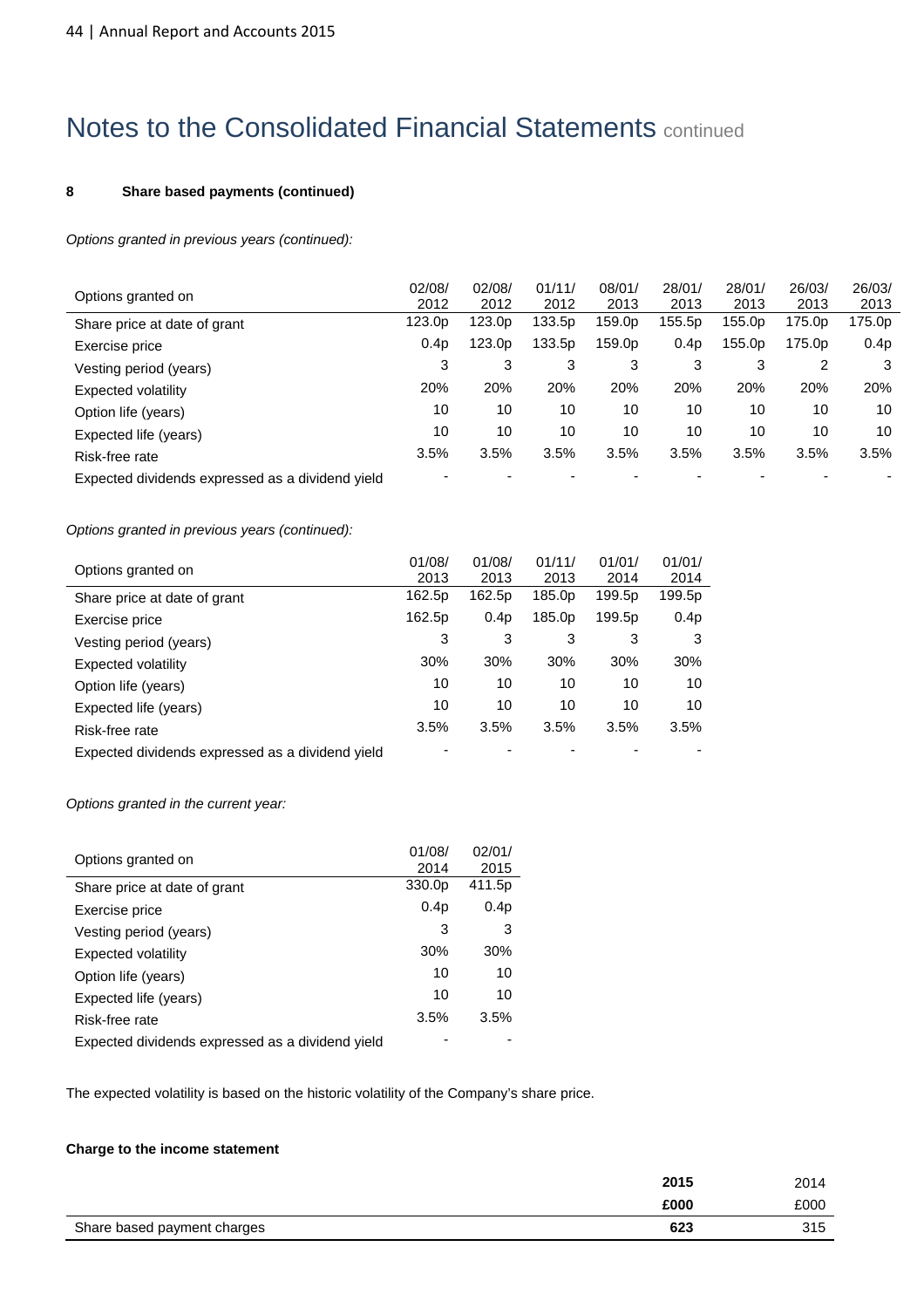Operating profit is stated after charging: **2015** 2014

### **9 Operating profit**

|                                                                         | £000  | £000 |
|-------------------------------------------------------------------------|-------|------|
| Depreciation of property, plant and equipment - owned                   | 640   | 372  |
| Depreciation of property, plant and equipment - leased                  | 84    | 59   |
| Total depreciation                                                      | 724   | 431  |
| Operating lease rentals: Land and buildings                             | 237   | 210  |
| Operating lease rentals: Plant & machinery                              | 68    | 59   |
| Total operating lease rentals                                           | 305   | 269  |
| Research and development expenditure expensed as incurred               | 437   | 393  |
|                                                                         |       |      |
|                                                                         | 2015  | 2014 |
|                                                                         | £000  | £000 |
| Auditor's remuneration:                                                 |       |      |
| Audit of these financial statements                                     | 16    | 20   |
| Amounts receivable by auditors and their associates in respect of:      |       |      |
| - Audit of financial statements of subsidiaries pursuant to legislation | 38    | 33   |
| - Other services relating to taxation                                   | 3     | 3    |
| Other services                                                          | 32    | 18   |
|                                                                         |       |      |
| <b>Finance income</b><br>10                                             |       |      |
|                                                                         |       |      |
|                                                                         | 2015  | 2014 |
|                                                                         | £000  | £000 |
| Interest received on bank deposits                                      | 31    | 36   |
|                                                                         |       |      |
|                                                                         |       |      |
| 11<br><b>Finance expense</b>                                            |       |      |
|                                                                         | 2015  | 2014 |
|                                                                         | £000  | £000 |
| Interest on finance lease obligations                                   | 29    | 32   |
|                                                                         |       |      |
|                                                                         |       |      |
| <b>Taxation</b><br>12                                                   |       |      |
| 12.1<br>Recognised in the income statement                              |       |      |
|                                                                         | 2015  | 2014 |
|                                                                         | £000  | £000 |
| <b>Current tax expense</b>                                              |       |      |
| Current year                                                            | 959   | 901  |
| Adjustment in respect of prior periods                                  | 14    | 44   |
| Total current year                                                      | 973   | 945  |
| <b>Deferred tax</b>                                                     |       |      |
| Current year                                                            | (232) | (47) |
| Adjustment in respect of prior periods                                  |       |      |
| Total deferred tax                                                      | (232) | (47) |
| Total tax in income statement                                           | 741   | 898  |
|                                                                         |       |      |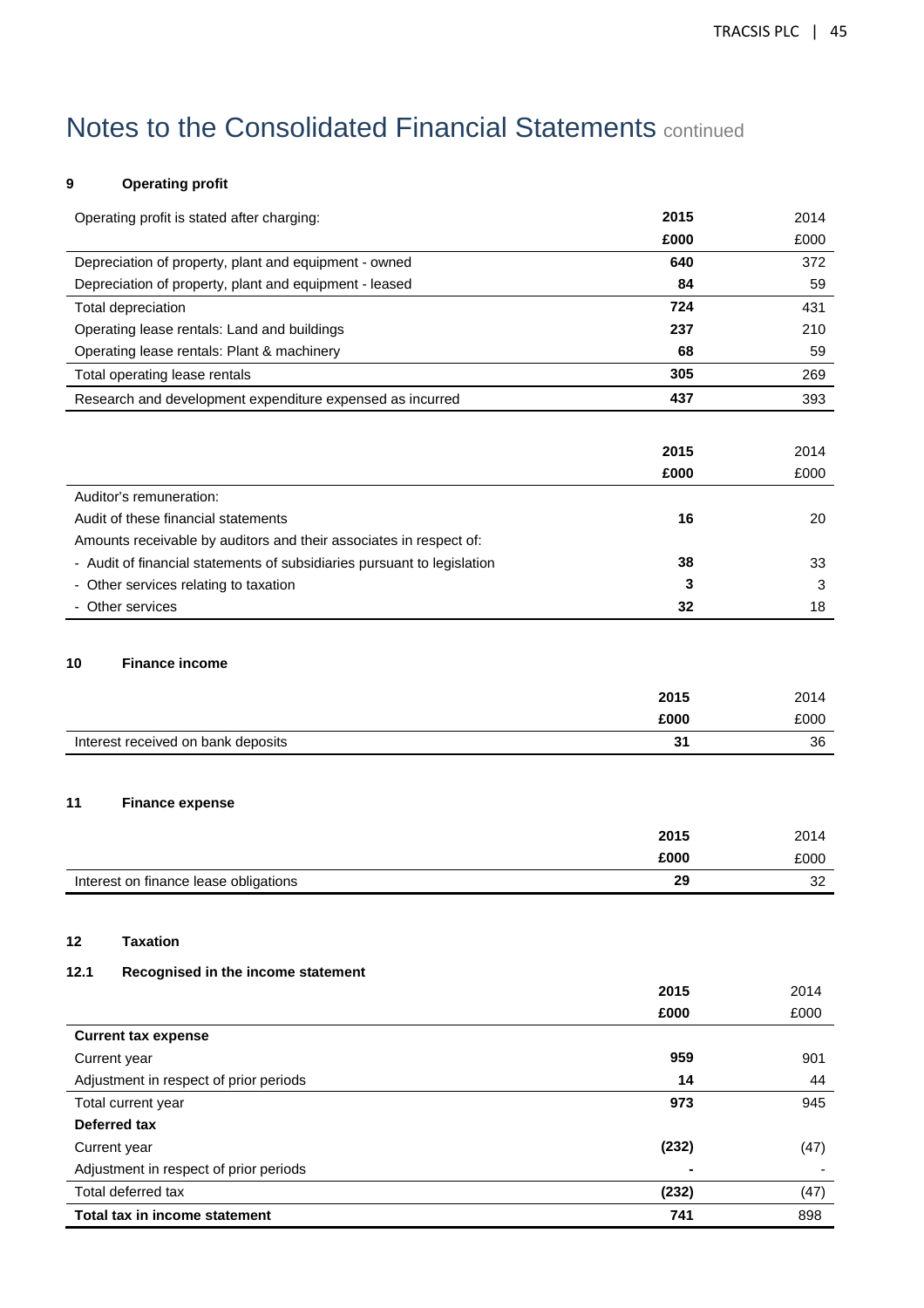#### **12 Taxation (continued)**

Reconciliation of the effective tax rate

|                                                                                                         | 2015  | 2015  | 2014  | 2014  |
|---------------------------------------------------------------------------------------------------------|-------|-------|-------|-------|
|                                                                                                         | £000  | %     | £000  | %     |
| Profit before tax for the period                                                                        | 4.470 | 100.0 | 4.201 | 100.0 |
| Expected tax charge based on the standard rate of<br>corporation tax in the UK of 20.66% (2014: 22.33%) | 924   | 20.7  | 938   | 22.3  |
| Expenses not deductible for tax purposes                                                                | 22    | 0.5   | 18    | 0.4   |
| Research and development enhancement                                                                    | (115) | (2.6) | (110) | (2.5) |
| Adjustment in respect of prior periods                                                                  | 14    | 0.3   | 44    | 1.0   |
| Other movements                                                                                         | (104) | (2.3) | 8     | 0.2   |
| Total tax expense                                                                                       | 741   | 16.6  | 898   | 21.4  |

Reductions in the UK corporation tax rate from 23% to 21% (effective from 1 April 2014) and 20% (effective from 1 April 2015) were substantively enacted on 2 July 2013. In the Budget on 8 July 2015, the Chancellor announced additional planned reductions to 18% by 2020. This will reduce the company's future current tax charge accordingly. The deferred tax liability at 31 July 2015 has been calculated based on the rate of 20% substantively enacted at the balance sheet date.

The Group also utilised some tax losses in respect of the Datasys acquisition where no deferred tax asset had previously been recognised. These have now been fully utilised.

#### **12.2 Recognised in reserves – direct to equity**

|                                               | 2015 | 2014 |
|-----------------------------------------------|------|------|
|                                               | £000 | £000 |
| <b>Deferred Tax</b>                           |      |      |
| Deferred tax relating to share based payments | 304  | 563  |

#### **13 Earnings per share**

#### **Basic earnings per share**

The calculation of basic earnings per share at 31 July 2015 was based on the profit attributable to ordinary shareholders of £3,729,000 (2014: £3,303,000) and a weighted average number of ordinary shares in issue of 26,443,000 (2014: 25,608,000), calculated as follows:

#### **Weighted average number of ordinary shares**

In thousands of shares

|                                                          | 2015           | 2014   |
|----------------------------------------------------------|----------------|--------|
| Issued ordinary shares at 1 August                       | 26,258         | 25.526 |
| Effect of shares issued related to business combinations | $\blacksquare$ | 26     |
| Effect of shares issued for cash                         | 185            | 56     |
| Weighted average number of shares at 31 July             | 26.443         | 25,608 |

#### **Diluted earnings per share**

The calculation of diluted earnings per share at 31 July 2015 was based on profit attributable to ordinary shareholders of £3,729,000 (2014: £3,303,000) and a weighted average number of ordinary shares in issue after adjustment for the effects of all dilutive potential ordinary shares of 27,656,000 (2014: 26,559,000):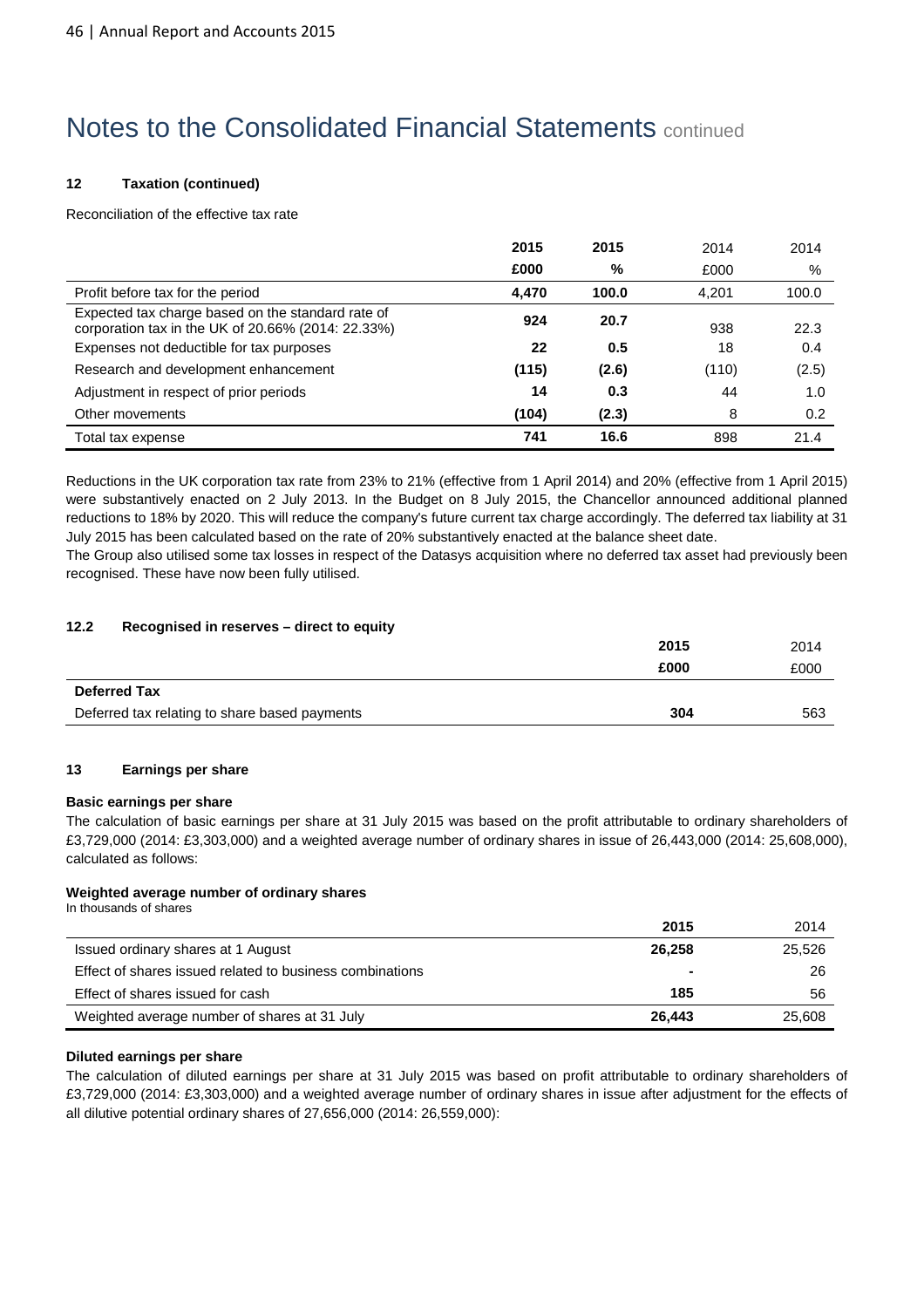### **13 Earnings per share (continued)**

#### **Adjusted EPS**

In addition, Adjusted Profit EPS is shown below on the grounds that it is a common metric used by the market in monitoring similar businesses. A reconciliation of this figure is provided below:

|                                              | 2015  | 2014  |
|----------------------------------------------|-------|-------|
|                                              | £'000 | £'000 |
| Profit attributable to ordinary shareholders | 3,729 | 3,303 |
| Amortisation of intangible assets            | 714   | 460   |
| Share-based payment charges                  | 623   | 315   |
| Exceptional items: Acquisition costs         | ۰     | 31    |
| Adjusted profit for EPS purposes             | 5,066 | 4.109 |

#### **Weighted average number of ordinary shares**

In thousands of shares

| For the purposes of calculating Basic earnings per share             | 26,443             | 25,608             |
|----------------------------------------------------------------------|--------------------|--------------------|
| Adjustment for the effects of all dilutive potential ordinary shares | 27,656             | 26,559             |
|                                                                      |                    |                    |
| Basic adjusted earnings per share                                    | 19.16 <sub>p</sub> | 16.05p             |
| Diluted adjusted earnings per share                                  | 18.32 <sub>p</sub> | 15.47 <sub>p</sub> |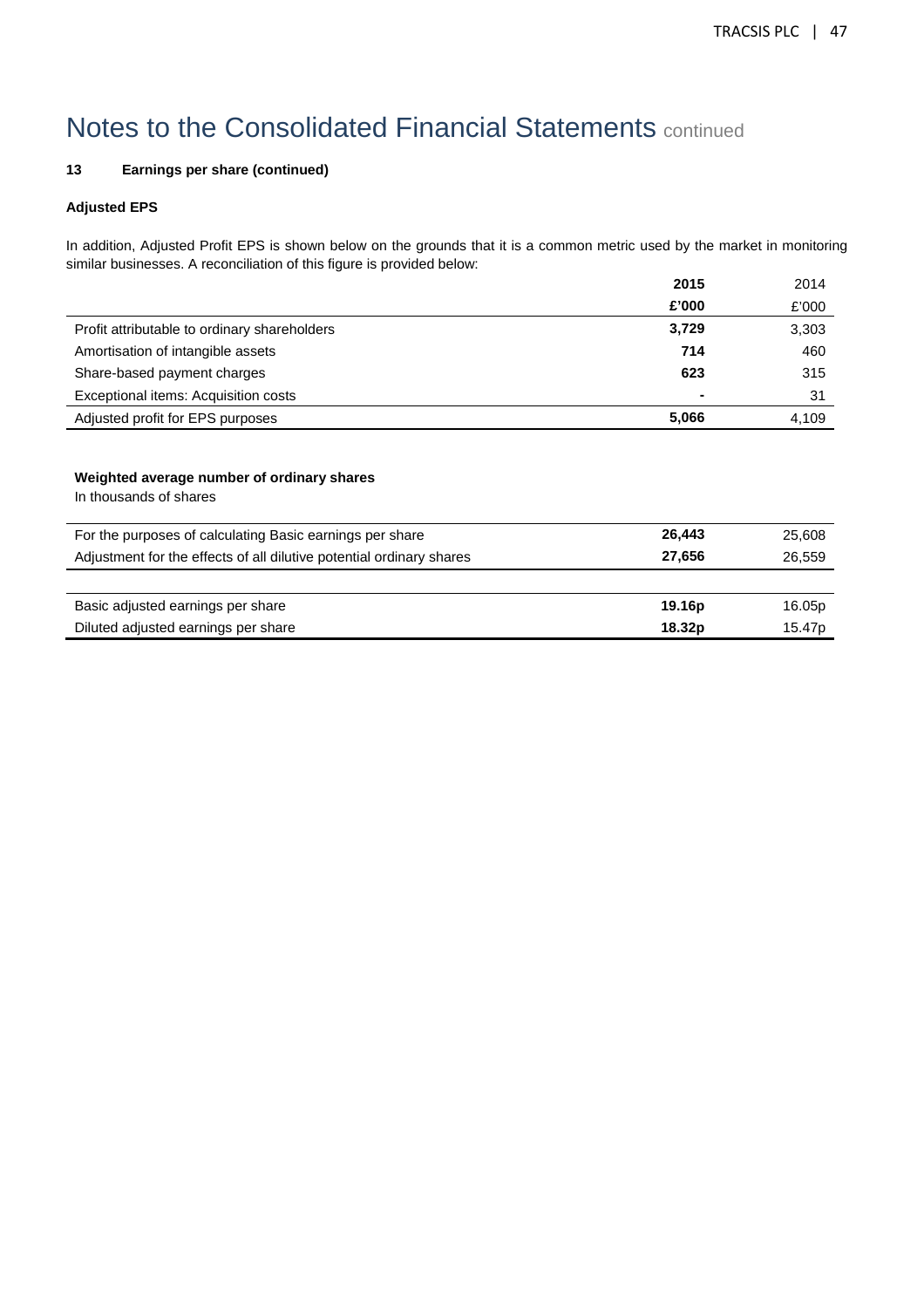### **14 Property, plant and equipment**

|                         | Freehold         |          |           | Plant,<br>machinery, |              |
|-------------------------|------------------|----------|-----------|----------------------|--------------|
|                         | Land &           | Motor    | Computer  | fixtures             |              |
|                         | <b>Buildings</b> | Vehicles | equipment | & fittings           | <b>Total</b> |
|                         | £000             | £000     | £000      | £000                 | £000         |
| Cost                    |                  |          |           |                      |              |
| At 1 August 2013        | 400              | 730      | 756       | 1,226                | 3,112        |
| Additions               |                  | 55       | 207       | 209                  | 471          |
| Arising on acquisition  |                  |          | 243       | 61                   | 304          |
| Exchange rate variances |                  | (14)     | (34)      | (9)                  | (57)         |
| At 31 July 2014         | 400              | 771      | 1,172     | 1,487                | 3,830        |
| Additions               |                  | 367      | 292       | 391                  | 1,050        |
| Disposals               |                  | (156)    | (13)      | (70)                 | (239)        |
| Exchange rate variances |                  | (37)     | (67)      | (17)                 | (121)        |
| At 31 July 2015         | 400              | 945      | 1,384     | 1,791                | 4,520        |
|                         |                  |          |           |                      |              |
| <b>Depreciation</b>     |                  |          |           |                      |              |
| At 1 August 2013        | 30               | 377      | 537       | 568                  | 1,512        |
| Charge for the year     | 12               | 117      | 151       | 151                  | 431          |
| Arising on acquisition  |                  |          | 225       | 30                   | 255          |
| Exchange rate variances |                  | (14)     | (34)      | (9)                  | (57)         |
| At 31 July 2014         | 42               | 480      | 879       | 740                  | 2,141        |
| Charge for the year     | 12               | 104      | 211       | 397                  | 724          |
| Disposals               |                  | (106)    | (6)       | (65)                 | (177)        |
| Exchange rate variances |                  | (29)     | (54)      | (15)                 | (98)         |
| At 31 July 2015         | 54               | 449      | 1,030     | 1,057                | 2,590        |
|                         |                  |          |           |                      |              |
| Net book value          |                  |          |           |                      |              |
| At 1 August 2013        | 370              | 353      | 219       | 658                  | 1,600        |
| At 31 July 2014         | 358              | 291      | 293       | 747                  | 1,689        |
| At 31 July 2015         | 346              | 496      | 354       | 734                  | 1,930        |

The net book value of assets held under finance lease obligations is £426,000 (2014: £194,000).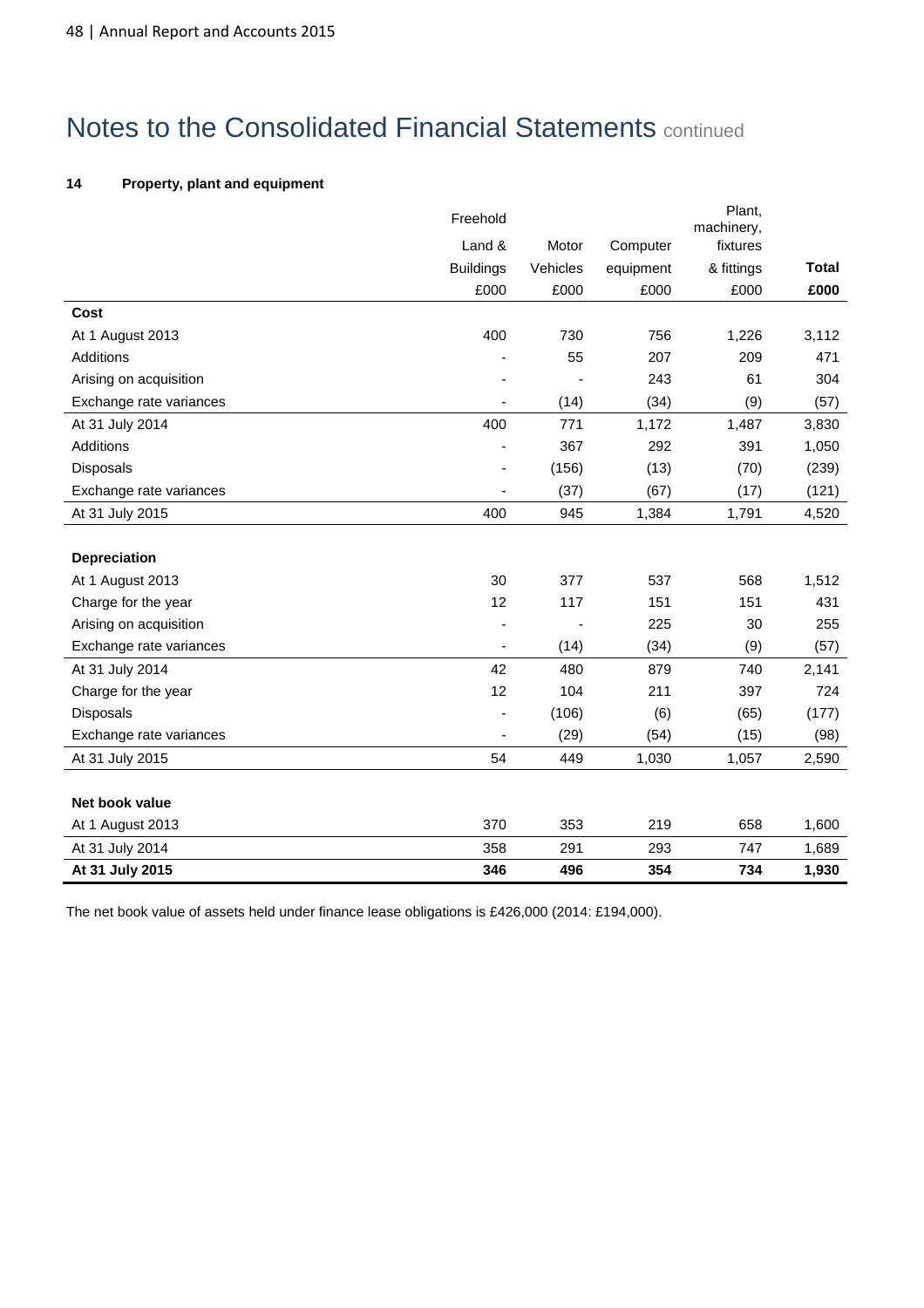#### **15 Intangible assets**

|                                    |                          | Customer<br>related | Technology<br>related |        |
|------------------------------------|--------------------------|---------------------|-----------------------|--------|
|                                    | Goodwill                 | intangibles         | intangibles           | Total  |
|                                    | £000                     | £000                | £000                  | £000   |
| Cost                               |                          |                     |                       |        |
| At 1 August 2013                   | 1,509                    | 4,332               | 914                   | 6,755  |
| Arising on acquisition             | 359                      | 3,098               | 1,660                 | 5,117  |
| At 31 July 2014                    | 1,868                    | 7,430               | 2,574                 | 11,872 |
| Arising on acquisition             |                          |                     |                       |        |
| At 31 July 2015                    | 1,868                    | 7,430               | 2,574                 | 11,872 |
|                                    |                          |                     |                       |        |
| <b>Amortisation and impairment</b> |                          |                     |                       |        |
| At 1 August 2013                   |                          | 456                 | 232                   | 688    |
| Charge for the year                |                          | 333                 | 127                   | 460    |
| At 31 July 2014                    | $\blacksquare$           | 789                 | 359                   | 1,148  |
| Charge for the year                |                          | 456                 | 258                   | 714    |
| At 31 July 2015                    | $\overline{\phantom{a}}$ | 1,245               | 617                   | 1,862  |
|                                    |                          |                     |                       |        |
| <b>Carrying amounts</b>            |                          |                     |                       |        |
| At 1 August 2013                   | 1,509                    | 3,876               | 682                   | 6,067  |
| At 31 July 2014                    | 1,868                    | 6,641               | 2,215                 | 10,724 |
| At 31 July 2015                    | 1,868                    | 6,185               | 1,957                 | 10,010 |

The following carrying values of intangible assets arising from the acquisitions of Tracsis Rail Consultancy Limited (previously RWA Rail Limited) in August 2008, Tracsis Passenger Counts Limited (previously Peeping Limited) in July 2009, Safety Information Systems Limited in December 2009, MPEC Technology Limited in June 2011, Tracsis Traffic Data Limited (previously Sky High Technology Limited and Sky High plc) in April 2013, and Datasys Integration Limited in May 2014 are analysed as follows:

|                                                                                               | Goodwill |       | <b>Customer related</b><br>intangibles |       | Technology related<br>intangibles |       |
|-----------------------------------------------------------------------------------------------|----------|-------|----------------------------------------|-------|-----------------------------------|-------|
|                                                                                               | 2015     | 2014  | 2015                                   | 2014  | 2015                              | 2014  |
|                                                                                               | £000     | £000  | £000                                   | £000  | £000                              | £000  |
| <b>Tracsis Rail Consultancy Limited</b><br>(previously) RWA Rail Limited                      | 671      | 671   | 496                                    | 531   |                                   |       |
| <b>Tracsis Passenger Counts Limited</b><br>(previously Peeping Limited)                       | 43       | 43    | 258                                    | 277   |                                   |       |
| Safety Information Systems Limited                                                            | 136      | 136   | 195                                    | 209   | 100                               | 123   |
| <b>MPEC Technology Limited</b>                                                                | 269      | 269   | 1,011                                  | 1,075 | 398                               | 467   |
| Tracsis Traffic Data Limited<br>(previously Sky High Technology)<br>Limited and Sky High plc) | 390      | 390   | 1,314                                  | 1.484 |                                   |       |
| Datasys Integration Limited                                                                   | 359      | 359   | 2,911                                  | 3,065 | 1,459                             | 1,625 |
|                                                                                               | 1,868    | 1,868 | 6,185                                  | 6.641 | 1,957                             | 2,215 |

The amortisation charge is recognised in the following line items in the income statement:

|                         | 2015 | 2014 |
|-------------------------|------|------|
|                         | £000 | £000 |
| Administrative expenses | 714  | 460  |

Customer related intangibles and technology related intangibles are amortised over their useful life, which is the period during which they are expected to generate revenue.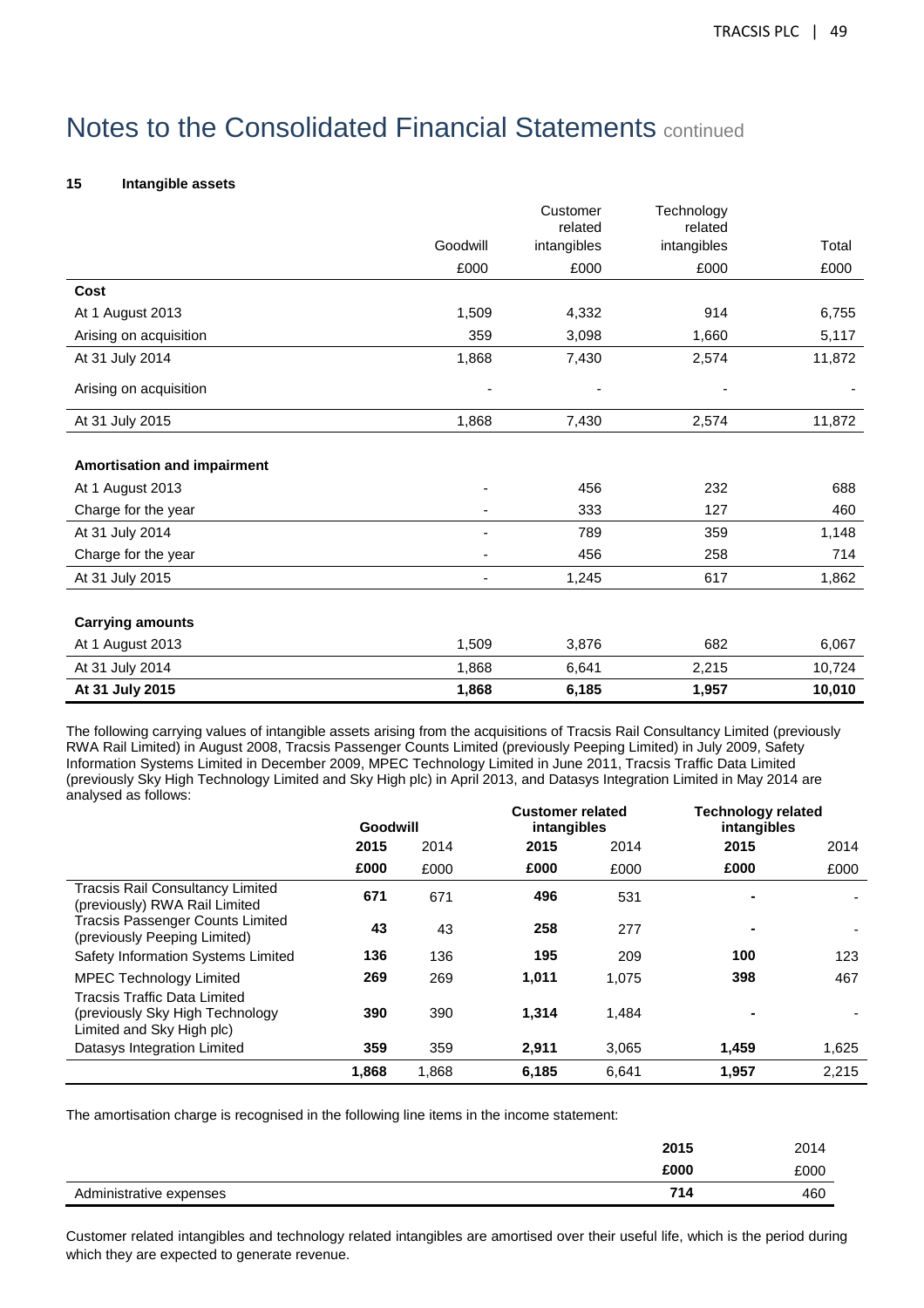#### **15 Intangible assets (continued)**

Goodwill acquired in a business combination is allocated to cash generating units (CGUs) and is tested for impairment on an annual basis, or more frequently if there are indications that the carrying value might be impaired, by comparing the carrying amount against the discounted cash flow projections of the CGU. CGUs are not larger than the operating segments of the Group.

The carrying value of the goodwill has been determined based on value in use calculations, covering detailed budgets and three year forecasts, followed by an extrapolation of expected cash flows at growth rates given below. The growth rates reflect prudent long term growth rates for the services provided by the CGU. Gross and operating margins have been assumed to remain constant based on budget and past experience.

|                       | 2015   | 2014   |
|-----------------------|--------|--------|
| Long term growth rate | 1.0%   | $.0\%$ |
| Discount rate         | 10-12% | 10%    |

The directors' key assumptions relate to revenue growth and the discount rate, however, carrying value is not significantly sensitive to reasonably foreseeable changes in either assumption. No impairment charges in respect of goodwill arose during the year.

#### **16 Inventories**

|                                  | 2015 | 2014 |
|----------------------------------|------|------|
|                                  | £000 | £000 |
| Raw materials & work in progress | 100  | 184  |
| Finished goods                   | 174  | 79   |
|                                  | 274  | 263  |

The value of inventories expensed in the period in cost of sales was £759,000 (2014: £2,034,000). Provision is made for slow moving and obsolete stock on a line by line basis. The value of any write downs/reversals in the current and previous period was not material.

#### **17 Hire purchase contracts**

|                                         | 2015 | 2014                     |
|-----------------------------------------|------|--------------------------|
|                                         | £000 | £000                     |
| Due within one year                     | 171  | 100                      |
| Due after more than one year:           |      |                          |
| Between one and two years               | 135  | 79                       |
| Between two and three years             | 72   | 32                       |
| Between three and four years            | 7    | 22                       |
| Between four and five years             | 15   | $\overline{\phantom{0}}$ |
| Total due after more than one year      | 229  | 133                      |
| Total hire purchase contract obligation | 400  | 233                      |

A reconciliation of the obligation is stated below.

|                             | 2015  | 2014  |
|-----------------------------|-------|-------|
|                             | £000  | £000  |
| At start of the year        | 233   | 328   |
| New hire purchase contracts | 353   | 25    |
| Repayments                  | (186) | (120) |
| At end of the year          | 400   | 233   |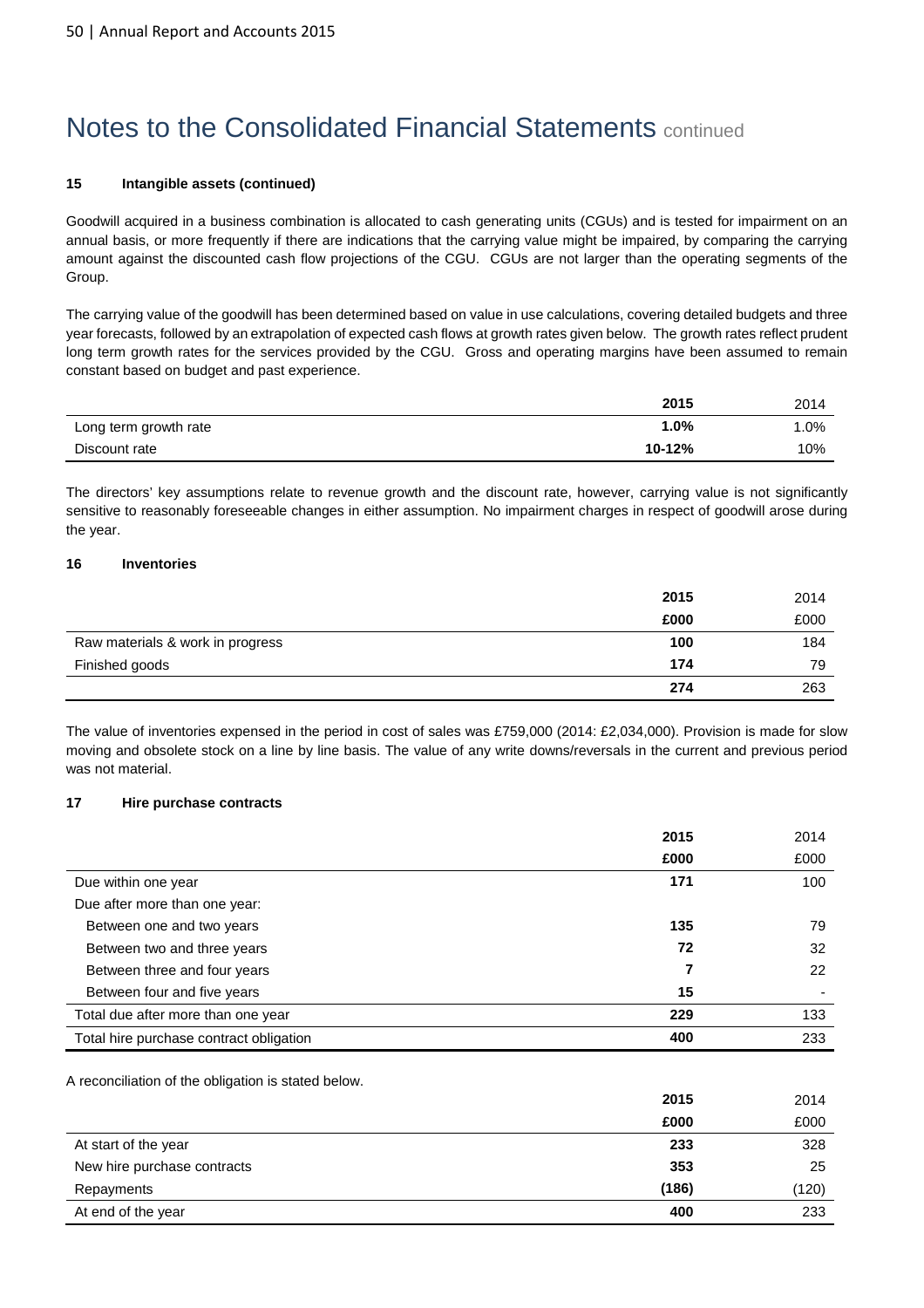#### **17 Hire purchase contracts (continued)**

|                           | Carrying<br>amount | Contractual<br>cash flows | Less than<br>one year | One to<br>Two years | Two to<br>Five years |
|---------------------------|--------------------|---------------------------|-----------------------|---------------------|----------------------|
|                           | £000               | £000                      | £000                  | £000                | £000                 |
| Hire Purchase Obligations |                    |                           |                       |                     |                      |
| 2015                      | 400                | 433                       | 191                   | 145                 | 97                   |
| 2014                      | 233                | 255                       | 114                   | 84                  | 57                   |

#### **18 Trade and other receivables**

|                                   | 2015  | 2014  |
|-----------------------------------|-------|-------|
|                                   | £000  | £000  |
| Trade receivables                 | 2,864 | 3,165 |
| Other receivables and prepayments | 305   | 387   |
| Amounts recoverable on contracts  | 1.104 | 890   |
|                                   | 4,273 | 4,442 |

A breakdown of trade receivables between the United Kingdom and Australia operations is as follows:

|                | 2015  | 2014  |
|----------------|-------|-------|
|                | £000  | £000  |
| United Kingdom | 2,466 | 2,970 |
| Australia      | 398   | 195   |
|                | 2,864 | 3,165 |

Although the Group has a large number of customers, there is a concentration of risk in that the Group derives a large amount of revenue from one major customer, though the credit worthiness of this customer is unquestionably strong. In other cases, where one customer represents a significant proportion of overall revenue, the relationship consists of a large number of small contracts which are not considered to be interdependent. The directors do not consider that any of the amounts from the sale of goods to be irrecoverable, hence no provision has been made for bad or doubtful debts in either the current or preceding year.

The fair values of trade and other receivables are the same as their book values.

Amounts recoverable on contracts relate to part completed projects related to the Group's transportation data collection operations.

Trade receivables that are past due are considered individually for impairment. The Group uses a monthly ageing profile as an indicator when considering impairment. The summarised ageing analysis of trade receivables past due but considered to be not impaired is as follows:

|                                | 2015 | 2014  |
|--------------------------------|------|-------|
|                                | £000 | £000  |
| Under 30 days overdue          | 585  | 941   |
| Between 30 and 60 days overdue | 268  | 282   |
| Over 60 days overdue           | 58   | 66    |
|                                | 911  | 1,289 |

The other classes within trade and other receivables do not contain impaired assets. The Group did not incur any material impairment losses on trade receivables in the period. The ageing profile above takes account of the enlarged Group, and the fact that the payment terms/collection period for an enlarged Group with a wide variety of customers has evolved.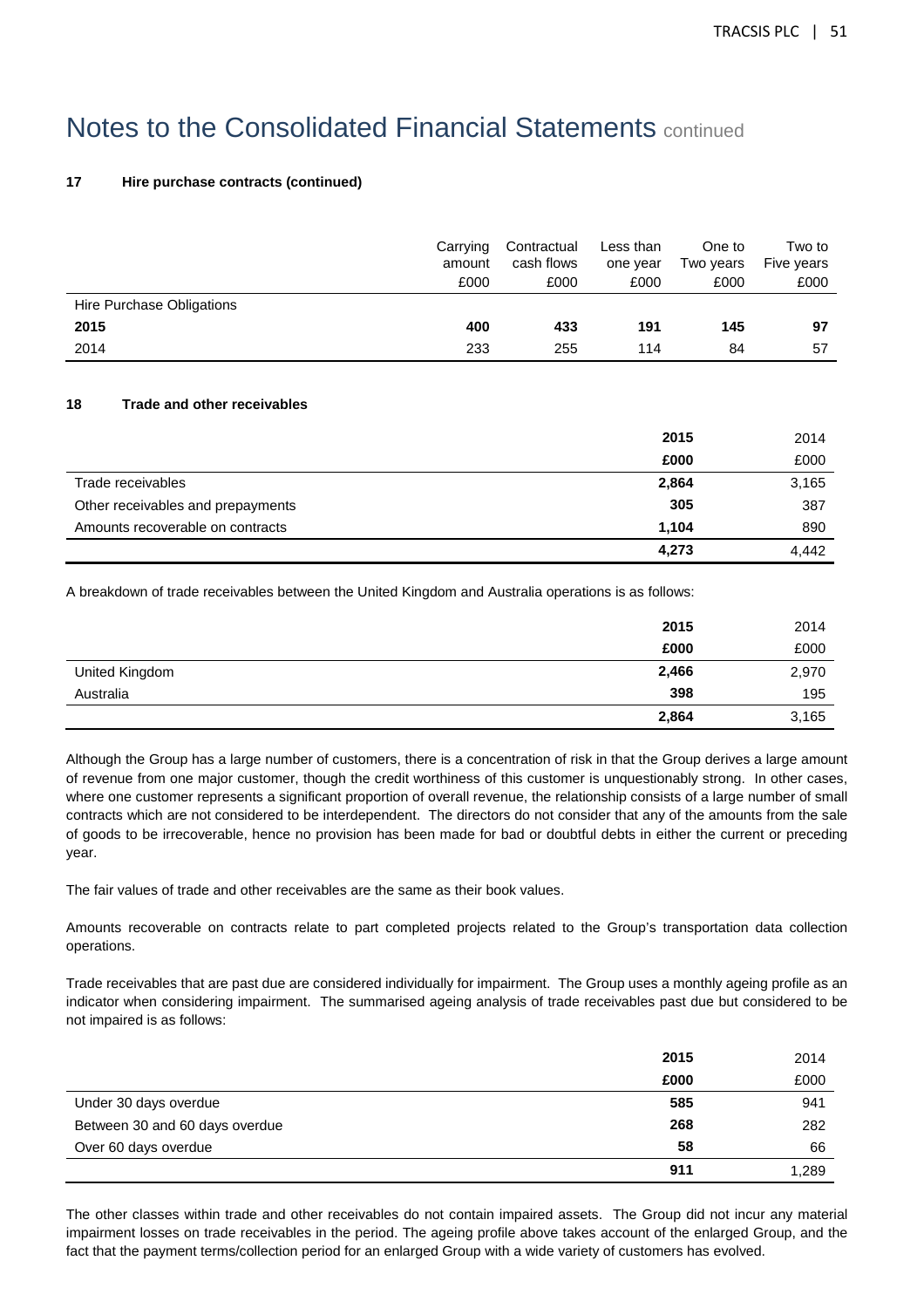#### **19 Trade and other payables**

|                               | 2015  | 2014  |
|-------------------------------|-------|-------|
|                               | £000  | £000  |
| Trade payables                | 646   | 760   |
| Other tax and social security | 1,000 | 1,391 |
| Deferred income               | 1,930 | 1,731 |
| Accruals and other payables   | 2,121 | 2,193 |
|                               | 5,697 | 6,075 |

The Directors consider that the carrying amounts of trade payables approximates to their fair value.

Deferred income relates to sales invoiced in advance of the completion of post contract customer support and hosting obligations, instances where the Group has raised sales invoices in advance of installation and acceptance of certain software sales, and also for software licences covering several accounting periods. Support, and revenue from Software as a Service will be recognised in the income statement over the remaining period of the contract, with other deferred income being recognised when the successful installation takes place, or over the period of time for which multiyear deals relate to.

#### **20 Deferred tax**

|                                     |                          | Accelerated |              |                |              |
|-------------------------------------|--------------------------|-------------|--------------|----------------|--------------|
|                                     | Intangible               | capital     | <b>Share</b> |                |              |
| Non-current liability/(asset)       | assets                   | allowances  | options      | Other          | <b>Total</b> |
|                                     | £000                     | £000        | £000         | £000           | £000         |
| At 31 July 2013                     | 956                      | 79          | 11           | ۰.             | 1,046        |
| Arising on acquisition              | 952                      | ٠           |              |                | 952          |
| (Credit)/charge to income statement | (96)                     | 27          | (8)          | 76             | (1)          |
| Change in tax rates                 | (41)                     | (5)         |              | ٠              | (46)         |
| Recognised in equity                | $\overline{\phantom{a}}$ | ٠           | (563)        | $\blacksquare$ | (563)        |
| At 31 July 2014                     | 1,771                    | 101         | (560)        | 76             | 1,388        |
| (Credit)/charge to income statement | (142)                    | 4           | (18)         | (76)           | (232)        |
| Recognised in equity                | $\overline{\phantom{0}}$ | ٠           | (304)        | ۰              | (304)        |
| At 31 July 2015                     | 1,629                    | 105         | (882)        | -              | 852          |

The closing deferred tax asset and liability has been calculated at 20% as at 31 July 2015 (2014: 20%).

This is presented on the Balance Sheet as follows within non-current assets and liabilities (2014 figures re-classified)

|                               | 2015  | 2014  |
|-------------------------------|-------|-------|
|                               | £000  | £000  |
| Deferred tax assets           | (882) | (560) |
| Deferred tax liabilities      | 1.734 | 1,948 |
| Net liability per table above | 852   | 1,388 |

#### **21 Share capital**

|                                     | 2015          | 2015    | 2014       | 2014    |
|-------------------------------------|---------------|---------|------------|---------|
|                                     | <b>Number</b> |         | Number     |         |
| Allotted, called up and fully paid: |               |         |            |         |
| Ordinary shares of 0.4p each        | 26,564,328    | 106.257 | 26,258,114 | 105,032 |

The following share transactions have taken place during the year ended 31 July 2015:

306,214 share options under the Group's share options scheme were exercised at various points in the year.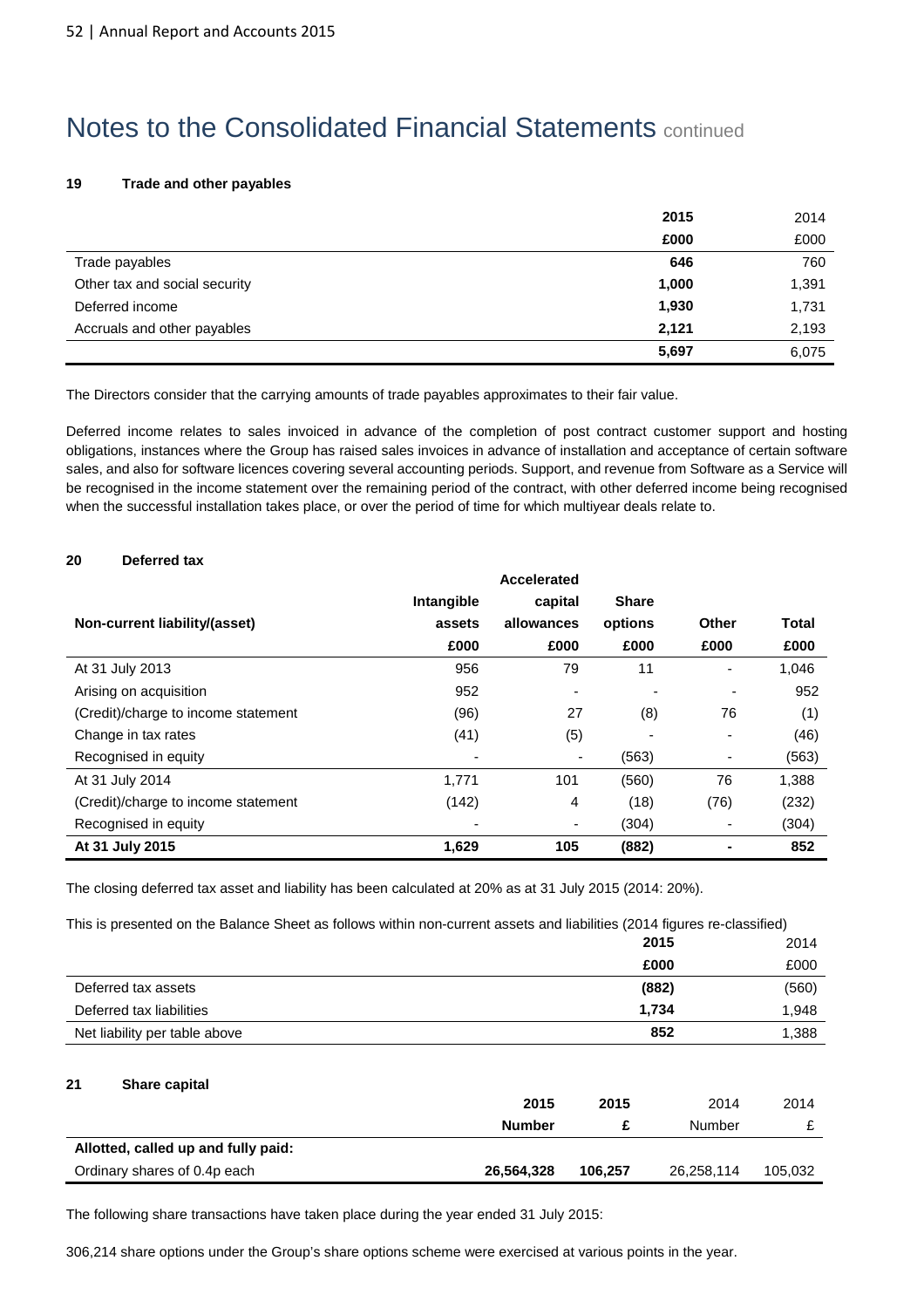### **21 Share capital (continued)**

The movement in share capital in the year summarised as follows:

|                                                   | 2015           | 2014       |
|---------------------------------------------------|----------------|------------|
|                                                   | <b>Number</b>  | Number     |
| At start of the year                              | 26,258,114     | 25,526,306 |
| Issued as consideration for business combinations | $\blacksquare$ | 126,775    |
| Exercise of share options                         | 306.214        | 605,033    |
| At end of the year                                | 26,564,328     | 26,258,114 |

#### **22 Capital and reserves**

The following describes the nature and purpose of each reserve:

| <b>Reserve</b>               | <b>Description and purpose</b>                                                                                                               |
|------------------------------|----------------------------------------------------------------------------------------------------------------------------------------------|
| Share capital                | Amount subscribed for share capital at nominal value                                                                                         |
| Share premium                | Amount subscribed for share capital in excess of nominal value                                                                               |
| Merger reserve               | Amounts arising from the premium of the fair value of shares issued over their<br>nominal value, in respect of certain business combinations |
| Share based payments reserve | Amounts arising from the requirement to expense the fair value of share options<br>in accordance with IFRS2 Share-based Payments             |
| Retained earnings            | Cumulative net profits recognised in the income statement                                                                                    |
| <b>Translation reserve</b>   | Translation differences on retranslation of Australian subsidiary                                                                            |

#### **23 Operating leases**

#### **Leases as lessee**

Total outstanding commitments for future minimum lease payments under non-cancellable operating leases are set out below:

#### **Land and buildings**

The Group leases several office facilities in the United Kingdom and Australia under operating leases. During the year £305,000 was recognised as an expense in the income statement in respect of operating leases (2014: £269,000).

|                                       | 2015  | 2014  |
|---------------------------------------|-------|-------|
|                                       | £'000 | £'000 |
| Expiring within one year              | 12    | 59    |
| Expiring in the second to fifth years | 367   | 195   |
|                                       | 379   | 254   |

#### **Plant and machinery**

|                                       | 2015  | 2014  |
|---------------------------------------|-------|-------|
|                                       | £'000 | £'000 |
| Expiring within one year              | 21    | 24    |
| Expiring in the second to fifth years | 130   | 225   |
|                                       | 151   | 249   |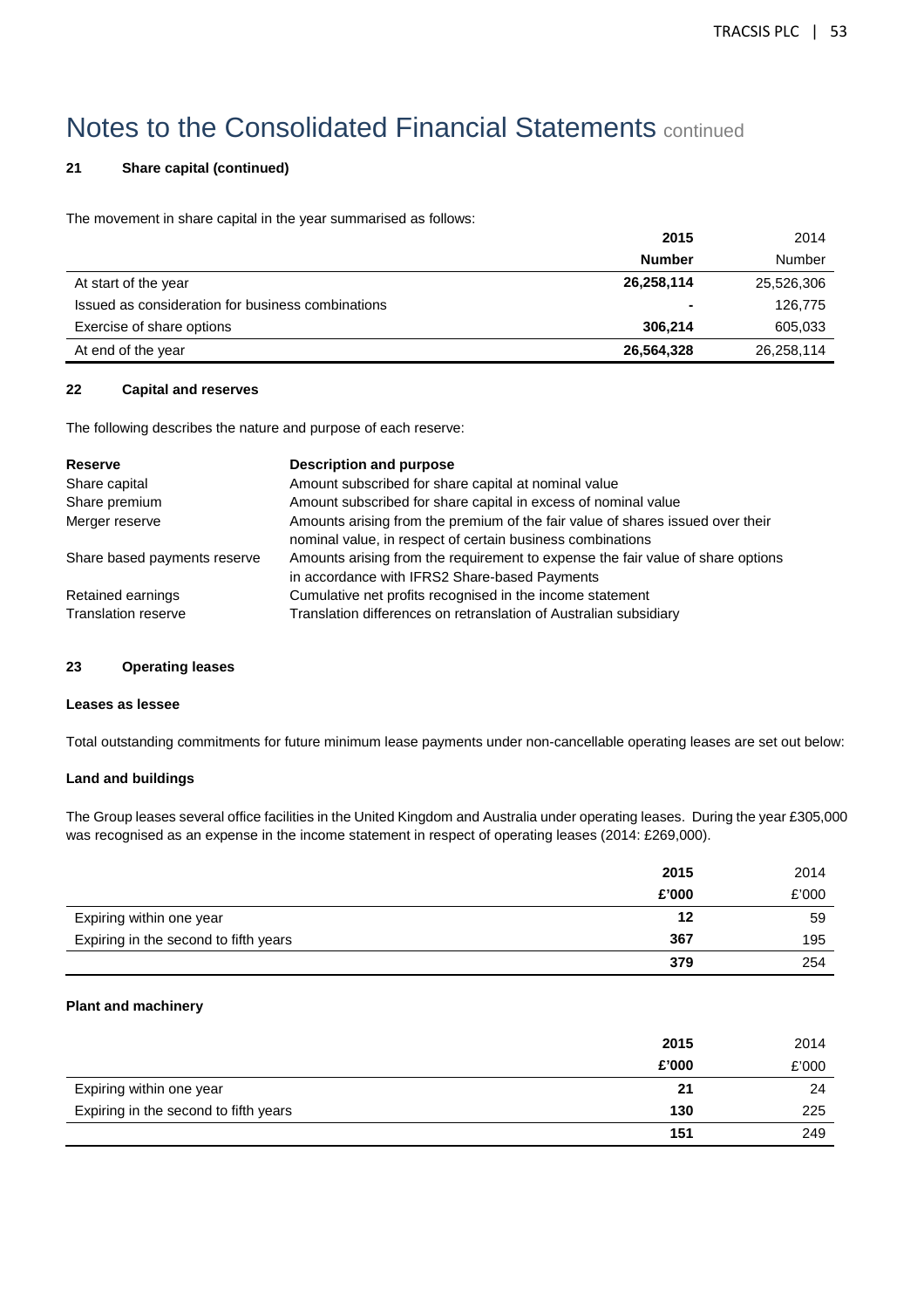#### **24 Financial risk management**

The principal financial instruments comprise cash and short term deposits. The main purpose of these financial instruments is to provide finance for the Group's operations. The Group has various other financial instruments, such as trade receivables and payables that arise directly from its operations. The Group has taken advantage of the exemption to exclude short term debtors and creditors from the disclosures given below. The fair values of the financial instruments are equal to their year end carrying values and represent the maximum exposure.

|                              | 2015         |                 | 2014   |  |       |          |       |
|------------------------------|--------------|-----------------|--------|--|-------|----------|-------|
|                              | <b>Fixed</b> | <b>Floating</b> |        |  | Fixed | Floating |       |
| <b>Financial assets</b>      | Rate         | Rate            | Total  |  | Rate  | Rate     | Total |
|                              | £000         | £000            | £000   |  | £000  | £000     | £000  |
| Cash and short term deposits | 1,000        | 12.341          | 13.341 |  | 1.500 | 7.420    | 8,920 |

The Group had no financial liabilities or derivative contracts in either the current or previous year. It is policy that no trading in financial instruments should be undertaken. The surplus cash balances have been invested in deposit accounts.

The principal financial instruments used by the Group, from which financial instrument risk arises, are as follows:

- trade receivables:
- cash at bank;
- trade and other payables.

The main risks arising from the financial instruments are interest rate risk and liquidity risk. The Board reviews and agrees policies for managing each of these risks and they are summarised below.

#### **Fair value or cash flow interest rate risk**

Currently the Group has surplus cash balances so does not have a borrowing requirement. Surplus cash is put on short term deposit with high credit worthy banking institutions where appropriate at either fixed or floating rates. The Board monitors the financial markets and the Group's future cash requirements to ensure that this policy is exercised in the Group's best interests.

At 31 July 2015, the Group had fixed-rate deposits in place as follows:

- £500,000 placed on a fixed 3 month deposit at an interest rate of 0.55%
- £500,000 placed on a fixed 3 month deposit at an interest rate of 0.55%

#### **Credit risk**

The Group monitors credit risk closely and considers that its current policies of credit checks meet its objectives of managing exposure to risk. The Group has no significant concentration of credit risk. Amounts shown in the balance sheet best represent the maximum credit risk exposure in the event that other parties fail to perform their obligations under financial instruments.

#### **Liquidity risk**

Liquidity risk is managed on a day to day basis. Facilities are agreed at appropriate levels having regard to the Group's forecast operating cash flows and future capital expenditures.

#### **Capital disclosures**

The Group's objectives when maintaining capital are:

- to safeguard the entity's ability to continue as a going concern, so that it can continue to provide returns for shareholders and benefits for other stakeholders, and;
- to provide an adequate return to shareholders by pricing products and services commensurately with the level of risk.

The capital structure of the Group consists of cash and cash equivalents, and equity attributable to shareholders of the parent, comprising issued share capital, reserves and retained earnings as disclosed in the Consolidated Statement of Changes in Equity and Notes 13, 21 and 22. The Group sets the amount of capital it requires in proportion to risk. The Group manages its capital structure and makes adjustments to it in the light of changes in economic conditions and the risk characteristics of the underlying assets. In order to maintain or adjust the capital structure, the Group may adjust the amount of dividends paid to shareholders, return capital to shareholders, issue new shares or sell assets to reduce debt.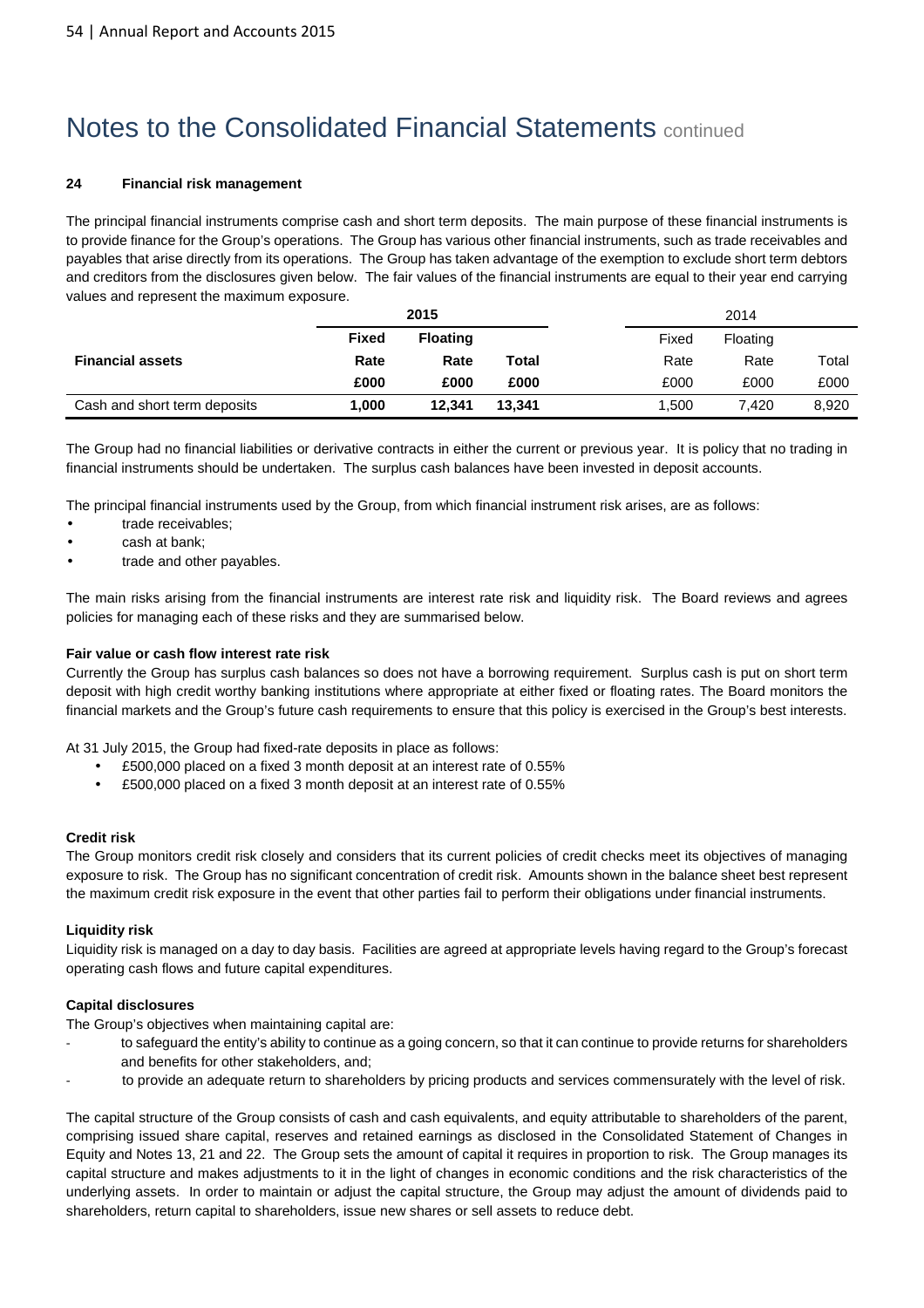#### **24 Financial risk management (continued)**

#### **Sensitivity analysis**

In managing interest rates the Group aims to reduce the impact of short term fluctuations on the Group's earnings. Over the long term, permanent changes in interest rates would have an impact on consolidated earnings. The Directors consider that a change of 100 basis points in interest rates at any period end would not have a material impact on cash flows.

#### **Market risks**

The Directors consider that the Group has no significant exposure to market risks with respect to its financial instruments.

#### **Foreign currency risk**

The Group has an Australian subsidiary which is owned by Tracsis Traffic Data Limited. Balances and transactions in Australian dollars are converted into Sterling and hence the group is exposed to an element of currency risk/fluctuation.

#### **25 Related Party Transactions**

The following transactions took place during the year with other related parties:

|                                 | <b>Purchase of</b> |      | <b>Amounts owed to</b><br>related parties |      |
|---------------------------------|--------------------|------|-------------------------------------------|------|
|                                 | goods and services |      |                                           |      |
|                                 | 2015<br>2014       |      | 2015                                      | 2014 |
|                                 | £000               | £000 | £000                                      | £000 |
| Leeds Innovation Centre Limited | 75                 | 71   |                                           | 6    |

Leeds Innovation Centre Limited is a company which is connected to The University of Leeds. Tracsis plc rents its office accommodation, along with related office services, from this company.

|                      | Sale of<br>goods and services |                          | Amounts owed by<br>related parties |                          |
|----------------------|-------------------------------|--------------------------|------------------------------------|--------------------------|
|                      |                               |                          |                                    |                          |
|                      | 2015                          | 2014                     |                                    | 2014                     |
|                      | £000                          | £000                     | £000                               | £000                     |
| WSP Group            | 83                            | 41                       | 13                                 | 36                       |
| Parsons Brinckerhoff | 1,404                         | $\overline{\phantom{a}}$ | 506                                | $\overline{\phantom{0}}$ |

WSP Group (WSP) is a company which is connected to Chris Cole who serves as non-executive Chairman of Tracsis plc and also of WSP. Sales to WSP took place at arm's length commercial rates, and were not connected to Mr Cole's position at WSP as the Group traded with WSP prior to his appointment at Tracsis in April 2014.

On 31 October 2014, WSP completed the acquisition of Parsons Brinckerhoff (PB) which made PB a related party of the Group from this date. One of the Group's subsidiary companies, Tracsis Traffic Data Limited, previously Sky High Technology Limited), traded extensively with PB prior to its acquisition by WSP as it carried out an agreement for a significant piece of data collection work for a UK transport agency which was entered into in May 2014. All transactions with PB took place at arm's length commercial rates, and were not connected to Mr Cole's position at WSP.

Disclosures in respect of sales to WSP and Parsons Brinckerhoff as stated above have been made on the following basis:

2014: Sales to WSP from 28 April 2014 being the date Mr Cole was appointed as a Director of Tracsis and WSP therefore became a related party to the Group

2015: Sales to WSP since 1 August 2014, as WSP was a related party from this date, and sales to PB since 1 November 2014 as this is the date WSP acquired PB and therefore the date PB became a related party to the Group

#### **Terms and conditions of transactions with related parties**

The purchases from related parties are made at normal market prices. Outstanding balances that relate to trading balances are unsecured, interest free and settlement occurs in cash. There have been no guarantees provided or received for any related party receivables or payables.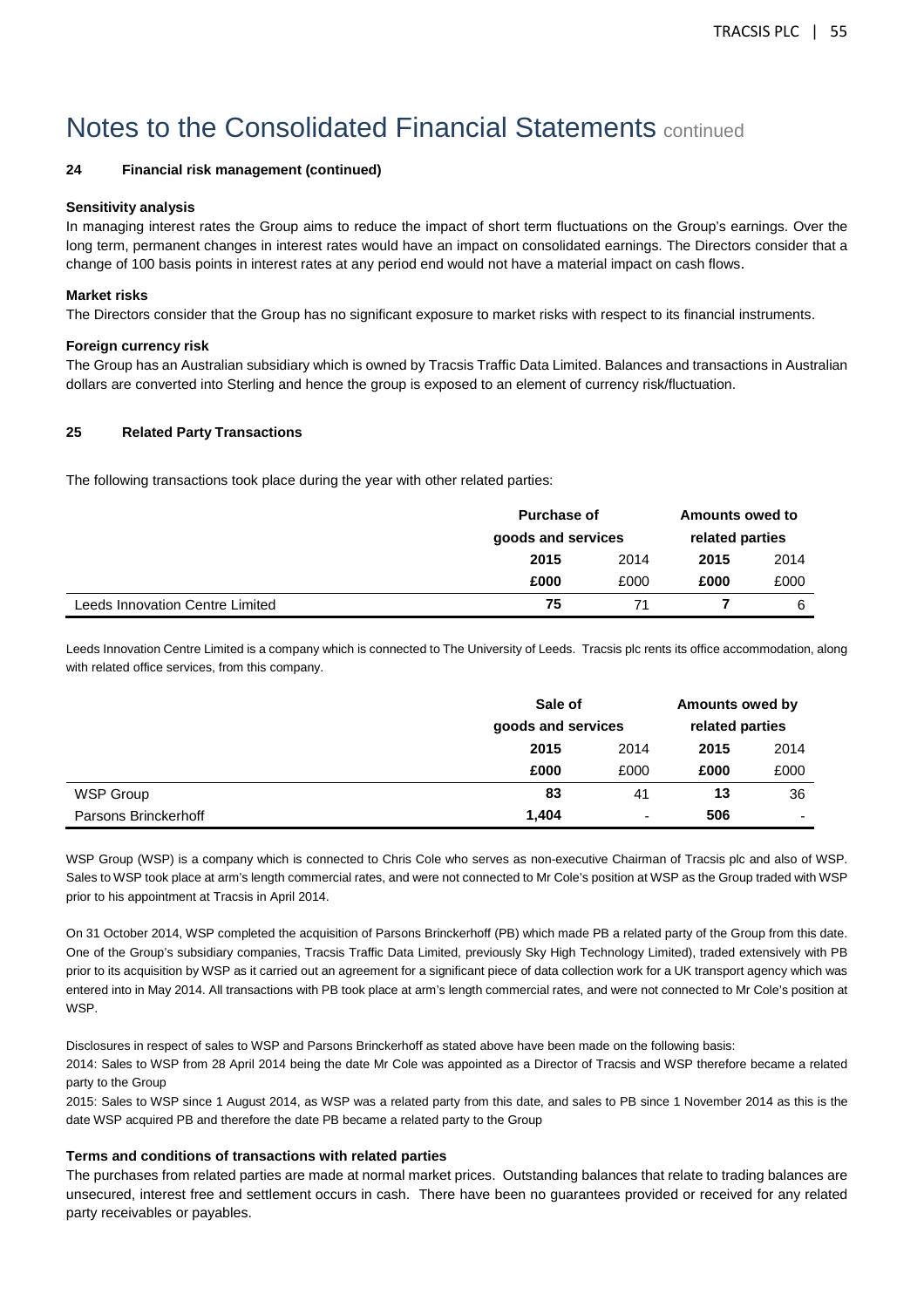#### **25 Related Party Transactions (continued)**

#### **Compensation of key management personnel of the Group**

The Group considers the directors to be its key management personnel. Full details of their compensation are set out in the Directors' Remuneration Report.

#### **26 Employee benefits**

The Group makes contributions to defined contribution pension schemes for its employees. The pension cost charge for the year comprises contributions payable by the Group to the schemes and other personal pension plans and amounted to £176,000 (2014: £135,000). There were outstanding contributions at 31 July 2015 of £19,000 (2014: £17,000).

#### **27 Group entities**

Below are the subsidiary undertakings which contribute to the Group results:

|                                                                                                           |                                         |                                 | % ordinary<br>share |
|-----------------------------------------------------------------------------------------------------------|-----------------------------------------|---------------------------------|---------------------|
| <b>Held by Tracsis plc</b>                                                                                | <b>Principal activity</b>               | <b>Country of incorporation</b> | capital owned       |
| <b>Tracsis Rail Consultancy Limited</b><br>(previously RWA Rail Limited)                                  | Rail industry consultancy               | <b>England and Wales</b>        | 100%                |
| <b>Tracsis Passenger Counts Limited</b><br>(previously Peeping Limited)                                   | Rail industry consultancy               | <b>England and Wales</b>        | 100%                |
| Safety Information Systems Limited                                                                        | Software and consultancy                | <b>England and Wales</b>        | 100%                |
| <b>MPEC Technology Limited</b>                                                                            | Rail industry hardware &<br>Datalogging | <b>England and Wales</b>        | 100%                |
| Tracsis Traffic Data Limited (previously<br>Sky High Technology Limited and Sky<br>High plc)              | Transportation data<br>collection       | <b>England and Wales</b>        | 100%                |
| Datasys Integration Limited<br>(owns 100% of Datasys Limited)                                             | <b>Holding Company</b>                  | <b>England and Wales</b>        | 100%                |
| Datasys Limited                                                                                           | Rail industry software                  | <b>England and Wales</b>        | 100%                |
| Tracsis Traffic Data Australia Pty<br>Limited (previously Sky High Traffic<br>Data Australia Pty Limited) | Transportation data<br>collection       | Australia                       | 100%                |
| S-H TrafficData Solutions Private<br>Limited                                                              | Data processing                         | India                           | 100%                |
| Sky High Data Capture Limited                                                                             | Dormant                                 | <b>England and Wales</b>        | 100%                |
| Sky High Traffic Data Limited                                                                             | Dormant                                 | <b>England and Wales</b>        | 100%                |
| The Web Factory Birmingham Limited                                                                        | Dormant                                 | <b>England and Wales</b>        | 100%                |
| Forsyth Whitehead & Associates<br>Limited                                                                 | Dormant                                 | <b>England and Wales</b>        | 100%                |
| Sky High Technology (Scotland)<br>Limited                                                                 | Dormant                                 | <b>England and Wales</b>        | 100%                |
| Count on Us Traffic Limited                                                                               | Dormant                                 | <b>England and Wales</b>        | 100%                |
| <b>Burra Burra Distribution Limited</b>                                                                   | Dormant                                 | <b>England and Wales</b>        | 100%                |
| Sky High NCS Limited                                                                                      | Dormant                                 | <b>England and Wales</b>        | 100%                |
| Halifax Computer Services Limited                                                                         | Dormant                                 | <b>England and Wales</b>        | 100%                |
| Skyhightraffic Limited                                                                                    | Dormant                                 | <b>England and Wales</b>        | 100%                |
| The Traffic Survey Company Limited                                                                        | Dormant                                 | <b>England and Wales</b>        | 100%                |
| The People Counting Company Limited                                                                       | Dormant                                 | <b>England and Wales</b>        | 100%                |
| Myratech.net Limited                                                                                      | Dormant                                 | <b>England and Wales</b>        | 100%                |
| <b>Footfall Verification Limited</b>                                                                      | Dormant                                 | <b>England and Wales</b>        | 100%                |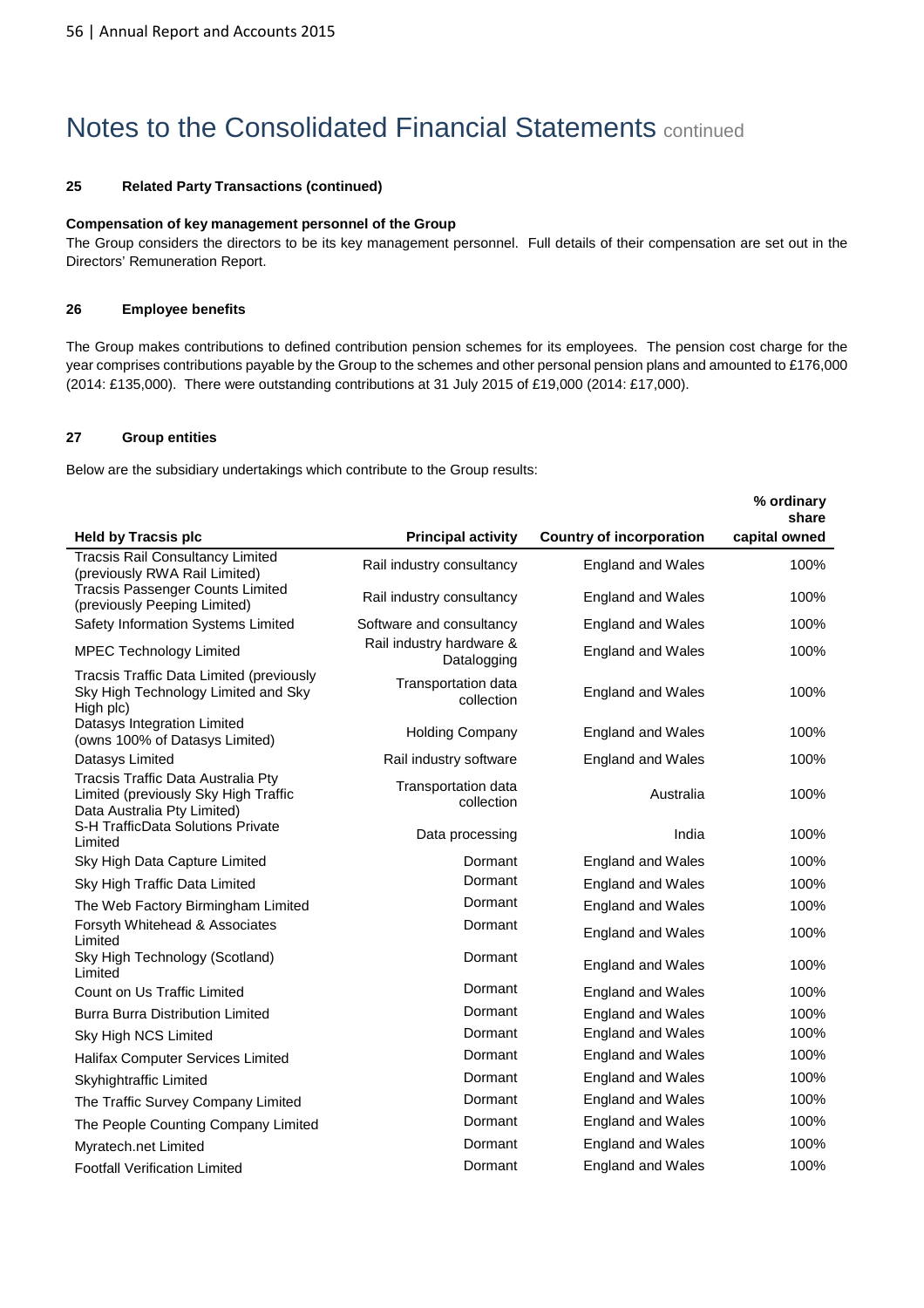#### **28 Dividends**

The Group introduced a progressive dividend policy during previous years. The cash cost of the dividend payments is shown below:

|                                                      | 2015           | 2014 |
|------------------------------------------------------|----------------|------|
|                                                      | £000           | £000 |
| Final dividend for 2012/13 of 0.40p per share paid   |                | 102  |
| Interim dividend for 2013/14 of 0.35p per share paid | $\blacksquare$ | 89   |
| Final dividend for 2013/14 of 0.45p per share paid   | 119            |      |
| Interim dividend for 2014/15 of 0.40p per share paid | 106            |      |
| Total dividends paid                                 | 225            | 191  |

The dividends paid or proposed in respect of each financial year is as follows:

|                                                        | 2015 | 2014 | 2013 | 2012 |
|--------------------------------------------------------|------|------|------|------|
|                                                        | £000 | £000 | £000 | £000 |
| Interim dividend for 2011/12 of 0.20p per share paid   |      |      |      | 48   |
| Final dividend for 2011/12 of 0.35p per share paid     |      |      |      | 87   |
| Interim dividend for 2012/13 of 0.30p per share paid   |      |      | 75   |      |
| Final dividend for 2012/13 of 0.40p per share paid     |      |      | 102  |      |
| Interim dividend for 2013/14 of 0.35p per share paid   |      | 89   |      |      |
| Final dividend for 2013/14 of 0.45p per share paid     |      | 119  |      |      |
| Interim dividend for 2014/15 of 0.40p per share paid   | 106  |      |      |      |
| Final dividend for 2014/15 of 0.60p per share proposed | 159  |      |      |      |

The dividend will be payable on 12 February 2016 to shareholders on the Register at 29 January 2016.

#### **29 Events after the Balance Sheet date**

#### **a) Strategic Investment in Citi Logik Limited**

On 4 September 2015, the Group made a strategic investment to acquire 29.4% of Citi Logik Limited (Citi Logik). Under the terms of the agreement, the Group will invest up to £1.0m via a combination of equity and debt funding in return for 29.4% of the issued share capital in Citi Logik. Investment of £0.5m (£0.375m equity and £0.125m debt) was made immediately with a further £0.5m to be invested on the same basis, within the 12 months of completion, subject to delivery of agreed business plan milestones. A Tracsis executive will join the Board of Directors of Citi Logik to help grow the business and promote mobile analytics to the Tracsis customer base.

#### **b) Acquisition of SEP Limited**

On 25th September 2015, the Group acquired the entire issued share capital of SEP Limited and SEP Events Limited ("SEP"), a company which provides traffic planning and management services for the events industry. The consideration comprised an initial cash payment of £1.625m and the issue of 55,005 ordinary shares of 0.4p at an issue price of 454.5p (total value of £0.25m). Deferred consideration of £0.1m is payable over two years along with performance consideration of up to £0.6m, based on SEP achieving certain financial targets in the two years post acquisition, giving a total potential maximum consideration of up to £2.6m. At the date of signing of these accounts, the Group was in the process of completing a fair value exercise to identify assets and liabilities acquired, with the results and impact expected to be incorporated into the Group's interim report for the six months ending 31 January 2016.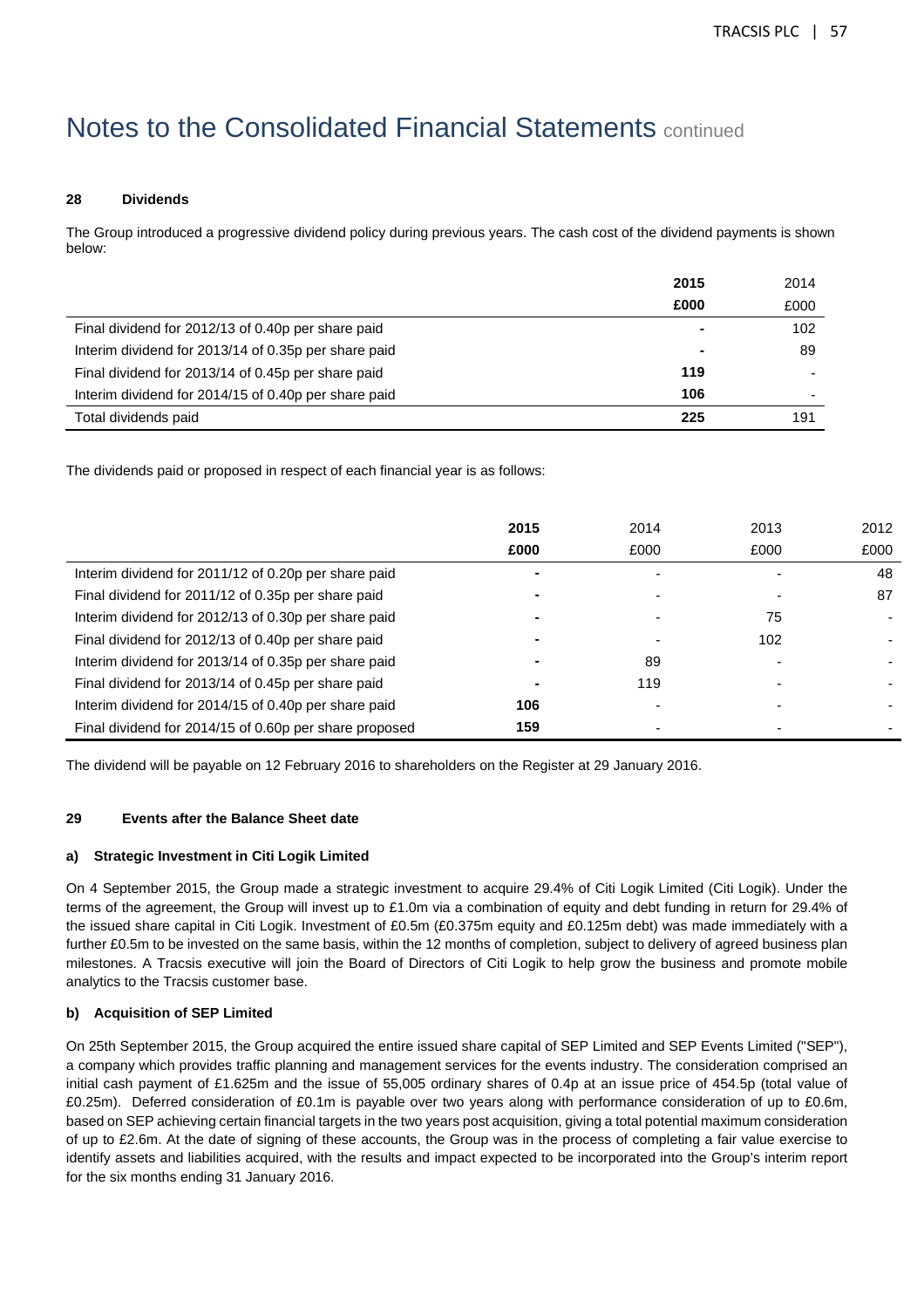### Company Balance Sheet (presented under UK GAAP) as at 31 July 2015

Company number: 05019106

|                                                |             | 2015     | 2014     |
|------------------------------------------------|-------------|----------|----------|
|                                                | <b>Note</b> | £000     | £000     |
| <b>Fixed assets</b>                            |             |          |          |
| Tangible fixed assets                          | 31          | 349      | 359      |
| Investments                                    | 32          | 14,093   | 14,093   |
| <b>Current assets</b>                          |             |          |          |
| <b>Debtors</b>                                 | 33          | 882      | 1,261    |
| Cash at bank and in hand                       |             | 9,182    | 5,294    |
|                                                |             | 10,064   | 6,555    |
| Creditors: amounts falling due within one year | 34          | (8, 446) | (7, 226) |
| Net current assets/(liabilities)               |             | 1,618    | (671)    |
|                                                |             |          |          |
| <b>Total assets less current liabilities</b>   |             | 16,060   | 13,781   |
| Provisions for liabilities and charges         | 35          |          | (6)      |
| <b>Net assets</b>                              |             | 16,060   | 13,775   |
| <b>Capital and reserves</b>                    |             |          |          |
| Called up share capital                        | 36          | 106      | 105      |
| Share premium reserve                          | 37          | 4,776    | 4,591    |
| Merger reserve                                 | 37          | 1,846    | 1,846    |
| Share based payments reserve                   | 37          | 1,321    | 698      |
| Retained earnings                              | 37          | 8,011    | 6,535    |
| <b>Shareholders' funds</b>                     |             | 16,060   | 13,775   |

The financial statements were approved and authorised for issue by the Board of Directors on 4 November 2015 and were signed on its behalf by:

**John McArthur** – Chief Executive Officer

**Max Cawthra** – Chief Financial Officer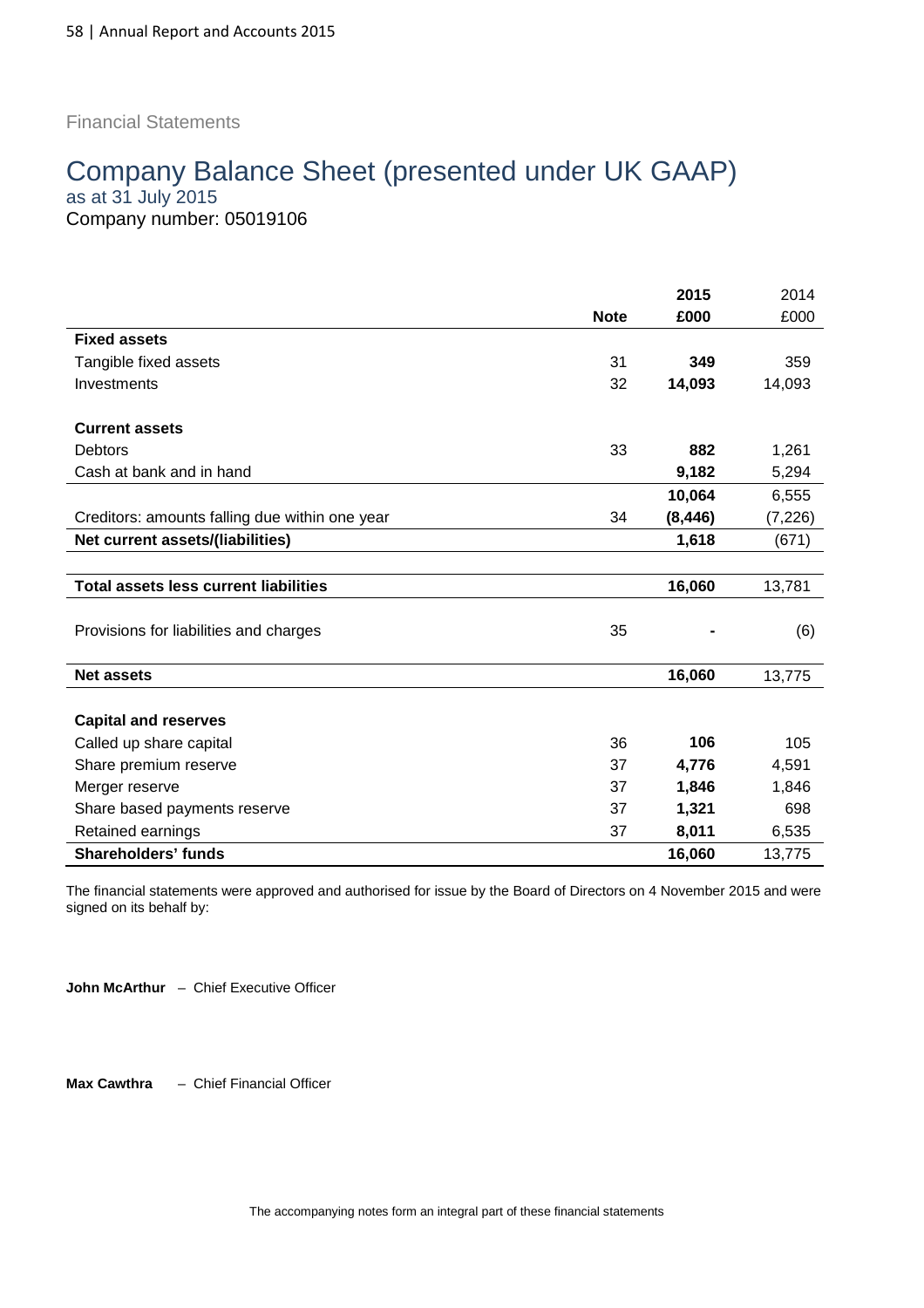### Notes to the Company Balance Sheet

#### **30 Company accounting policies (UK GAAP)**

#### **Basis of preparation**

As used in the financial statements and related notes, the term 'Company' refers to Tracsis plc. The separate financial statements of the Company are presented as required by the Companies Act 2006. As permitted by the Act, the separate financial statements have been prepared in accordance with UK Generally Accepted Accounting Principles ('UK GAAP').

These accounts have been prepared in accordance with applicable accounting standards and under the historical cost convention.

A separate profit and loss account dealing with the results of the company only has not been presented, as permitted by section 408 of the Companies Act 2006.

Under FRS 1 the Company is exempt from the requirement to present its own cash flow statement.

#### **Revenue recognition**

Revenue is measured at the fair value of the consideration received or receivable (excluding value added tax and discounts given) derived from the provision of goods and services to customers during the period. The Company derives revenue from software licences, post contract customer support and consultancy services.

The Company recognises the revenue from the sale of software licences and specified upgrades upon shipment of the software product or upgrade, when there are no significant vendor obligations remaining, when the fee is fixed and determinable and when collectability is considered probable. Where appropriate the Company provides a reserve for estimated returns under the standard acceptance terms at the time the revenue is recognised. Payment terms are agreed separately with each customer.

Revenue from post contract customer support and consultancy services is recognised on a straight-line basis over the term of the contract. Revenue received and not recognised in the profit and loss account under this policy is classified as deferred income in the balance sheet.

Revenue from other products and services is recognised as the products are shipped or services provided.

#### **Tangible fixed assets**

Tangible fixed assets are initially recognised at cost. As well as the purchase price, cost includes directly attributable costs.

Depreciation is provided on all items so as to write off the carrying value of items over their expected useful economic lives. It is applied at the following rates:

| Freehold buildings (excluding land) | 4% on cost      |
|-------------------------------------|-----------------|
| Computer equipment                  | 33 1/3% on cost |

#### **Investments**

Fixed asset investments are stated at cost less provision for impairment where appropriate. The directors consider annually whether a provision against the value of investments on an individual basis is required. Such provisions are charged in the profit and loss account in the year.

#### **Taxation**

The charge for taxation is based on the result for the year and takes into account taxation deferred because of timing differences between the treatment of certain items for taxation and accounting purposes. Deferred taxation is recognised, without discounting, in respect of all timing differences which have arisen but not reversed by the balance sheet date, except as otherwise required by FRS19.

#### **Leases**

Rentals applicable where substantially all of the benefits and risks of ownership remain with the lessor are classified as operating leases and payments are charged to the profit and loss account on a straight line basis over the period of the lease.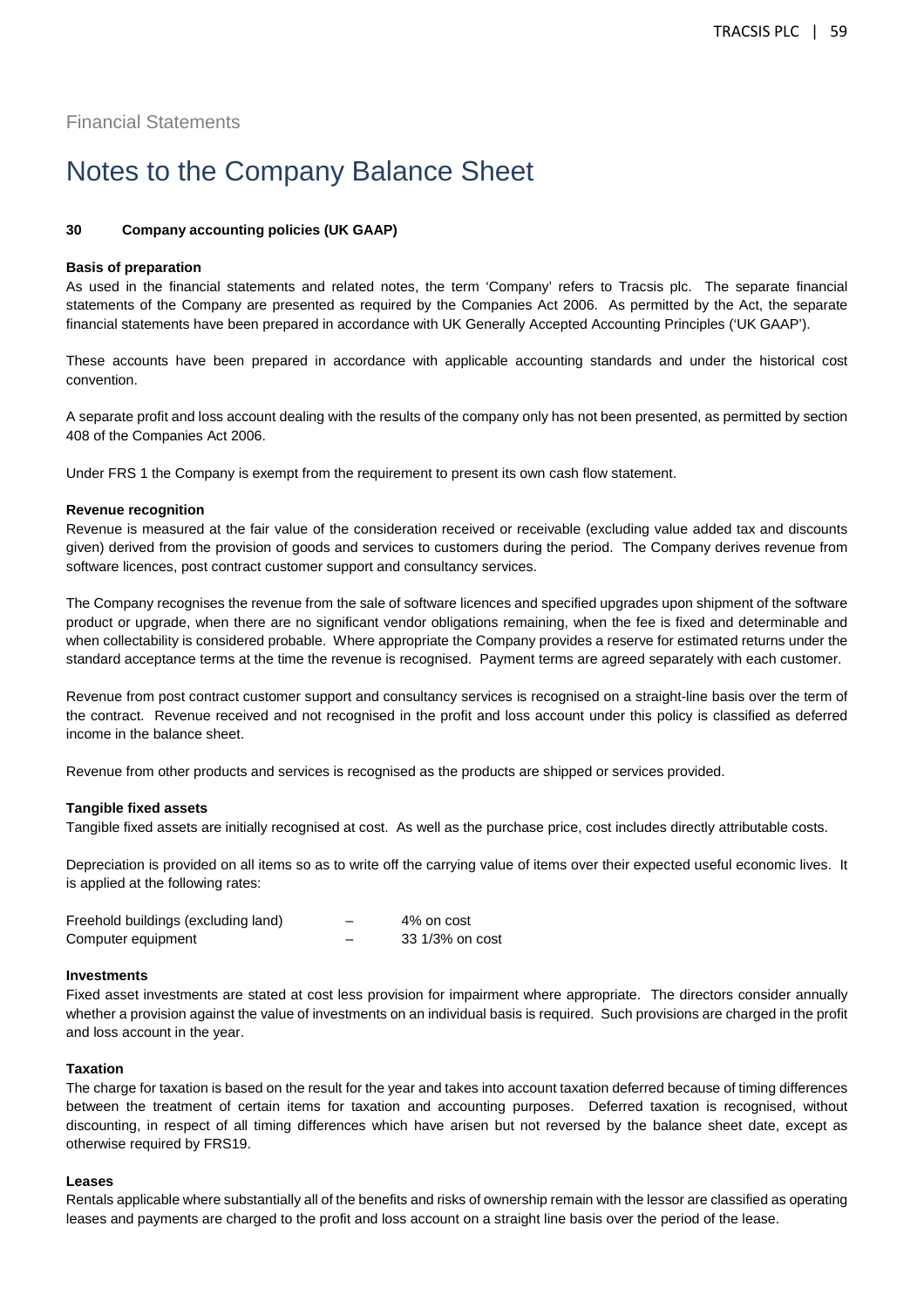#### **30 Company accounting policies (UK GAAP) (continued)**

#### **FRS20 share based payments**

The Company has adopted FRS20 and the accounting policies followed are in all material regards the same as the Group's policy under IFRS2 'Share based payments'. The policy is shown in the Group's accounting policies on pages 29 to 35.

#### **31 Tangible fixed assets**

|                          | Freehold         |           |                      |
|--------------------------|------------------|-----------|----------------------|
|                          | Land &           | Computer  |                      |
|                          | <b>Buildings</b> | equipment | <b>Total</b>         |
|                          | £000             | £000      | £000                 |
| Cost                     |                  |           |                      |
| At 1 August 2014         | 400              | 23        | 423                  |
| <b>Additions</b>         | $\blacksquare$   | 3         | 3                    |
| At 31 July 2015          | 400              | 26        | 426                  |
|                          |                  |           |                      |
| Depreciation             |                  |           |                      |
| At 1 August 2014         | 42               | 22        | 64                   |
| Charge for the year      | 12               | 1         | 13                   |
| At 31 July 2015          | 54               | 23        | 77                   |
|                          |                  |           |                      |
| Net book value           |                  |           |                      |
| At 31 July 2014          | 358              | 1         | 359                  |
| At 31 July 2015          | 346              | 3         | 349                  |
|                          |                  |           |                      |
| 32<br><b>Investments</b> |                  |           |                      |
|                          |                  |           | Shares in subsidiary |
|                          |                  |           | undertakings         |
|                          |                  |           | £000                 |
| Cost                     |                  |           |                      |
| At 1 August 2014         |                  |           | 14,093               |
| <b>Additions</b>         |                  |           |                      |
| At 31 July 2015          |                  |           | 14,093               |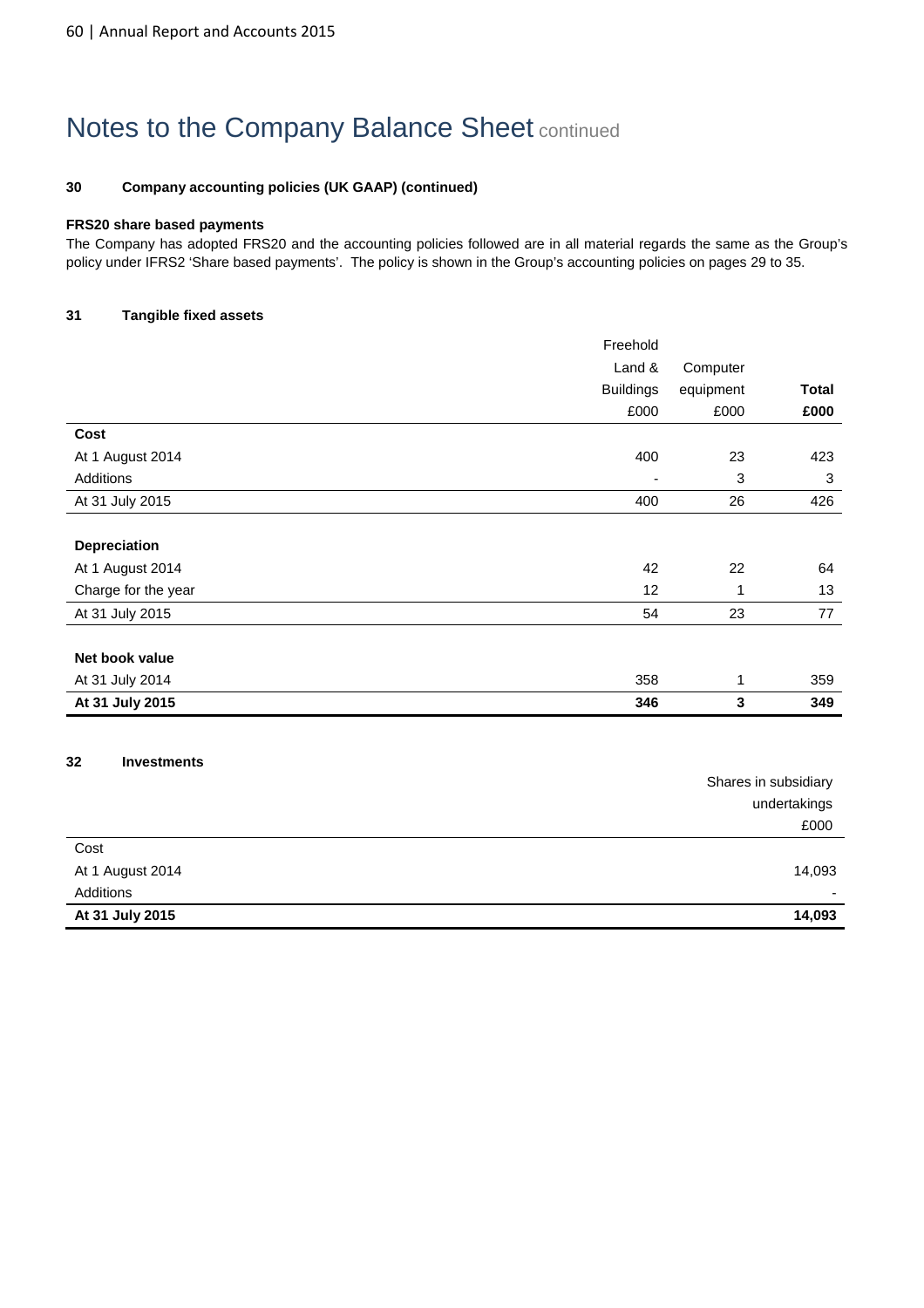### **32 Investments (continued)**

The companies in which Tracsis plc's interest is more than 20% at the year end are as follows:

|                                                                                                                |                          |                                         | Class and      |          |
|----------------------------------------------------------------------------------------------------------------|--------------------------|-----------------------------------------|----------------|----------|
|                                                                                                                | Country of               |                                         | percentage     |          |
| Subsidiary undertaking                                                                                         | incorporation            | Principal activity                      | of shares held | Holding  |
| <b>Tracsis Rail Consultancy</b><br>Limited (previously)<br>R.W.A. Rail Limited                                 | <b>England and Wales</b> | Rail industry consultancy               | Ordinary 100%  | Direct   |
| <b>Tracsis Passenger Counts</b><br>Limited (previously)<br>Peeping Limited                                     | <b>England and Wales</b> | Rail industry ancillary<br>services     | Ordinary 100%  | Direct   |
| Safety Information<br><b>Systems Limited</b>                                                                   | <b>England and Wales</b> | Software and consultancy                | Ordinary 100%  | Direct   |
| <b>MPEC Technology Limited</b>                                                                                 | <b>England and Wales</b> | Rail industry hardware &<br>datalogging | Ordinary 100%  | Direct   |
| <b>Tracsis Traffic Data</b><br>Limited (previously Sky<br>High Technology Limited<br>and Sky High plc)         | <b>England and Wales</b> | Transportation data collection          | Ordinary 100%  | Direct   |
| <b>Tracsis Traffic Australia</b><br>pty Limited (previously Sky<br>High Traffic Data Australia<br>Pty Limited) | Australia                | Transportation data collection          | Ordinary 100%  | Indirect |
| Datasys Integration<br>Limited                                                                                 | <b>England and Wales</b> | <b>Holding Company</b>                  | Ordinary 100%  | Direct   |
| Datasys Limited                                                                                                | <b>England and Wales</b> | Rail industry software                  | Ordinary 100%  | Indirect |
| S-H TrafficData Solutions<br><b>Private Limited</b>                                                            | India                    | Data processing                         | Ordinary 100%  | Indirect |
| Sky High Data Capture<br>Limited                                                                               | <b>England and Wales</b> | Dormant                                 | Ordinary 100%  | Indirect |
| Sky High Traffic Data<br>Limited                                                                               | <b>England and Wales</b> | Dormant                                 | Ordinary 100%  | Indirect |
| The Web Factory<br><b>Birmingham Limited</b>                                                                   | <b>England and Wales</b> | Dormant                                 | Ordinary 100%  | Indirect |
| Forsyth Whitehead &<br><b>Associates Limited</b>                                                               | <b>England and Wales</b> | Dormant                                 | Ordinary 100%  | Indirect |
| Sky High Technology<br>(Scotland) Limited                                                                      | <b>England and Wales</b> | Dormant                                 | Ordinary 100%  | Indirect |
| Count on Us Traffic<br>Limited                                                                                 | <b>England and Wales</b> | Dormant                                 | Ordinary 100%  | Indirect |
| <b>Burra Burra Distribution</b><br>Limited                                                                     | <b>England and Wales</b> | Dormant                                 | Ordinary 100%  | Indirect |
| Sky High NCS Limited                                                                                           | <b>England and Wales</b> | Dormant                                 | Ordinary 100%  | Indirect |
| <b>Halifax Computer Services</b><br>Limited                                                                    | <b>England and Wales</b> | Dormant                                 | Ordinary 100%  | Indirect |
| Skyhightraffic Limited                                                                                         | England and Wales        | Dormant                                 | Ordinary 100%  | Indirect |
| The Traffic Survey<br>Company Limited                                                                          | England and Wales        | Dormant                                 | Ordinary 100%  | Indirect |
| The People Counting<br><b>Company Limited</b>                                                                  | <b>England and Wales</b> | Dormant                                 | Ordinary 100%  | Indirect |
| Myratech.net Limited                                                                                           | <b>England and Wales</b> | Dormant                                 | Ordinary 100%  | Indirect |
| <b>Footfall Verification</b><br>Limited                                                                        | <b>England and Wales</b> | Dormant                                 | Ordinary 100%  | Indirect |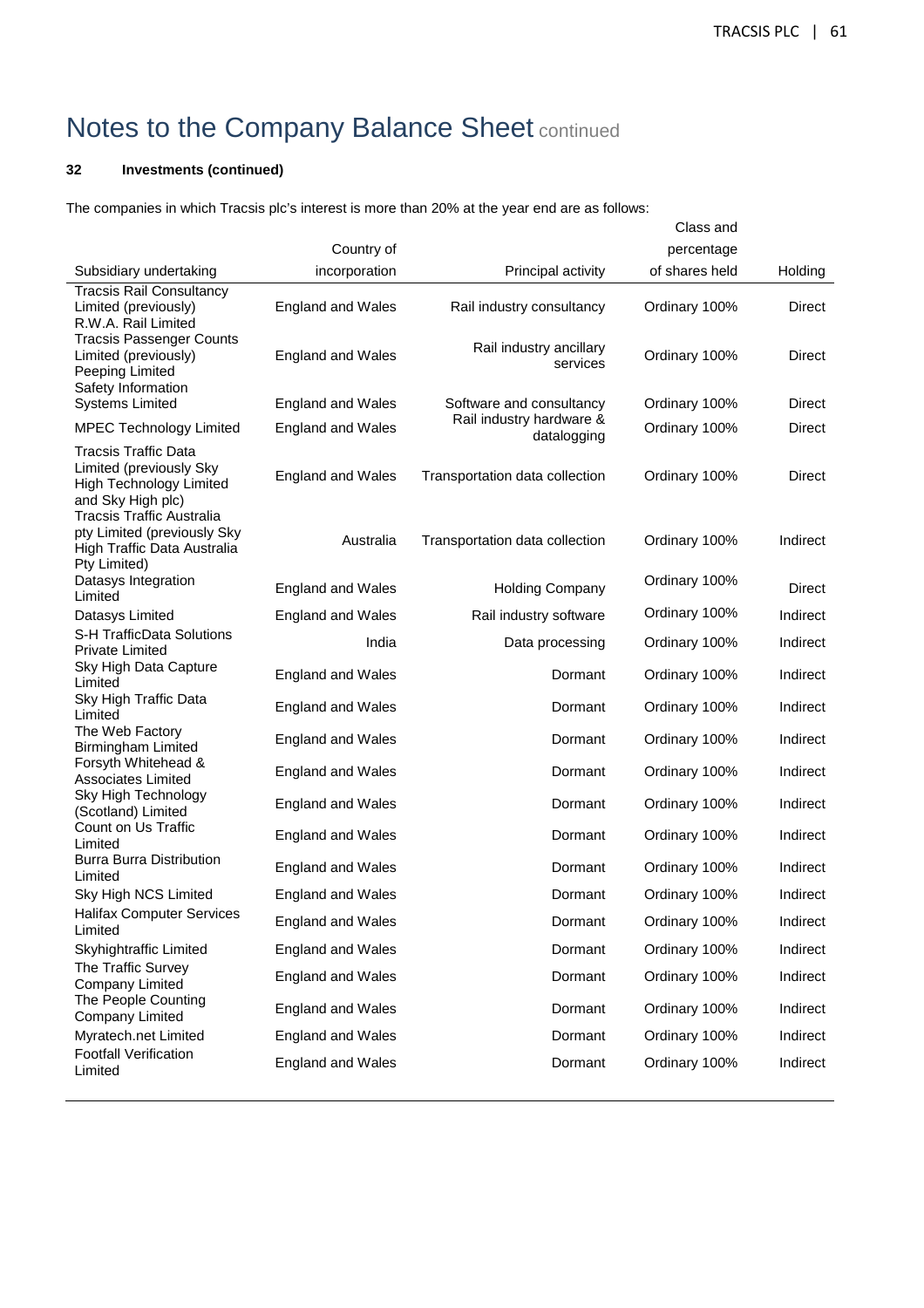#### **33 Debtors**

|                                         | 2015 | 2014                     |
|-----------------------------------------|------|--------------------------|
|                                         | £000 | £000                     |
| Trade debtors                           | 179  | 478                      |
| Amounts owed by subsidiary undertakings | 245  | 603                      |
| Other debtors                           | 12   | 12                       |
| <b>Corporation Tax</b>                  | 416  | 141                      |
| Deferred Tax asset                      | 15   | $\overline{\phantom{0}}$ |
| Prepayments                             | 15   | 27                       |
|                                         | 882  | 1,261                    |

Corporation tax is recoverable from other Group companies as Tracsis plc acts as the lead company for the Group's Payment on Account regime.

#### **34 Creditors: amounts falling due within one year**

|                                         | 2015  | 2014  |
|-----------------------------------------|-------|-------|
|                                         | £000  | £000  |
| Trade creditors                         | 32    | 29    |
| Other tax and social security           | 86    | 586   |
| Amounts owed to subsidiary undertakings | 7,767 | 5,869 |
| Accruals and deferred income            | 561   | 742   |
|                                         | 8,446 | 7,226 |

#### **35 Provisions for liabilities and charges – deferred tax (asset) / liability**

|                                                              | 2015 | 2014 |
|--------------------------------------------------------------|------|------|
|                                                              | £000 | £000 |
| At start of the year                                         |      | 15   |
| (Credit) / charge to profit and loss account during the year | (21) | (9)  |
| At end of the year                                           | (15) | 6    |

#### **36 Share capital**

|                                     | 2015          | 2015    | 2014       | 2014    |
|-------------------------------------|---------------|---------|------------|---------|
|                                     | <b>Number</b> |         | Number     |         |
| Allotted, called up and fully paid: |               |         |            |         |
| Ordinary shares of 0.4p each        | 26.564.328    | 106.257 | 26,258,114 | 105.032 |

The following share transactions have taken place during the year ended 31 July 2015:

306,214 share options under the group's share option schemes were exercised at various points in the year.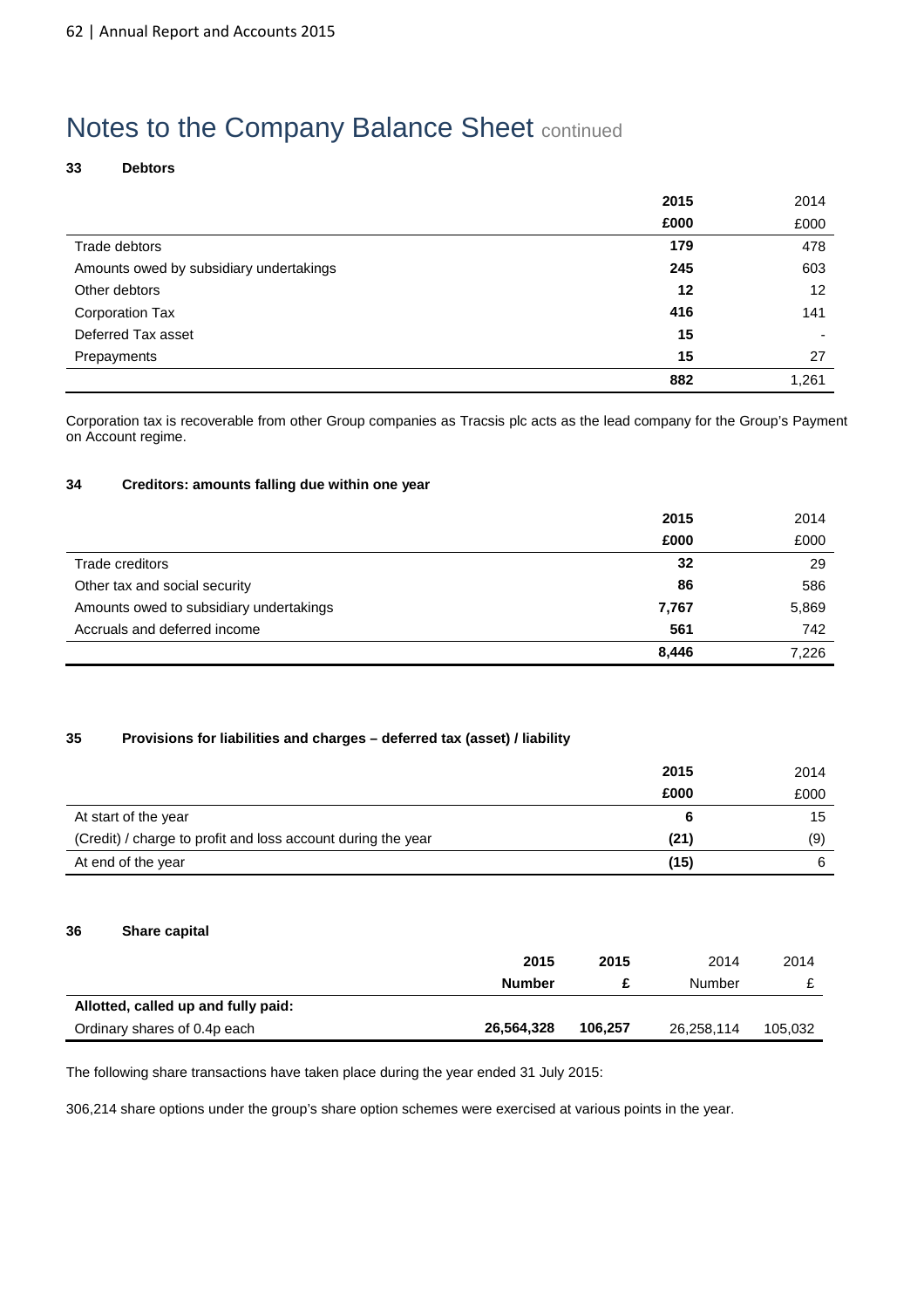### **37 Reserves**

|                             | Share                    |                          | Share based | Profit   |
|-----------------------------|--------------------------|--------------------------|-------------|----------|
|                             | premium                  | Merger                   | payments    | and loss |
|                             | account                  | reserve                  | reserve     | account  |
|                             | £000                     | £000                     | £000        | £000     |
| At 1 August 2014            | 4,591                    | 1,846                    | 698         | 6,535    |
| <b>Dividends</b>            |                          | $\overline{\phantom{a}}$ |             | (225)    |
| Issue of new shares         | 185                      | $\overline{\phantom{a}}$ |             |          |
| Profit for the period       | $\overline{\phantom{0}}$ | $\overline{\phantom{a}}$ | -           | 1,701    |
| Share based payment charges | $\overline{\phantom{0}}$ | $\overline{\phantom{a}}$ | 623         |          |
| At 31 July 2015             | 4,776                    | 1,846                    | 1,321       | 8,011    |

Profit for the period is stated after receiving dividends from subsidiary undertakings of £1,600,000.

#### **38 Operating leases**

#### Operating lease commitments

The minimum annual lease payments to which the Company is committed under non-cancellable operating leases for the coming year are as follows:

|                                    | 2015           | 2014  |
|------------------------------------|----------------|-------|
| Land and buildings:                | £'000          | £'000 |
| On leases expiring:                |                |       |
| Within one year                    | $\blacksquare$ | Й     |
| Expiring between one and two years | 60             | -     |

#### **39 Reconciliation of movement in shareholders' funds**

|                                              | 2015   | 2014   |
|----------------------------------------------|--------|--------|
|                                              | £'000  | £'000  |
| Profit attributable to ordinary shareholders | 1,701  | 4,533  |
| Dividends paid                               | (225)  | (191)  |
| Other recognised gains:                      |        |        |
| - Issue of new shares                        | 186    | 688    |
| - Share based payments                       | 623    | 315    |
|                                              | 2,285  | 5,345  |
| Opening shareholders' funds                  | 13,775 | 8,430  |
| Closing shareholders' funds                  | 16,060 | 13.775 |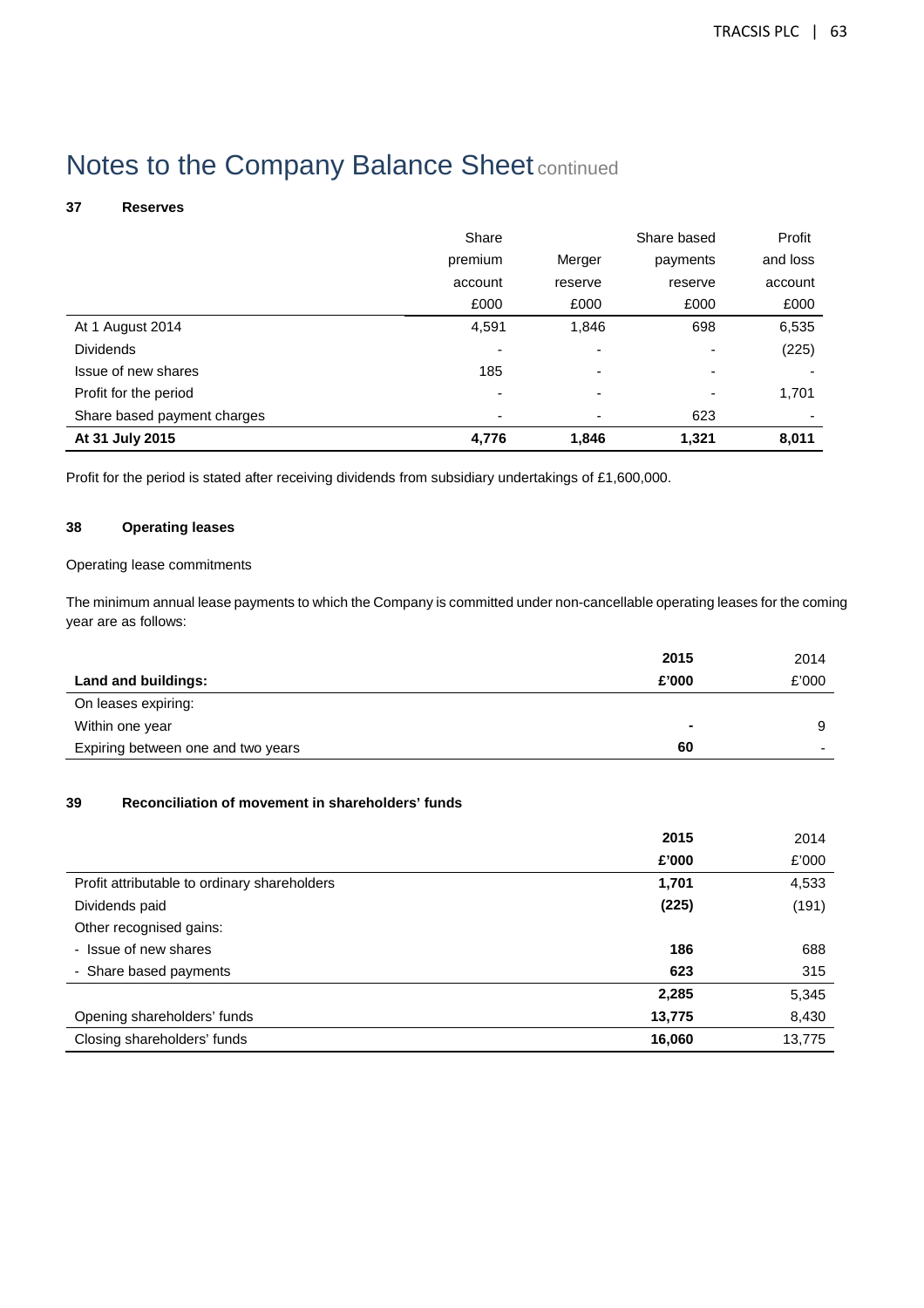#### **40 Events after the Balance Sheet Date**

#### **a) Strategic Investment in Citi Logik Limited**

On 4 September 2015, the Group made a strategic investment to acquire 29.4% of Citi Logik Limited (Citi Logik). Under the terms of the agreement, the Group will invest up to £1.0m via a combination of equity and debt funding in return for 29.4% of the issued share capital in Citi Logik. Investment of £0.5m (£0.375m equity and £0.125m debt) was made immediately with a further £0.5m to be invested on the same basis, within the 12 months of completion, subject to delivery of agreed business plan milestones. A Tracsis executive will join the Board of Directors of Citi Logik to help grow the business and promote mobile analytics to the Tracsis customer base.

#### **b) Acquisition of SEP Limited**

On 25th September 2015, the Group acquired the entire issued share capital of SEP Limited and SEP Events Limited ("SEP"), a company which provides traffic planning and management services for the events industry. The consideration comprised an initial cash payment of £1.625m and the issue of 55,005 ordinary shares of 0.4p at an issue price of 454.5p (total value of £0.25m). Deferred consideration of £0.1m is payable over two years along with performance consideration of up to £0.6m, based on SEP achieving certain financial targets in the two years post acquisition, giving a total potential maximum consideration of up to £2.6m. At the date of signing of these accounts, the Group was in the process of completing a fair value exercise to identify assets and liabilities acquired, with the results and impact expected to be incorporated into the Group's interim report for the six months ending 31 January 2016.